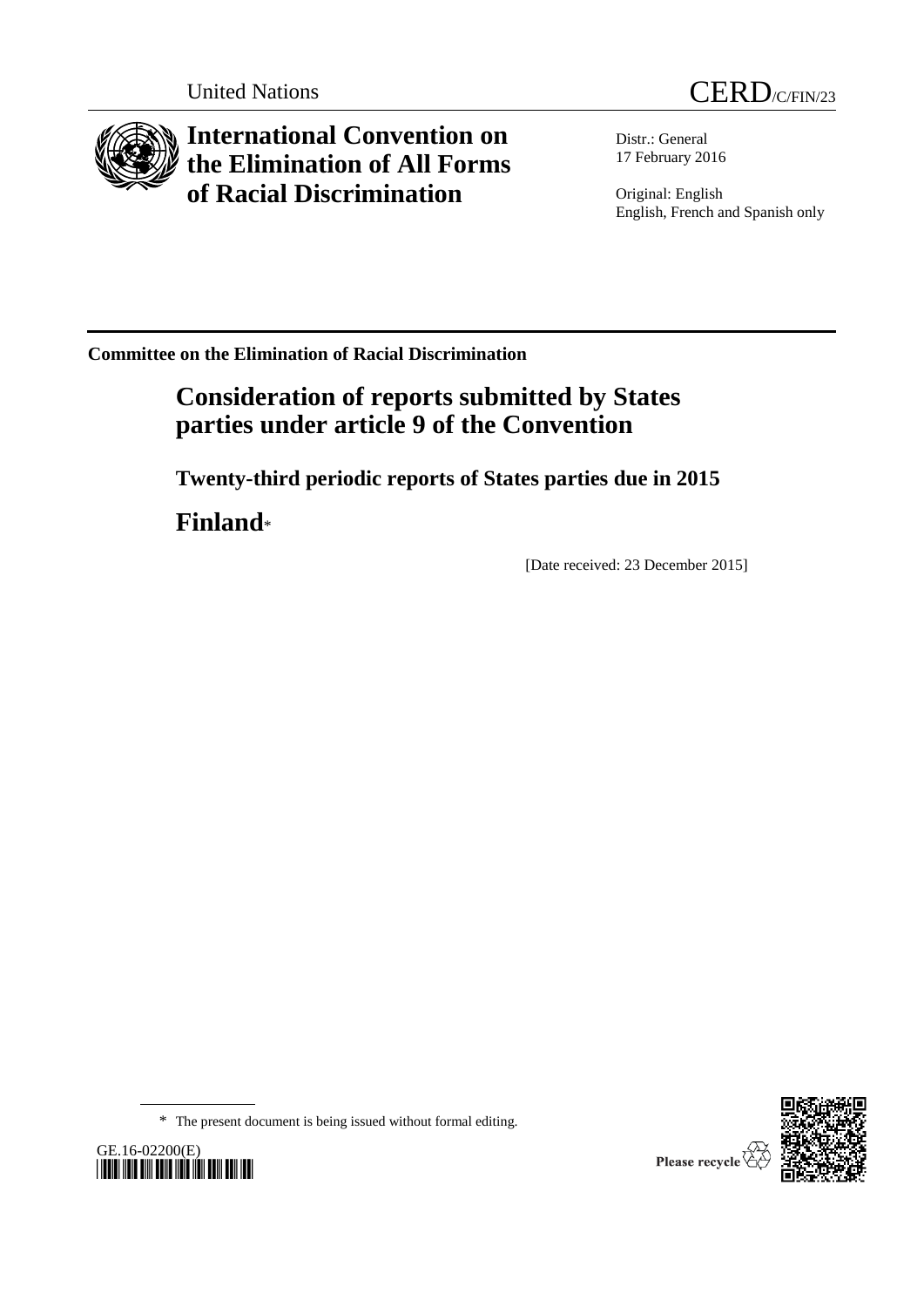# CERD/C/FIN/23

# Contents

|      |           |                                                                                 | Page |
|------|-----------|---------------------------------------------------------------------------------|------|
| L    |           |                                                                                 | 3    |
| П.   |           |                                                                                 |      |
|      |           |                                                                                 | 3    |
|      |           |                                                                                 | 5    |
|      |           |                                                                                 | 15   |
|      |           |                                                                                 | 16   |
|      |           |                                                                                 | 17   |
|      |           |                                                                                 | 31   |
|      |           |                                                                                 | 32   |
| III. |           |                                                                                 |      |
|      | A.        | International convention on the protection of the rights of all migrant workers | 39   |
|      | <b>B.</b> |                                                                                 | 39   |
|      | C.        |                                                                                 | 39   |
|      | D.        |                                                                                 | 39   |
|      | Е.        |                                                                                 | 40   |
|      | F.        |                                                                                 | 40   |
|      | ata ata   |                                                                                 |      |

Annexes\*\*

<sup>\*\*</sup> Annexes can be consulted in the files of the secretariat.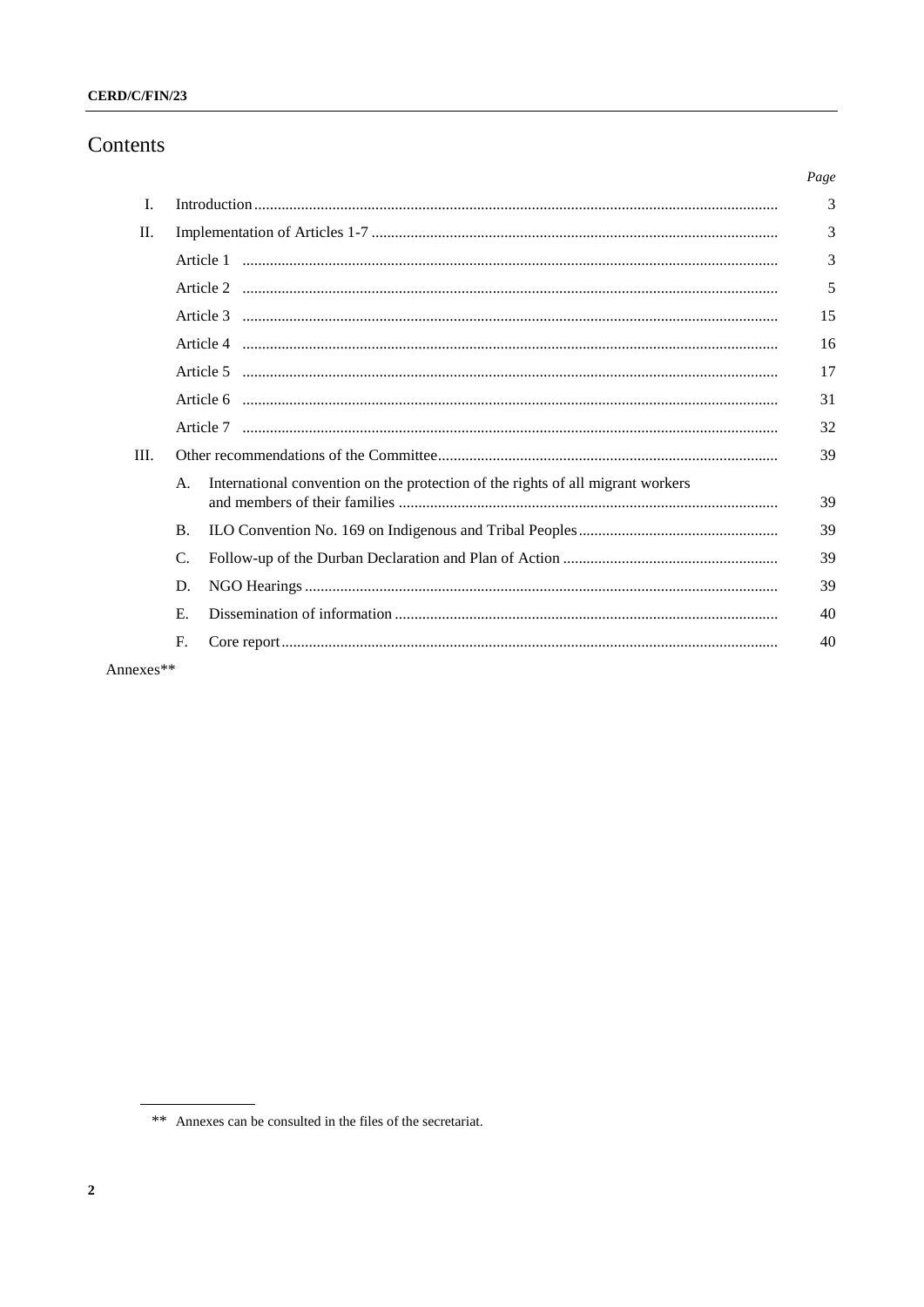# **I. Introduction**

1. This  $23<sup>rd</sup>$  periodic report of the Government of Finland on the implementation of the International Convention on the Elimination of all Forms of Racial Discrimination covers the period from November 2011 to December 2015. During the reporting period, a new Non-Discrimination Act was adopted and several projects were realized on the prevention of discrimination and the promotion of non-discrimination. Discrimination of minorities and experiences thereof have been studied, *inter alia*, in nationwide annual studies by the monitoring system, and made visible by publishing updated information on the website of the discrimination monitoring system (www.yhdenvertaisuus.fi). In Finland, the number of asylum seekers has exceeded 30,000, an unprecedented level. The number of people seeking protection from Finland is a challenge to Finland's asylum system and to integration.

# **II. Implementation of Articles 1-7**

# **Article 1**

# **Population**

2. The Committee recommended that the State party provide comprehensive statistical data on the ethnic composition of its population (para. 7).

3. Preliminary statistics on the Finnish population was 5,474,289 persons at the end of 2014. The population increased by 23,020 persons in a year, which is 1,690 persons less than in 2013.

4. Statistics Finland collects statistical data on persons residing in Finland based on [nationality,](http://www.stat.fi/tup/suoluk/suoluk_vaesto.html#ulkomaidenkansalaiset) [language](http://www.stat.fi/til/vaerak/2011/vaerak_2011_2012-03-16_tau_001_en.html) and country of birth. Statistics may also be compiled according to origin, which means the country of the person's parents, as is the case also in other Nordic Countries. Pursuant to the Personal Data Act (523/1999), the processing of sensitive data is prohibited. Personal data are deemed to be sensitive, if they relate to or are intended to relate, *inter alia*, to race or ethnic origin. However, this prohibition does not prevent processing of data for purposes of historical, scientific or statistical research. Since census is based on registers, Finland cannot produce official statistics on ethnic groups.

5. At the end of 2013, the number of persons with a foreign background exceeded 300,000. According to Statistics Finland, 301,524 persons with a foreign background lived in Finland at that time, which was 5.5% of the whole population. First generation persons with a foreign background, i.e. persons born abroad, amounted to 256,241 and second generation persons with a foreign background to 45,283.

6. Analysed by continent, 59% of all persons with a foreign background had a European background, 24% had an Asian background, and 12% an African background. The largest group of persons with a foreign background consisted of persons from Russia or former Soviet Union. At the end of 2013, they totalled 74,202, which is 25% of all persons with a foreign background. The next largest nationality groups were persons with an Estonian background (40,990 persons), Somali background (15,723 persons) and Iraqi background (11,942 persons).

7. At the end of 2013, there were 153,007 men and 148,517 women with a foreign background. The share of men among persons with a foreign background was 51%, and it has steadily increased in the 2000s. At the end of 2013, the share of men among persons with a Finnish background was 49%, as it was also with regard to the whole population of Finland.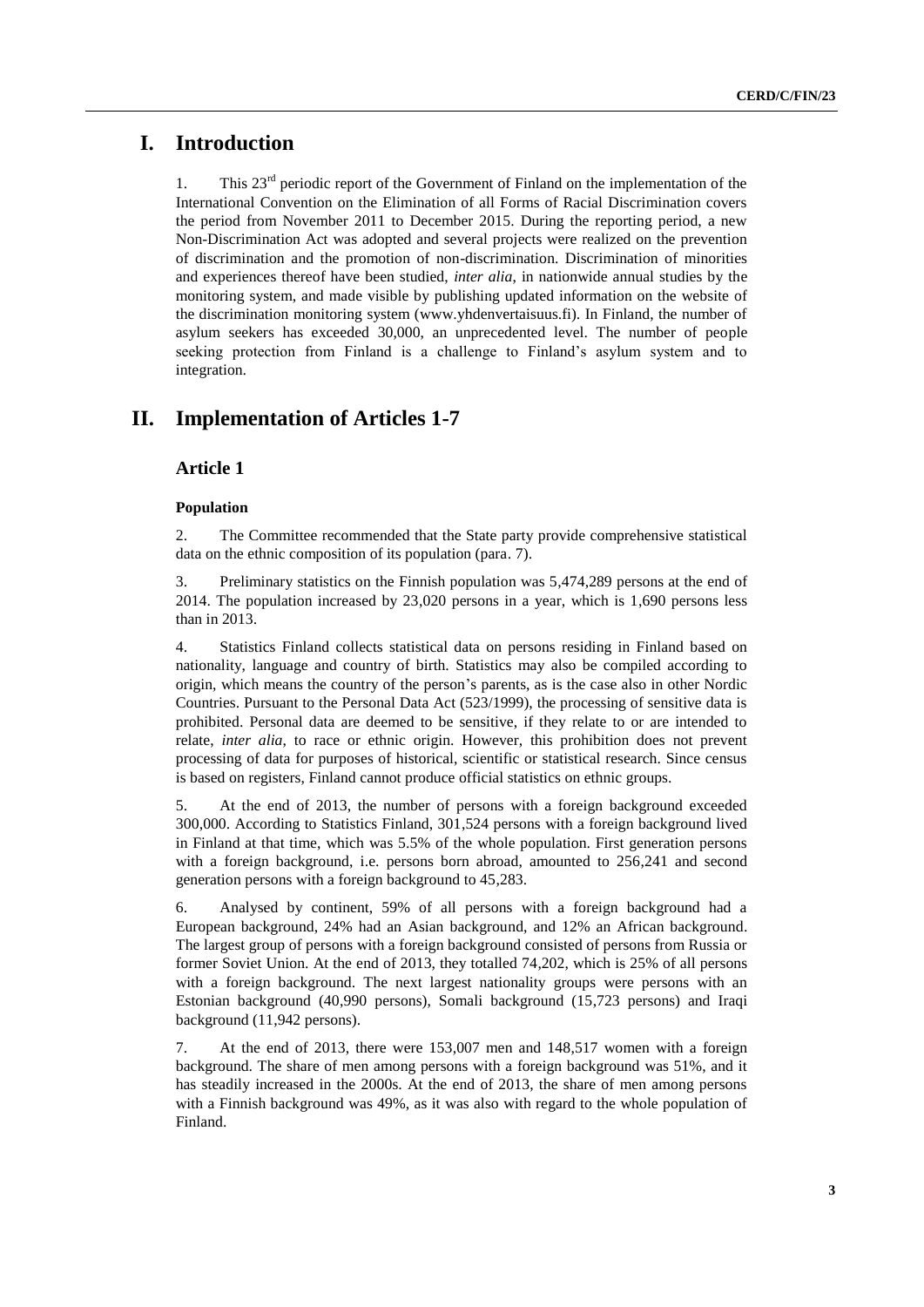8. Analysed by background country, the differences in gender distribution in these groups were remarkable. The largest share of men was for persons with a British background, 80%. Next came men with a Nigerian, Nepalese and Pakistani background. Out of persons with a Thai background, as many as 85% are women, and persons with a Philippine background, as many as 71% are women. Also the largest groups, e.g. Russian, Chinese and Vietnamese, had a majority of women.

9. The age structure among persons with a foreign background differs clearly from that of Finnish persons. Persons with a foreign background have a markedly younger age structure. Also the age structure between first generation and second generation persons with a foreign background is highly differentiated. For first generation persons, the age group 25-34 was clearly largest. Second generation persons are still young, almost half were still 0-6 years in 2013 and 93% of them were under 30 years.

10. In Finland, everyone decides their own mother tongue. The authorities must, on their own initiative, clarify the registered mother tongue of a person. Nationals of other countries have the same rights as Finnish nationals to use Finnish or Swedish when communicating with authorities. At the end of 2013, the number of persons speaking foreign languages was 289,068, constituting 5.3% of the population. There were 4,869,362 persons speaking Finnish as their mother tongue (89.3% of population), 290,910 speaking Swedish (5.3%) and 1,930 speaking Sámi (0.04%).

11. The largest group speaking a foreign language as their mother tongue were Russian speakers (66,379). Next came Estonian speakers (42,936), Somali speakers (15,789), English speakers (15,570) and Arabic speakers (13,170).

## **Special Status of the Åland Islands**

12. The Åland Islands consist of over 6,500 islands and is the largest Swedish-speaking province in Finland. The Act on the Autonomy of Aland (1144/1991) contains provisions on the status of the Swedish language, on a broad autonomy and on the competence of the Åland Parliament to enact certain laws. The islands have 28,916 inhabitants. Åland is a diverse society where 95 nationalities and 64 languages are represented (88.3% Swedish, 4.8% Finnish, and 6.9% other languages).

13. The special status of Åland is based on a decision of the League of Nations in 1921. In 1917-1921, the Åland population campaigned for the incorporation of the province with the previous mother country Sweden. Finland did not want to lose Åland and offered it an autonomous status. The Åland population, however, did not accept the Finnish offer and the dispute over the island province was finally taken to the League of Nations for resolution. The League of Nations decided that Åland shall belong to Finland, but form an autonomous area.

14. Finland has an obligation to guarantee to the Åland population the right to preserve the Swedish language, their own culture and local traditions. Simultaneously, an international Convention on Åland was also drawn up, according to which Åland was made a neutral region, not to be fortified. Protocol 2 to the Act of Accession of Finland to the European Union refers to Åland. The Protocol recognizes the special status of Aland in international law as well as the right of domicile (regional citizenship) of Åland. The autonomy of Åland is generally recognized and strongly anchored in the Constitution of Finland.

15. Åland is unilingual and Swedish speaking pursuant to the Act on the Autonomy of Åland. The (State) Language Act is not applicable on the Åland Islands (section 7). However, in matters concerning him/herself a citizen of Finland has the right to use Finnish before a court and with other State officials in Åland.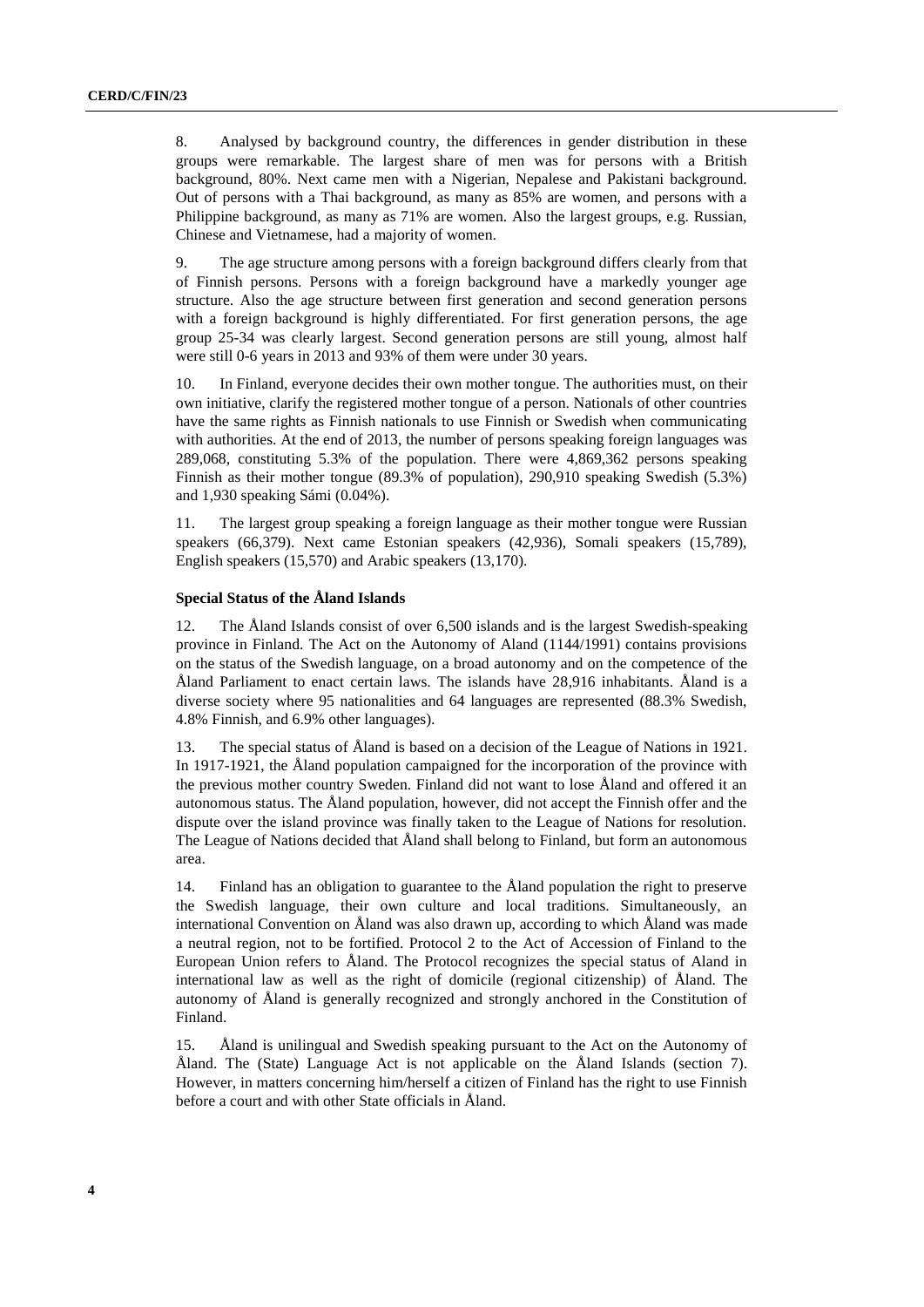16. One seat in the Finnish Parliament is reserved for the representative of Åland.

# **Article 2**

# **Government Programme**

17. The objective of the Government of *Juha Sipilä*, appointed on 29 May 2015, is to improve sustainable growth of the Finnish economy and employment and to secure financing for public services and social security. The Government realizes structural reforms promoting employment, entrepreneurship and economic growth. As for welfare and health, early support, a preventive approach and effective, cross-sectoral, clientfriendly service chains are stressed. The objective is to strengthen the realization of human rights and to enable own choices. The Government promotes work-based immigration, and encourages an open debate on immigration policy, without allowing racism, as well as a tolerant national debate culture that respects human dignity.

# **Government Report on Human Rights Policy**

18. The Government Human Rights Report 2014 (VNS 6/2014) contains the policies of the Government on fundamental and human rights nationally and internationally. According to the development guidelines of the report, The Government pledged to zero tolerance to racism and hate speech in its own activities.

19. The Government stresses the identification, prevention and eradication of multiple discrimination. Understanding multiple discrimination and its incorporation into the legislation is an essential part of elimination of discrimination. The new Non-Discrimination Act (1325/2014) intervenes in multiple discrimination such that the new Non-Discrimination Ombudsman, different from the earlier Ombudsman for Minorities, supervises application of the Non-Discrimination Act simultaneously on all discrimination grounds.

# **National Action Plan for Fundamental and Human Rights 2012-2013**

20. The first National action plan for Fundamental and Human Rights was adopted in March 2012. It was a cross-sectoral action plan focusing on concrete projects. The Action Plan comprised 67 projects, distributed over the administrative areas of all ministries.

21. The overall monitoring of the action plan was the responsibility of the Network of Contact Persons for Fundamental and Human Rights. The ministries carried the responsibility for the realization of individual projects of the action plan. A panel consisting of actors from the civic society participated in the monitoring of the action plan.

22. The Ministry of Justice commissioned an independent evaluation of the action plan, analysing its elaboration, contents and implementation. The evaluation recommended a continuation of this work, but proposed clearer choices of priorities and that the action plan be elaborated in connection with the Government Programme and the State budget.

23. The Government is drawing up a second national action plan for the promotion of fundamental and human rights in Finland.

### **Internal Security Programme**

24. The Government made a decision-in-principle in June 2012 on a third Internal Security Programme, named *A safer tomorrow.* The core content of the Programme consists of prevention and resolution of security problems arising in everyday life. The Action Plan describes the situation of everyday security and its challenges, and proposes 64 different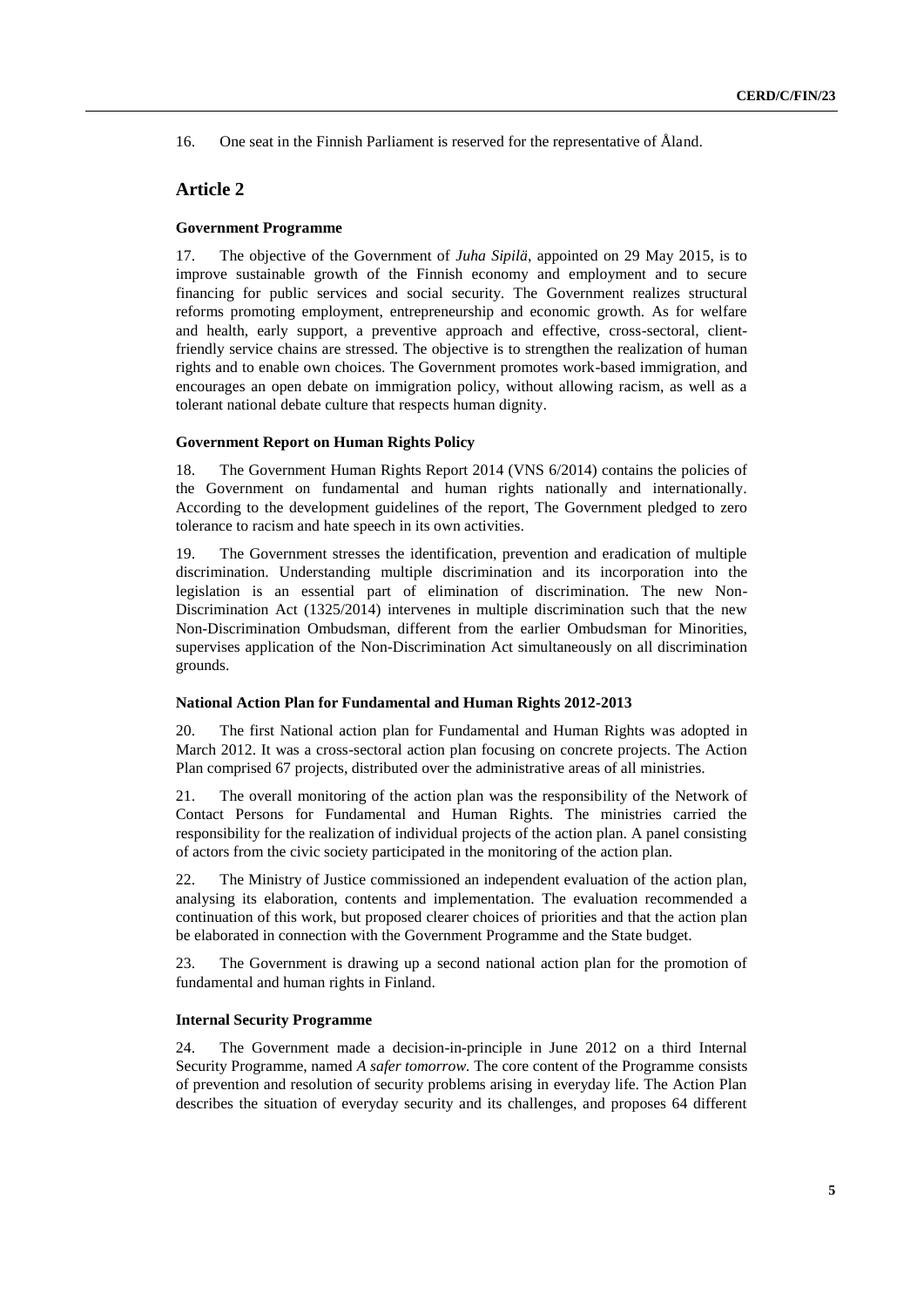measures. The Programme also contains indicators for the monitoring of the development of internal security.

# **Cross-Sectoral Action Plan for Reducing Social Exclusion, Poverty and Health Problems**

25. The Ministry of Social Affairs and Health coordinated a cross-sectoral action plan for reducing social exclusion, poverty and health problems. The action plan was realized during the Government term 2011-2015 to implement the Government's strategic policy to reduce poverty, inequality and social exclusion. The objective of the action plan was to establish a permanent model for social decision-making. Decision-making shall always consider the impact on well-being, health and social exclusion of persons.

# **New Non-Discrimination Act**

26. The Committee recommended that the ongoing revision of the Non-Discrimination Act be utilized to clarify that the prohibition of discrimination on the grounds of ethnicity also concerns private transactions (para. 9).

27. The new Non-Discrimination Act (1325/2014) entered into force on 1 January 2015. It provides considerably more comprehensive protection against discrimination, and is applicable on both public and private activities, however, not activities belonging to private or family life or religious worship.

28. Protection against discrimination is the same, be it based on ethnic origin, age, nationality, language, religion, conviction, opinion, health, disability, sexual orientation or another reason related to the person.

29. The obligation to promote non-discrimination was extended to authorities, organizers of education and training, learning institutions, schools and employers. They are obliged to draft a plan for the promotion of non-discrimination. The obligation to draft a plan concerns employers who regularly employ at least 30 persons. The plan must be drafted to cover all discrimination grounds pursuant to the Non-Discrimination Act, earlier the obligation only covered promotion of ethnic non-discrimination.

30. Authorities, organizers of training and employers as well as those offering goods and services shall when needed by introducing reasonable adaptations ensure persons with disabilities equal opportunities to take care of errands, participate in training and obtain work. Also goods and services shall be offered in a non-discriminatory way. Disabilities shall be taken into account in services and e.g. easy access shall be provided, when possible. Employers have already had this obligation to make reasonable adjustments for employers with disabilities. However, this is a new obligation for suppliers of goods and services, e.g. hotels, restaurants and retail trade. Suppliers of goods and services also cover public suppliers of goods. Even though making reasonable adjustments already was an obligation of employers during the previous act, they now have a new obligation to give, at request, a written clarification on the grounds of their actions without delay to persons with disabilities who deem that they have been discriminated against while applying for a job or office because reasonable adjustments were denied, or while in private or public employment.

31. Until now, the possibilities of the person discriminated against to obtain e.g. advice or legal aid have been different according to what the discrimination grounds are considered to be. There have also been differences in supervision of authorities. While the Ombudsman for Minorities earlier monitored application of the prohibition on ethnic discrimination, the new Non-Discrimination Ombudsman monitors all discrimination grounds.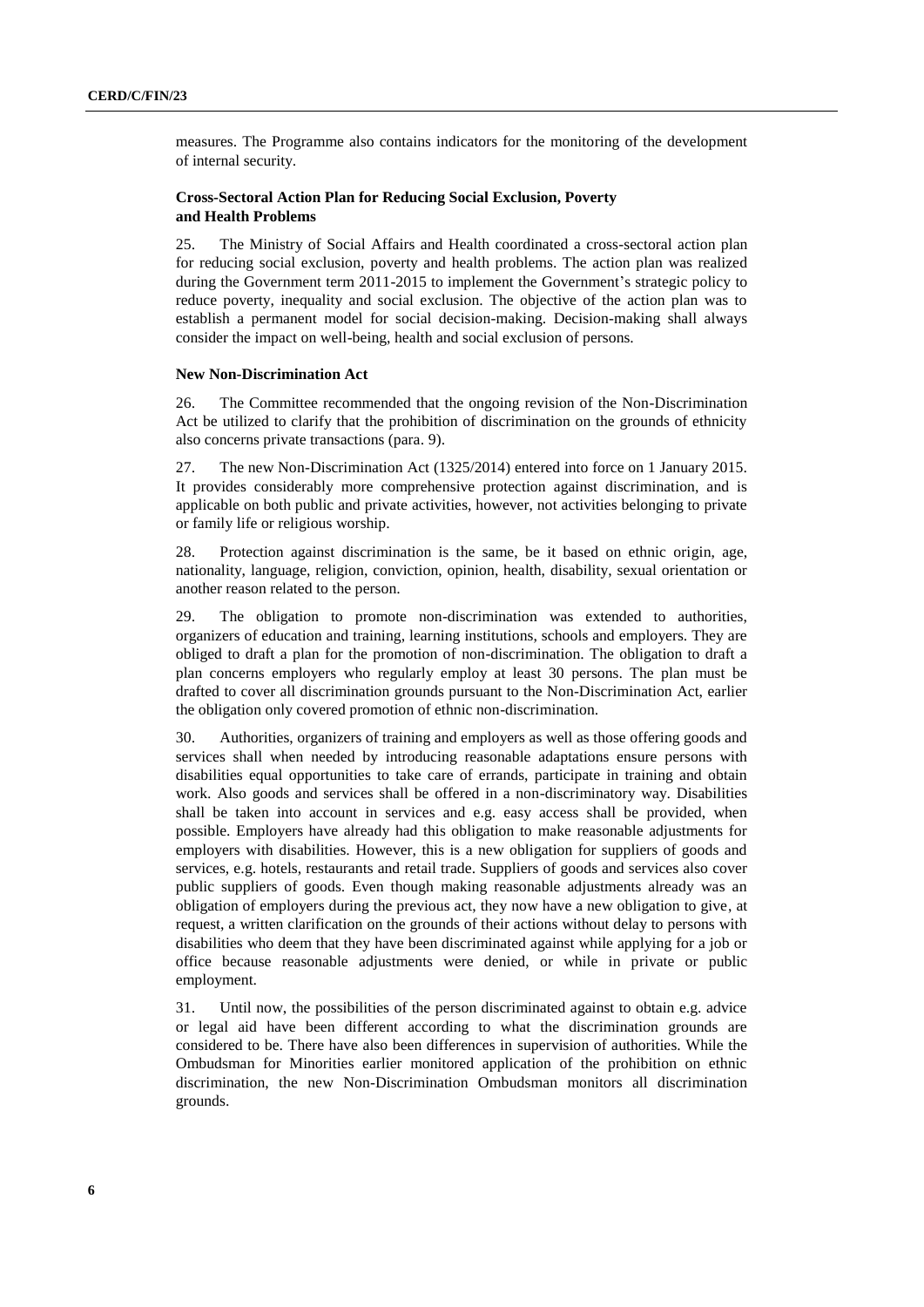32. The realization of non-discrimination in individual work-life cases is still monitored by the occupational safety and health authorities, but also the Non-Discrimination Ombudsman has tasks related to equality in work-life. The Equality Ombudsman continues to monitor compliance with the Act on Equality between Women and Men.

33. The Discrimination Board and the Equality Board were merged. The mandate of the new Board covers all discrimination grounds. The Board may issue prohibition and obligation decisions and, pursuant to the Non-Discrimination Act, also confirms reconciliations between parties. The Board may impose a penalty payment to reinforce a prohibition and obligation decision. The Board does not monitor the application of the Non-Discrimination Act in working life.

34. The Act on Equality between Women and Men continues to regulate the prohibition on gender discrimination and equality between women and men. In the reform, provisions on prohibition of discrimination on grounds of gender identity or gender expression were added to the Act on Equality between Women and Men and the provisions on equality plans were revised, and equality planning of learning institutions was extended to also cover comprehensive schools pursuant to the Basic Education Act.

35. In connection with the reform, the offices of the Equality Ombudsman, the Ombudsman for Children and the Non-Discrimination Ombudsman were gathered under the Ministry of Justice. This also concerns the Non-Discrimination Board and the Equality Board. The Special Ombudsmen and the new Board are independent authorities under the Ministry of Justice. Until now, the Equality Ombudsman, the Equality Board and the Ombudsman for Children have been under the Ministry of Social Affairs and Health. The Ombudsman for Minorities and the National Discrimination Tribunal of Finland, monitoring the application of the Non-Discrimination Act, have been under the Ministry of the Interior.

36. In connection with the reform, also the tasks and projects related to the promotion of equality and non-discrimination pursuant to the new Non-Discrimination Act, as well as the Advisory Board for Ethnic Relations were transferred from the Ministry of the Interior to the Ministry of Justice. Therefore, the Decree on the Ministry of Justice (106/2015) was amended such that the Ministry shall be responsible for the promotion of nondiscrimination and good ethnic relations.

37. Tasks related to the Act on Equality between Women and Men will also in the future be the responsibility of the Ministry of Social Affairs and Health.

# **On the Attitudinal Climate Regarding Minorities**

38. The activities of left-wing, anarchic, right-wing, or so-called single-issue extremists are not considered to pose a threat to state structures or critical systems in Finland. Leftwing extremist and anarchic movements in Finland have been fairly moderate and peaceful compared to other European countries. However, a number of arson attacks and other, sabotage-like acts of vandalism have been carried out in Finland.

39. Right-wing extremist activity has long been marginal and minor in Finland. However, some activation of local skinhead communities has been detected. Racist activism has been detected in regions that have received relatively large numbers of immigrants over a short period of time. Right-wing extremist violence is mainly manifested in racist-motivated assaults and encounters turning into street violence. The activities of Finnish right-wing extremists largely focus on spreading propaganda over the Internet and distributing stickers and leaflets, etc. Finnish right-wing extremists also have international connections. Individuals with hard-line, extremist views pose a security threat to society that is difficult to prepare for. Identification of such individual actors is highly challenging, as they do not form part of any extremist group The Muslim community in Finland is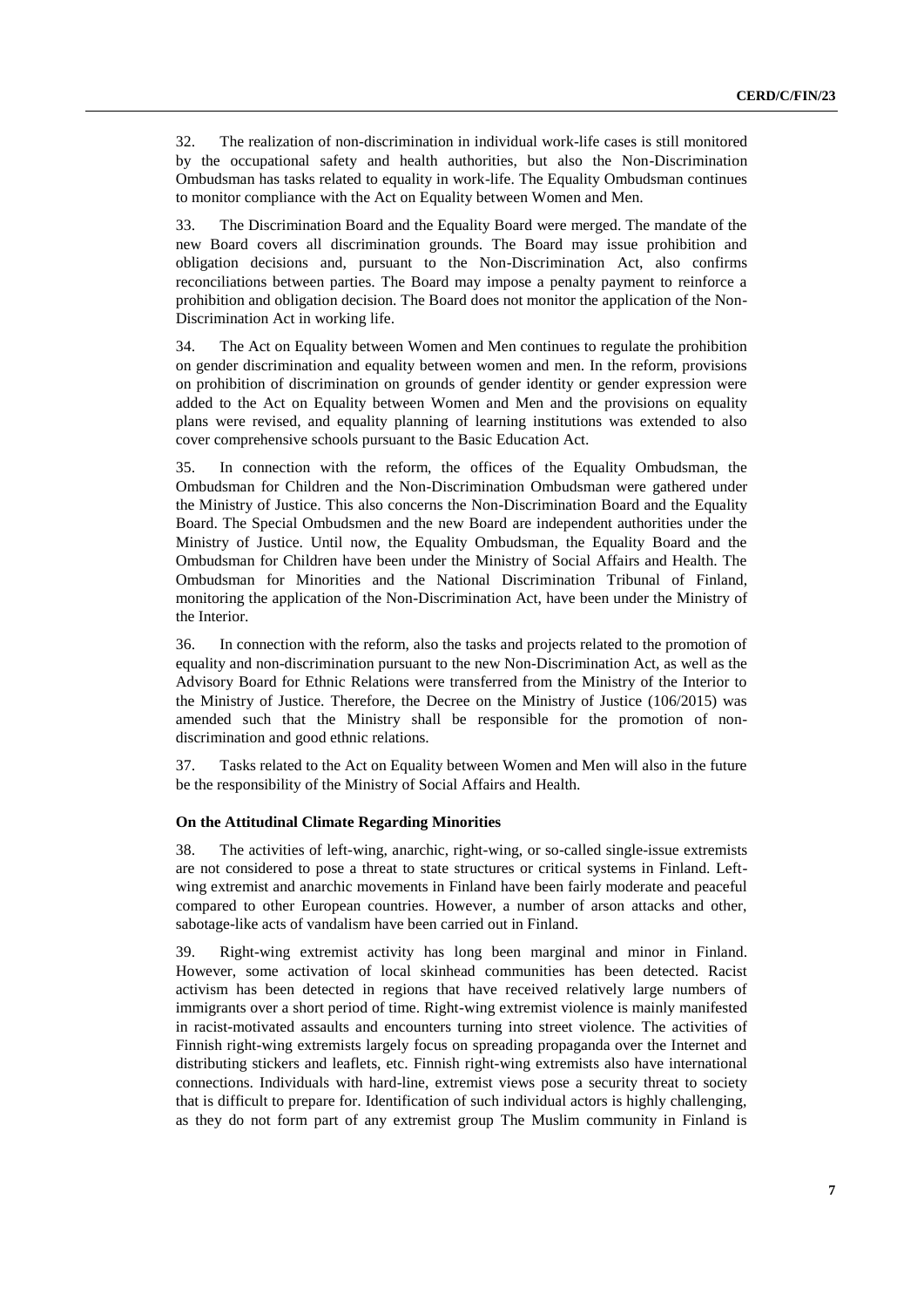heterogenic and mainly moderate. Violent, radical Islamic views are not connected with communities in Finland, but are problematic at individual level.

40. As for the other national language of Finland, Swedish, strong opinions have been presented especially in social media. The status of Swedish as the second national language has been questioned. A serious phenomenon has been threats against Swedish speakers and/or persons working with the Swedish language, e.g. against several journalists, public officials and, *inter alia*, the Swedish Assembly of Finland.

41. Discrimination experienced by the Sámi is mostly related to services in Sámi languages and resourcing. Discrimination against the Sámi is typically structural and difficult to detect, especially outside the Sámi homeland. The Sámi Parliament is worried that the Sámi people and culture, their livelihoods and rights are discussed in a negative manner in social media and in letters to the editor of printed media. A study drawn up for the United Nations Permanent Forum on Indigenous Issues in 2013 focused on participation in decision-making of indigenous youth in the Nordic countries. Youth experience it to be hard to constantly have to defend the rights of the Sámi and to explain what being Sámi means. The partially inflamed relations both between Sámi and the original population and within the Sámi communities have contributed to unwillingness of youth to participate in public debates or politics. Women's organizations have remarked that the research data on Finnish Sámi is gender neutral, and very little is known about the life of Sámi women and girls and the discrimination they experience.

42. A study by the Ombudsman for Minorities (as of January 1 2015 the Non-Discrimination Ombudsman) *Different in everyday life – study on experiences of discrimination among the Roma* reveals that the Roma in Finland experience widespread discrimination in all areas of life. A total of 68.7% of the persons interviewed for the study (n=249) told that they had experienced discrimination in at least one area of life in the previous year. Roma have more experiences of discrimination than persons living in Finland with a Somali background or who speak Russian. Part of the respondents tell that there are customs in the Roma community that they experience as harmful for the individual. The study shows that a majority (77.6%) of Roma would be willing to change some features of Roma culture, if it were possible. The results convey that Roma communities are ready to discuss also difficult subjects.

43. According to the Finnish Association of Russian-Speaking Organizations, discrimination against Russian-speaking persons has been more clearly observable during the last two years, *inter alia*, because of the crisis in Ukraine. Negative stereotypes complicate everyday life and integration for Russian-speakers, and at the same time attitudes towards the Russian-speaking population grow more negative. "Russophobia" is still a visible phenomenon, which may fluctuate from an open attitude to silent tolerance. According to the research report *Discrimination on the Finnish Labour Market* that resulted from a research project realized by the Ministry of Employment and the Economy, Russian speakers are targets of considerable labour discrimination, because Russian speaking test applicants in the empirical study had to send twice as many applications as Finnish speakers to get a job interview invitation. Regional differences may be discerned in attitudes towards Russian-speakers. In Eastern Finland, the level of services provided in Russian is quite good and Russian is also being studied more actively. Increased Russian instruction is also planned for schools in the Metropolitan area.

44. Attacks against Jews in Europe have also increased the need for security measures in Finland. Anti-Semitism appears, *inter alia*, in the form of articles in newspapers.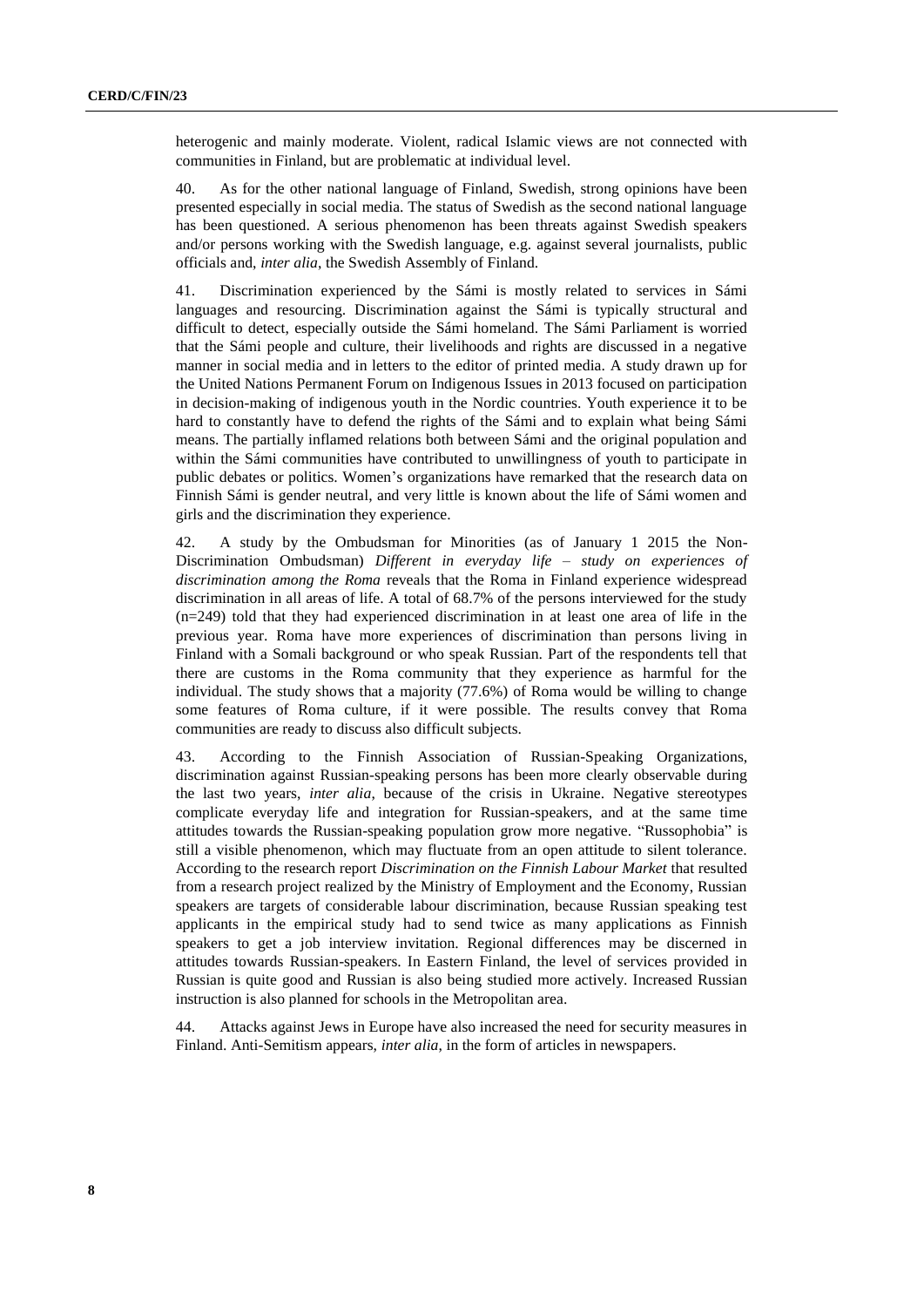#### **Anti-Discrimination Work**

45. Anti-discrimination work is pursued by many different parties, including the Non-Discrimination Ombudsman, other authorities also labour market parties, equality bodies, boards and NGOs. Part of the work to combat discrimination concerns multiple discrimination and is realized in collaboration with several actors. These activities include implementation of the national monitoring system for discrimination, the realization of the National Action Plan against Discrimination, and collection of information on hate crimes.

46. Since the beginning of 2015, the Ministry of Justice coordinates the realization of the national monitoring system for discrimination. The monitoring system for discrimination has three functionalities: (1) to compile and publish updated information and research on discrimination on a designated website, (2) draft an annual discrimination study and (3) to publish a report on discrimination in Finland (*Syrjintä Suomessa*) every four years. Information on discrimination against minorities is gleaned both through the discrimination monitoring system and annual hate-crime studies. In addition, information on discrimination against persons belonging to minorities is also obtained from separate studies made by other actors, such as studies and Eurobarometers conducted by the Fundamental Rights Agency (FRA).

47. During the reporting period, the Discrimination Monitoring Group has commissioned the following studies: 1) access to justice for discrimination victims and 2) experiences of discrimination in health and social care services among elderly immigrants. A study on discrimination in education and on consequences for non-discrimination of student guidance will be published in 2015.

48. The Equality is Priority project was implemented in 2007-2015 with financing from ministries and the European Commission. Within the project, the following activities have been carried out during the reporting period to combat discrimination and to promote nondiscrimination:

- 2014-2015: A series of training events on the new Non-Discrimination Act for key actors, a non-discrimination campaign for the sports and exercise sector, a training programme to combat discrimination for minority organizations, a programme to test local participation and influencing methods among minorities, a programme for companies on diversity management, a media campaign (TV, social media) named "*Kysy suoraan*" (ask directly) and an international seminar on discrimination against the Roma.
- 2013: An international conference on the Sámi homeland, a media programme for young persons, a Roma portal, a working life diversity programme, a publications series "*Syrjimättömyys*" (literally "Non-Discrimination", 3 publications).
- 2012: The campaign *Attitudes (Asenne Meininki)* to encourage employers to employ youth belonging to minorities, study on methods of non-discriminatory pedagogy, guide to learning institutions on non-discrimination planning, workshops for universities providing teacher training, a section on non-discrimination in Roma housing and a study on discrimination in recruitment.

49. The Ministry of Education and Culture has in cooperation with other ministries provided extensive support to actions for the prevention of racism and discrimination as part of the *Government's Child and Youth Policy Programme* 2012-2015. The Programme stresses the equality and non-discrimination of immigrants, Roma and Sámi. According to an estimate made by the *Advisory Council for Youth Affairs* in 2015, measures to combat racism, discrimination and intolerance have been realized quite extensively.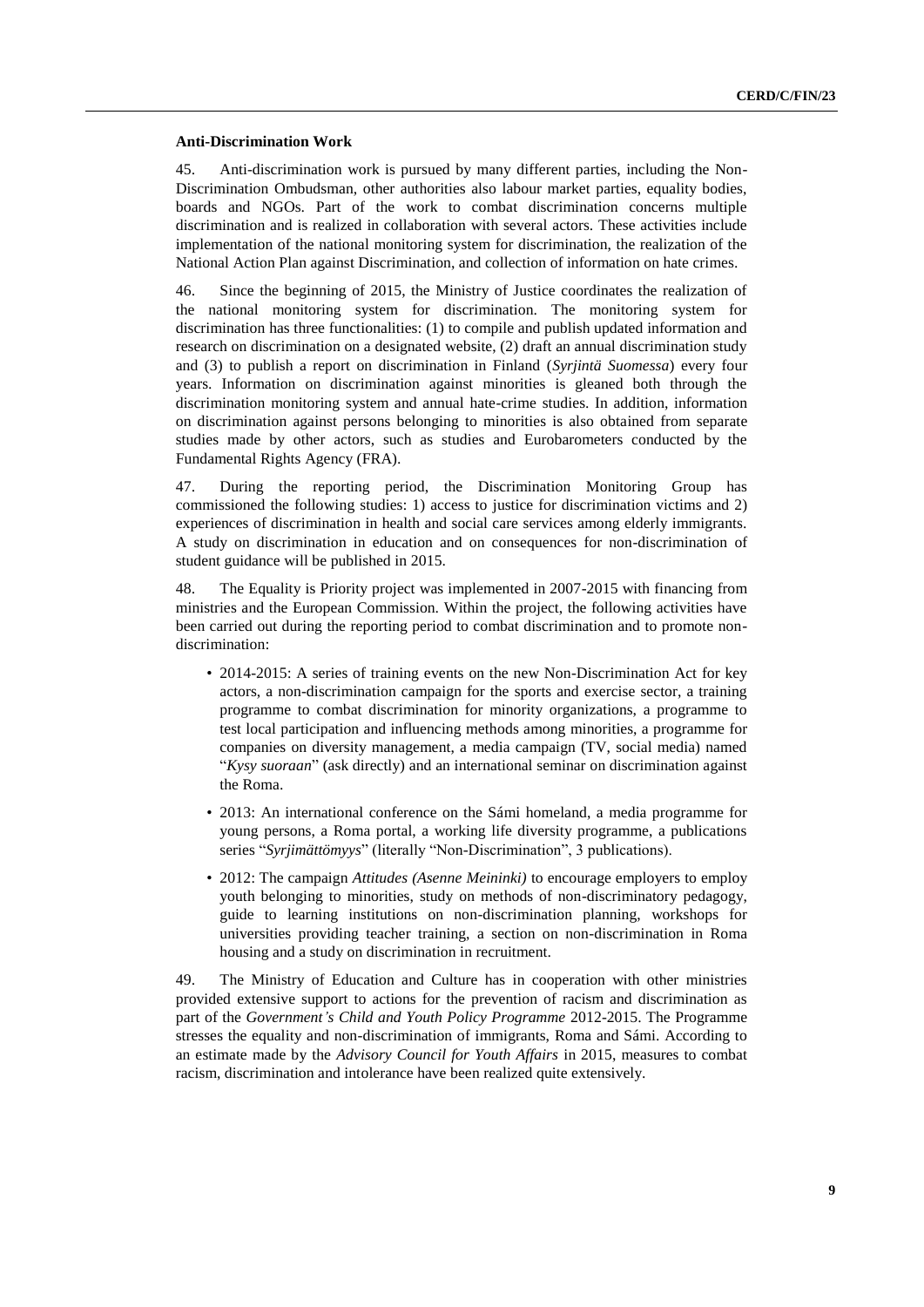## **The Future of Immigration 2020 Strategy**

50. The Future of Immigration 2020 Strategy assesses migration flows to Finland and the significance of mobility for a society where the age groups approaching retirement is growing significantly. The strategy examines issues related to immigration, mobility, integration and tolerance of diversity, and contains guidelines and objectives for a Finnish immigration policy. The objective is a policy supporting the construction of a tolerant, secure and diverse Finland that increases the international competitiveness of Finland. An Action Plan for the Immigration Strategy was finalized in March 2014.

### **Integration Programme 2012-2015**

51. The Committee recommended that the State party take concrete measures to implement the Promotion of Integration Act and to realize the Government programme for integration (para. 16).

52. In June 2012, the Government adopted its first integration programme for the period 2012-2015. The starting point of the programme is to promote integration of immigrants through local communities. The objective is participation of immigrants in all areas of society. Language skills, training for professional competence and employment are priority areas of integration promotion.

53. The municipalities draft integration programmes, adopted by municipal councils, to promote integration and strengthen multi-sectoral cooperation. The integration programme contains a plan for adaptation of municipal services for immigrants. A municipal integration programme also contains a plan on measures to promote and support integration for different groups as well as a plan for the promotion of good ethnic relations and intercultural dialogue.

54. Problems that immigrants face are to some extent differentiated by gender. NGOs have stressed that it is important to better take into account special needs of both women and men in the integration process, to increase gender sensitive integration and research to support it. In Finland, many women are excluded from integration measures, especially language training, because the measures are often labour related. Unemployment among immigrants, and especially among immigrant women, is difficult. The Ministry of Employment and the Economy has several projects to improve the labour market status of immigrant women.

55. In the study *Integration for all – immigrants with disabilities and integration training* (2013) elaborated by *Hilma*, a support centre for immigrants with disabilities, the realization of the right of immigrants with disabilities to integration, especially integration training, was analysed. The study focused on language training. According to the study, persons with disabilities are not taken into account, or are taken into account in a prejudiced way, in the planning of integration measures. Immigrants with disabilities are excluded from, *inter alia*, labour policy initiated integration training. The guidelines of the national Disability Policy Programme (VAMPO) stress the equal rights of persons with disabilities to education and employment.

### **Action Plan on Integration**

56. Integration services provided by Finnish authorities must be reviewed to meet the needs of the growing number of immigrants. The action plan on integration takes account of the current situation where it is anticipated that people who need integration services will increase by 10,000 next year. The action plan was adopted by the ministerial working group on migration on 27 November 2015. The action plan emphasises the importance of identification of immigrants' skills, their smooth placement in municipalities and their employment. The plan includes over thirty actions, which also take account of the need to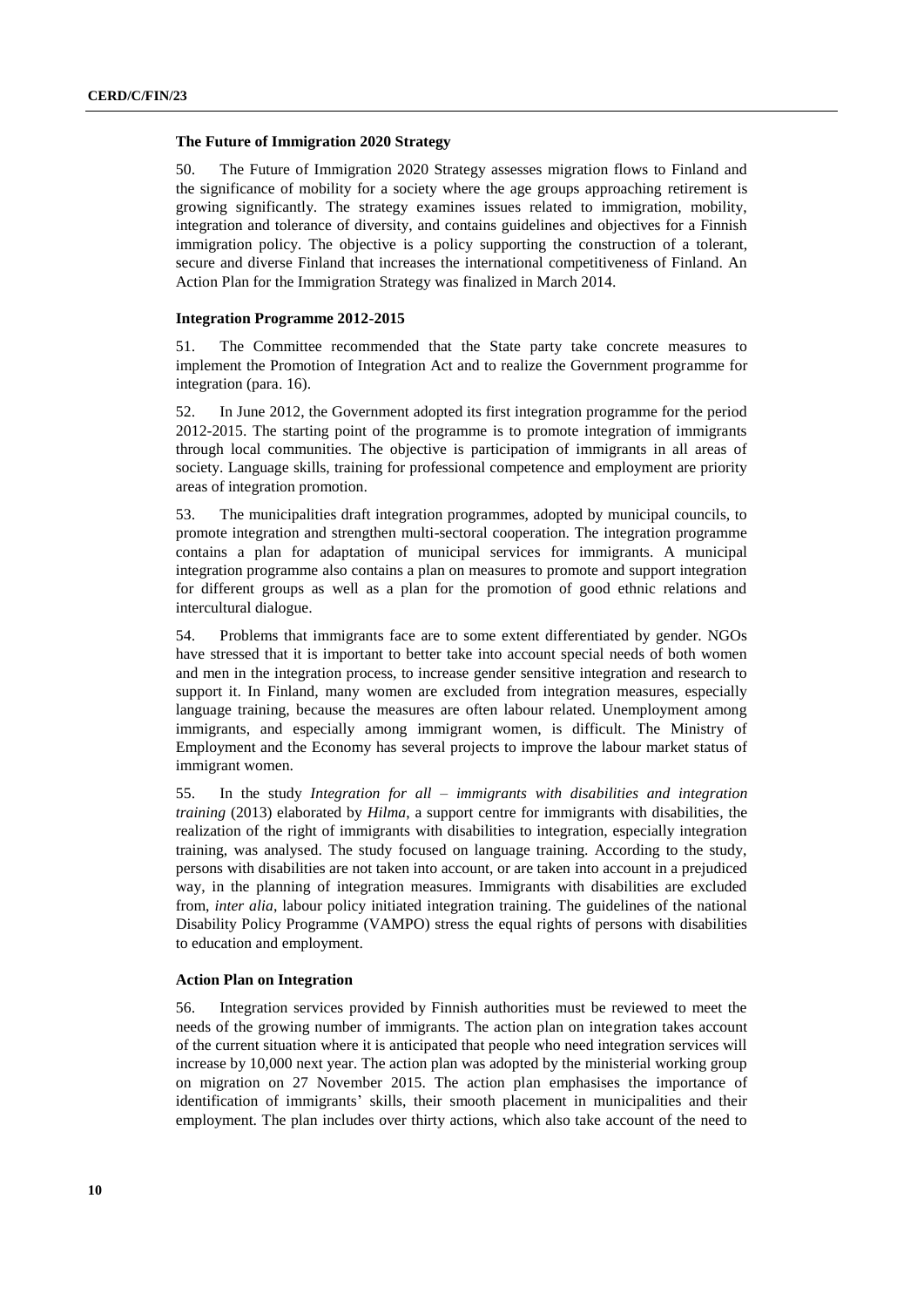provide immigrants with basic municipal services. Immigrants are required to actively participate in integration measures.

## **Action Plan on Asylum Policies**

57. The Government published its action plan on asylum policies in December 2015. The aim is to stem in the short term the uncontrolled influx of asylum seekers into the country, to contain asylum costs and to integrate efficiently those who have been granted asylum. The Government will also make the asylum and return processes more effective and contribute to the management of the EU's external borders.

58. The Government has set up a ministerial working group on migration on in September 2015. The group is chaired by the Minister of the Interior. It has regular meetings. The group compiles and maintains situational awareness of the asylum seeker situation and monitors integration.

# **Immigration Barometer 2012**

59. The Ministry of Employment and the Economy is responsible for integration and for monitoring of integration and ethnic relations. The monitoring system is composed of indicators describing circumstances of immigrants, an immigration barometer and service surveys for municipalities and Employment and Economic Development Offices. Based on information gleaned from different parts of the monitoring system, a review is compiled for the assessment of integration measures and their results and of the state of ethnic relations. The review is published every four years.

60. In 2012 a more extensive barometer survey was realized for immigrants for the first time, the sample being 2,750 foreigners. The chosen respondents represented the largest immigrant groups, excluding Swedish citizens. The respondents were citizens of Estonia, Russia, Somalia, China, Thailand, Iraq and Turkey, having moved to Finland in 2007-2009.

61. Work, language skills and security were the most important preconditions for successful integration of immigrants according to the experience of the respondents of the barometer. Immigrants had positive experiences of many public services and trusted them. On the other hand, 24% of the respondents told that during the last year they had experienced discrimination in the form of hostile or racist expressions when using services or at public places, in working life situations or as violence.

62. The Act on the Promotion of Integration entered into force on 1 September 2011. The new integration measures pursuant to the Act had not yet reached the respondents of the barometer. E.g. initial guidance has been developed in recent years.

## **The "Good Relations" Project**

63. The Committee recommends that the State party intensify its efforts to promote understanding and tolerance among different ethnic groups residing in its territory (para. 16).

64. The *Good Relations* project, coordinated by the Ministry of the Interior, was realized from November 2012 to October 2014 in cooperation with the Advisory Board for Ethnic Relations and three of the Centres for Economic Development, Transport and the Environment. The objective of the project was to prevent racism, xenophobia, anti-Roma sentiments and other types of intolerance by promoting good relations between population groups. In addition, the objective of the project was to define good relations, elaborate indicators for good relations (attitudes, personal safety, interaction with others and participation and influencing), to test the indicators and to disseminate information on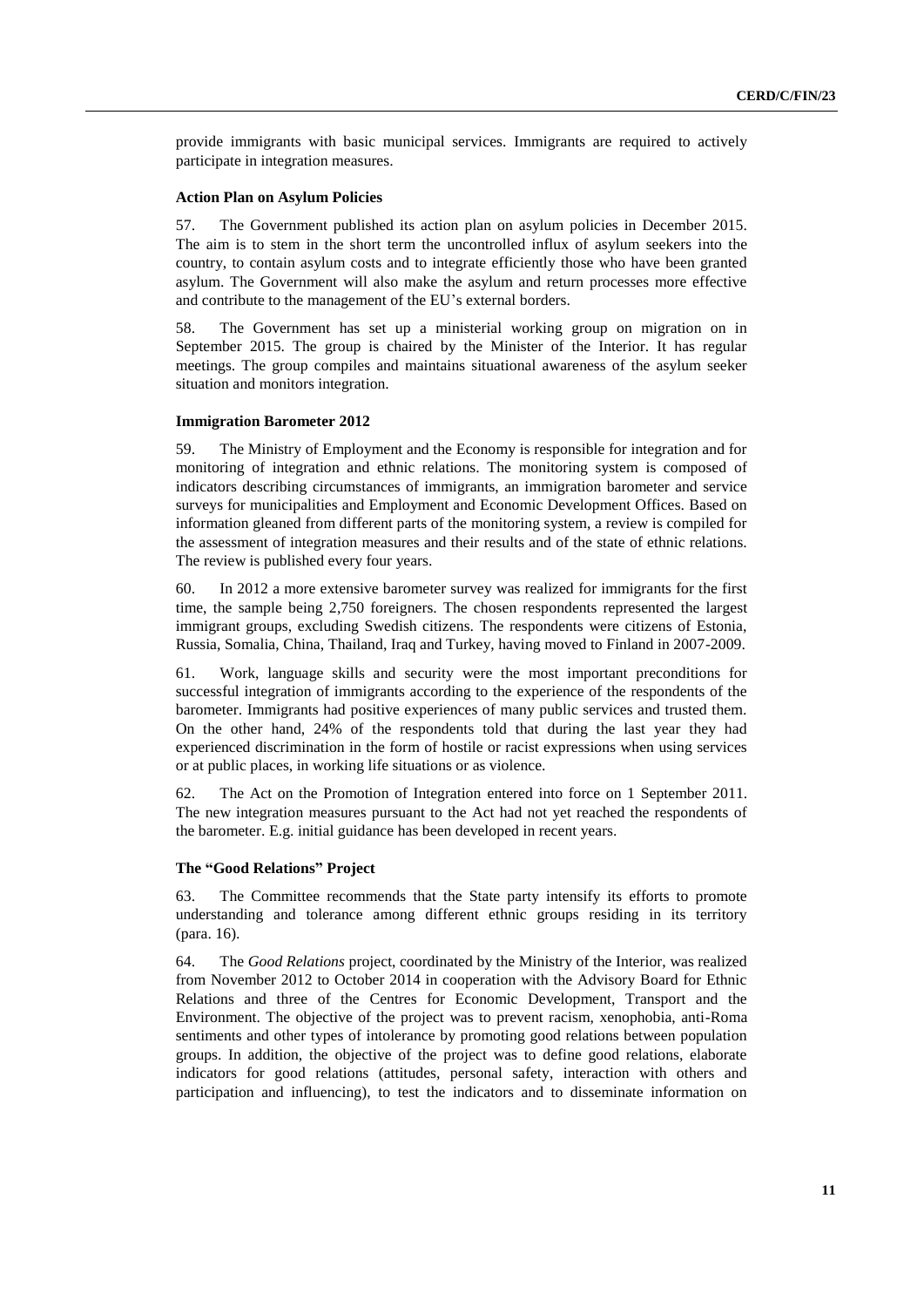results both nationally and to EU member countries. The project received funding from the European Union programme Fundamental Rights and Citizenship.

65. In the project, indicators for measuring good relations were elaborated and a framework for good relations was published in Finnish, Swedish and English. During the project, examples on local actions for the prevention of xenophobia were collected and different means for the promotion of good relations were tested. Two publications were issued on the basis of the aforementioned: a guidebook for the promotion of good relations and prevention of xenophobia (in Finnish, Swedish and English) and a publication on regional cooperation to combat intolerance with good examples on readiness of Swedish municipalities to combat xenophobia (Finnish, Swedish). The results of the project are utilized in the new decree detailing the objectives and activities of the Advisory Board for Ethnic Relations appointed by the Government.

66. The Advisory Board for Ethnic Relations (ETNO) chose religious and cultural dialogue as the nationwide topic of 2014. Two special topics were raised during the year: integration promotion by religious communities and dissemination of information on this work, and influencing prejudice against religious and cultural minorities on the nationwide and local levels.

#### **Follow-Up of the Roma Policy Programme**

67. The Committee recommended practical measures for the implementation of the Roma Policy Programme (para. 15).

68. The Roma Policy Programme was adopted in 2009. The Roma Policy Programme has six priority areas and ten action guidelines. The Programme contains 147 measures, and their realization is distributed on several administrative branches. In 2012, the Ministry of Social Affairs and Health appointed a working group to coordinate and monitor the implementation of the Roma Policy Programme. The Working Group had 24 members, half of which persons with a Roma background. The term of the Working Group ended in 2013.

69. A report was drawn up on the Roma Policy Programme, based on information gleaned in 2013 from ministries and other responsible actors, from municipalities during their hearing and from Roma e.g. through the hearing of organizations. The report examines how the objectives of the programme have been realized in the areas of employment, education, health and social services, anti-discrimination activities and housing. The report also explains how the Programme has been realized regionally and locally.

70. The Roma Policy Programme has improved awareness and coordination of Roma affairs nationally. The measures to be realized by different ministries were implemented best, part of the measures saw significant improvements. Especially within education, remarkable improvement has taken place. Locally, implementation was challenging. Special challenges can be identified within the areas of employment and adult education of Roma. In addition, *women's organizations have remarked that the Roma policy programme is incomplete since it does not have a gender perspective.* 

71. Hearings with municipalities and NGOs, and nationwide seminars for the Advisory Boards on Romani Affairs are a sign of a well-functioning cooperation among the Roma, the state administration and the municipalities. Active participation of the Roma population in the implementation of the programme reflects trust among the actors. Trust is built in part by the Finnish practice to involve the Roma in decisions that concern them.

# **All parliamentary parties committed to combat racism**

72. In 2015, all parties in Parliament signed the Charter of European Parties for a nonracist Society, and in this way committed themselves to combat all forms of racism. The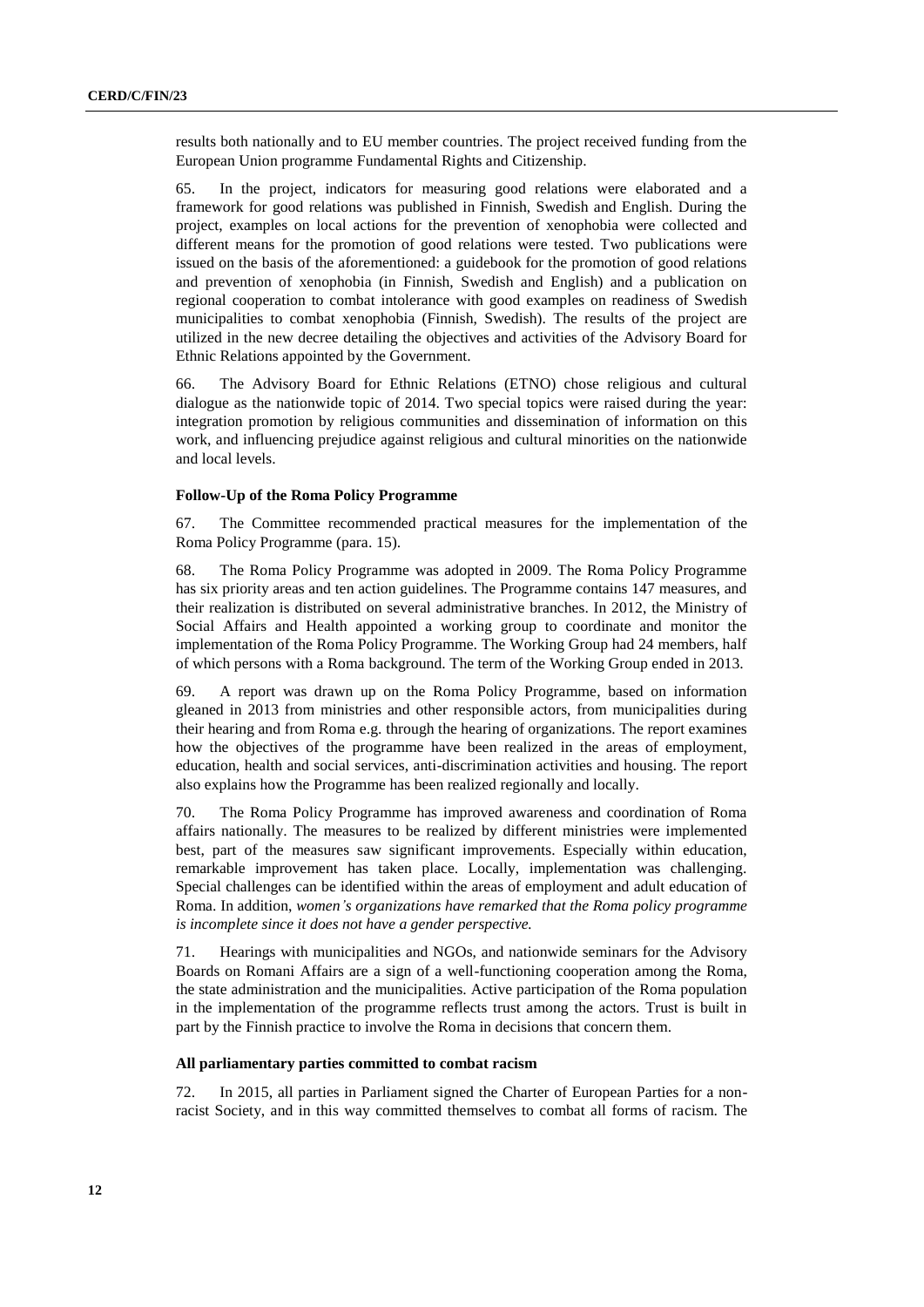initiative to sign the Charter was taken by the Finnish League for Human Rights, the Non-Discrimination Ombudsman and the Advisory Board for Ethnic Relations. The parties committed to defend human rights, to reject all forms of racist violence and incitement to racial hatred. They also committed to refuse to display, to publish or to distribute views and positions which stir up or invite prejudices and hostility.

# **The Network of Contact Persons for Fundamental and Human Rights**

73. The Government network of contact persons for fundamental and human rights will, *inter alia*, draw up a second National Action Plan on Fundamental and Human Rights, analyse the situation of fundamental and human rights in Finland and the implementation of Finland's human rights obligations and commitments. Thus also the implementation of the CERD's concluding observations is monitored by the Network. Each ministry is represented in the network. Also the Office of the Parliamentary Ombudsman, the Office of the Chancellor of Justice and the Human Rights Centre participate in the network. The second term of the network is from 8 October 2015 to 31 December 2019.

# **National Human Rights Institution**

74. The Committee recommended that the State party establish its national human rights institution in a manner that is fully consistent with the Paris principles (para. 8).

75. The Human Rights Centre started its work at the beginning of 2012. It was established by [Act](http://www.finlex.fi/fi/laki/ajantasa/2002/20020197#L3a) (535/2011), which defines the mission and composition of the Centre. The mission of the Centre is to promote information distribution, training, education and research related to fundamental and human rights, elaborate studies on the realization on fundamental and human rights, make initiatives and issue statements for the promotion and realization of fundamental and human rights, participate in the European and international cooperation for the promotion and safeguarding of fundamental and human rights, and to perform other similar tasks for the promotion and realization of fundamental and human rights. The Human Rights Centre does not consider complaints or other individual cases.

76. The Human Rights Centre has a Human Rights Delegation with 20-40 members. The Centre is linked to the Office of the Parliamentary Ombudsman. Presently the Centre has a Director and two expert level officials.

77. Provisions on the mandate of the Parliamentary Ombudsman are laid down in the Constitution of Finland (section 109). In addition to the Constitution, provisions on the activities of the Parliamentary Ombudsman are contained in the Act on the Parliamentary Ombudsman (197/2002). These include, *inter alia*, examining complaints, realizing inspections and issuing statements.

78. The Human Rights Centre, the Human Rights Delegation and the Office of the Parliamentary Ombudsman together form the Finnish National Human Rights Institution. At the end of 2014, it was granted an A status according to the Paris Principles.

# **Anti-Discrimination Work in Åland**

# *Integration*

79. The Provincial Administration Act on the Promotion of Integration (*Landskapslagen om främjande av integration* (ÅFS 2012:74)) took effect on 1 January 2013. The Act is supplemented with application directives, in effect as of 24 January 2013. The Act and the directives include the promotion of good ethnic relations between different population groups. Non-discrimination and equal treatment are important factors for generating a feeling of inclusion.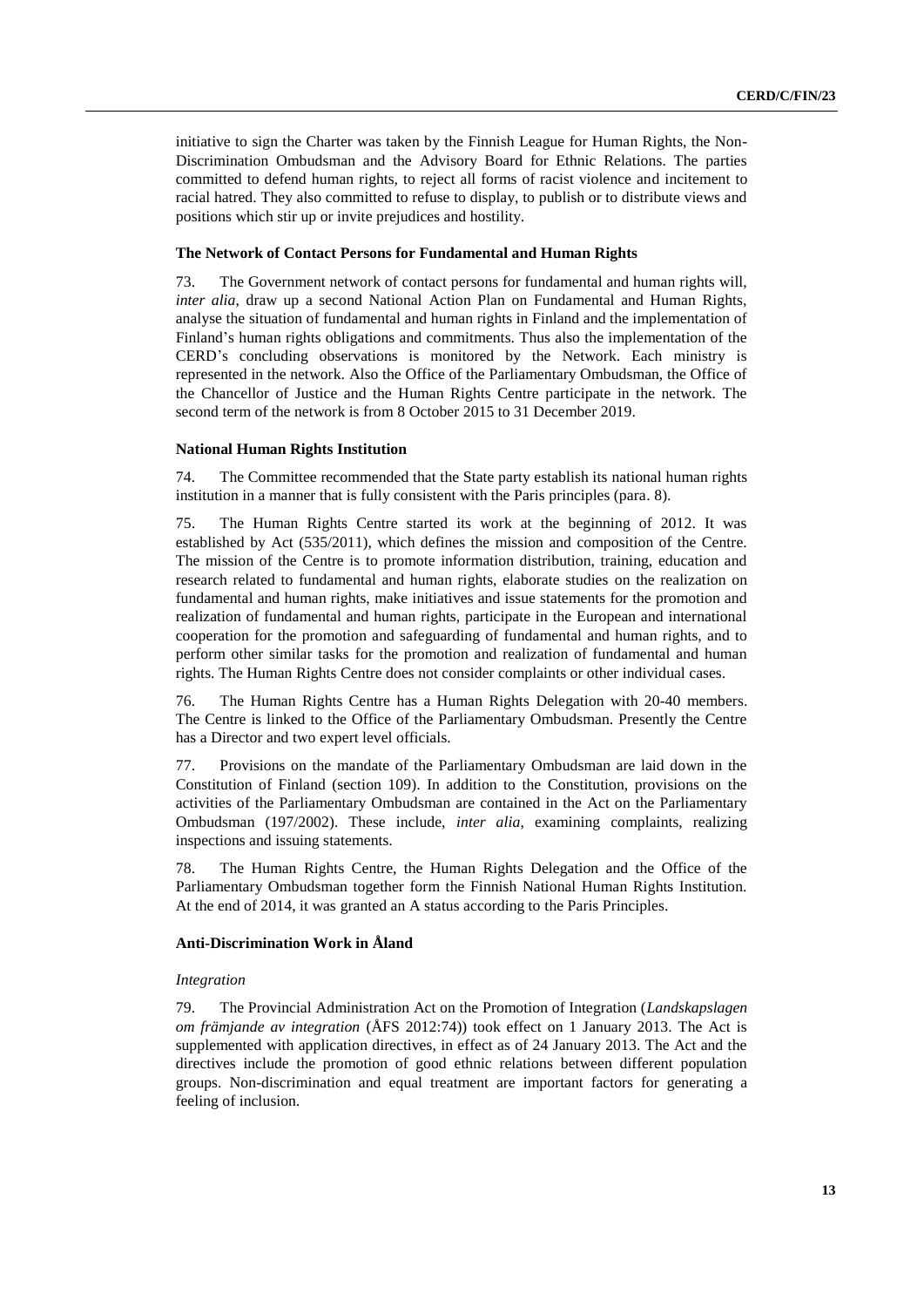80. In February 2013, the Provincial Government of Åland adopted its programme for promoting integration in 2012-2015. The objectives set and measures planned under the programme are being monitored and evaluated continuously. Integration measures are being co-ordinated and promoted e.g. by clarifying the division of responsibilities between different authorities, by creating networks and platforms for joint action and co-operation, and by targeting information. In 2012-2015, the priorities of the Ålandic integration policy are access to the Swedish language, education and training, gainful work and employment, support to immigrant children and their families, the fostering of positive attitudes, and zero tolerance of racism.

81. The Provincial Government states in the programme that discrimination and equal treatment have a connection with the equal human dignity of all people and with the basic UN conventions, and are to be seen as manifestations of political will. Furthermore, the Provincial Government notes that equal treatment and non-discrimination, combat against racism and the promotion of a climate of positive attitudes constitute the basis for a successful integration policy in Åland. To achieve this, all people in the province must be active at all levels.

# *Experienced discrimination*

82. The promotion of integration includes monitoring and evaluation. In 2013, the Provincial Government commissioned a study from Statistics and Research Åland (ÅSUB), to chart the situation of the immigrants in Åland from a number of aspects, including experienced discrimination. In January 2015, ÅSUB published a report on the study, describing the experience of social life in Åland among non-Nordic immigrants in the province (*Att leva och bo som inflyttad på Åland – utomnordiska erfarenheter av åländskt samhällsliv*).

83. The report is based on an enquiry sent to 1,354 persons aged 18-75 years, born outside the Nordic countries and speaking a native langue other than Swedish. The enquiry was conducted in five languages: Swedish, English, Estonian, Latvian and Romanian. The total of 571 answers given to the enquiry means an answering percentage of 42%. The enquiry asked whether the respondent had encountered discrimination during the last 12 months. One fourth (24%) of all respondents experienced that someone had discriminated against them during the last year. The most common grounds for discrimination were language (62%), gender (45%) and ethnic origin (43%).

84. These results can be compared to those in ÅSUB's report on the discrimination experienced in the Ålandic society in 2010 (*Upplevd diskriminering i det åländska samhället år 2010*). According to this report, nearly half of all respondents with a non-Nordic native language had experienced discrimination in Åland. Of these respondents, 80% reported that they had encountered discrimination for their national or ethnic origin, more than half for their foreign name, more than 40% for their language, and approximately one fourth for their appearance.

#### *The activities of the Åland Non-Discrimination Ombudsman*

85. A Provincial Act on the Non-Discrimination Ombudsman of Åland (*Alands ombudsmannamyndighet*) (ÅFS 2014:33) entered into force on 1 September 2014. This authority is independent and administratively under the Government of the Province. Within the competencies of the province, the Ombudsman prevents and combats discrimination based on ethnic origin, religion or other conviction, disability, age or sexual orientation. The Ombudsman also combats and prevents gender discrimination within the competence of the Province. All inhabitants of Åland constitute the target group.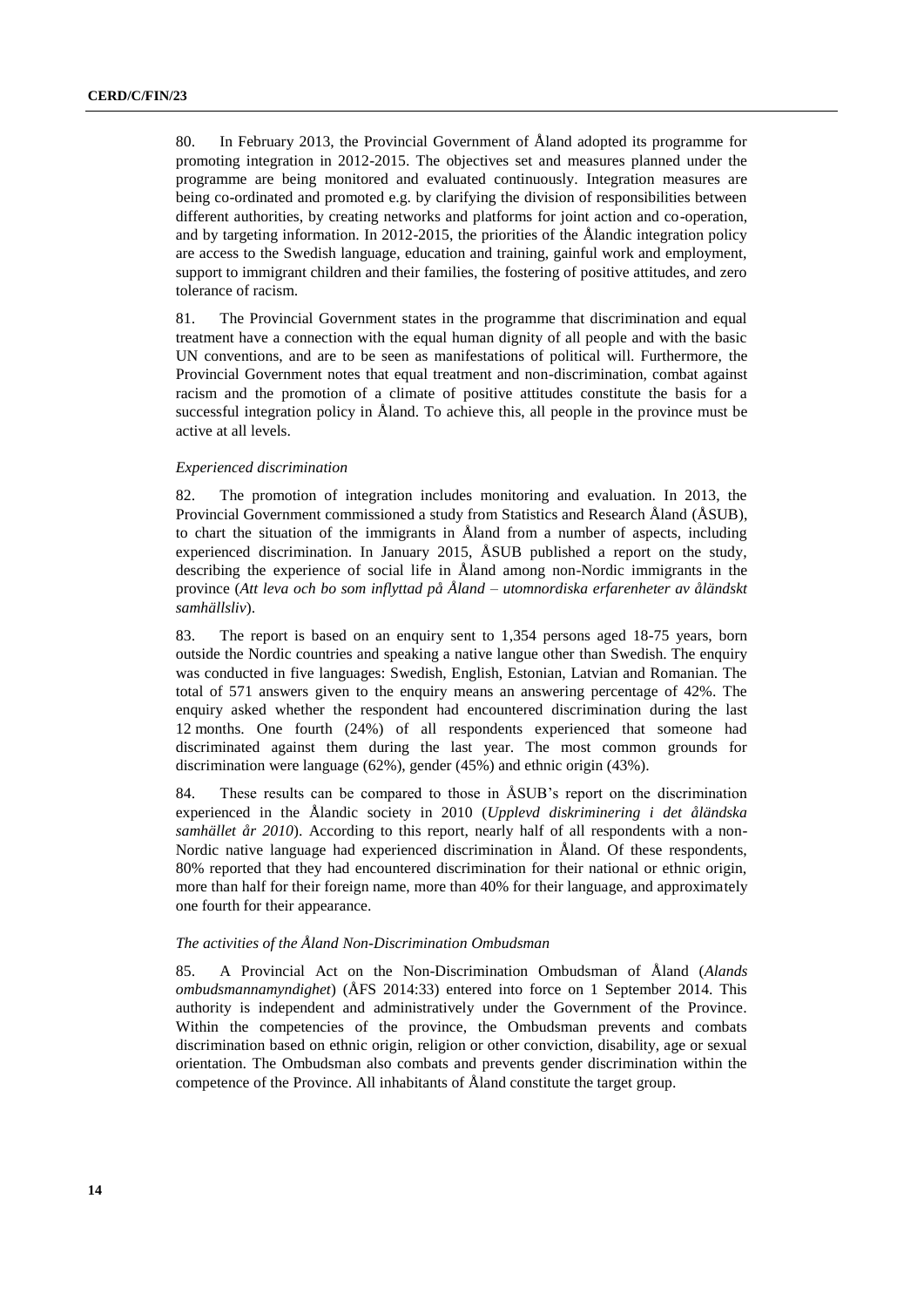86. Statistics over the cases recorded by the Åland Discrimination Ombudsman in 2011- 2015 show 13 cases of ethnic discrimination (7 women, 6 men). During that period, a total of 49 cases have been recorded. Moreover, the Ombudsman has provided counselling by telephone. In 2011-2015, no legal proceedings have been instituted in any of the cases.

87. Discrimination issues fall within the competence of either the Province of Åland or the State. Persons with an employment contract governed by private law in Åland and those with such an employment contract with the province or a local authority fall within the scope of the national legislation. Possible cases of ethnic discrimination against these persons are referred to the national Discrimination Ombudsman.

88. According to the Provincial Government manifestations of xenophobia have increased in the public discussion in Åland during the last year. In future, continued development efforts, work and activities will be needed in order to prevent discrimination and to promote equal treatment, good ethnic relations and integration in the province.

# **Article 3**

# **Roma and Housing**

89. According to a study by the Ombudsman for Minorities (as of 1 January 2015, the Non-Discrimination Ombudsman) 48.5% of Roma respondents had encountered discrimination based on their ethnic origin during the previous year when applying for a state-funded rental apartment, i.e. typically a municipal rental apartment. A total of 54.7% of Roma respondents have experienced discrimination based on their ethnic origin when trying to rent or buy an apartment on the private housing market.

90. The Ministry of the Environment carried out a study on Roma housing and nondiscrimination in 2012. Representatives of the National Advisory Boards on Romani Affairs participated in the steering group of the study. The study mapped housing problems of the Roma and possible solutions. Especially realization of non-discrimination was analysed both with regard to the original population and within the Roma community. The topic was analysed through complaints filed on the Roma housing situation, questionnaires to housing actors, interviews with key persons and Roma persons. The study brought to light the complex nature of housing issues of the Roma.

91. In Finland, the Roma live in the same areas as other Finns, and Roma segregation or ghettos are unknown. The wish of the Roma has been that many Roma should not live in the same area to avoid social stigmatization. According to the study, housing problems of the Roma are not related to standards of living but to obtaining an apartment. According to the view of the National Advisory Board on Romani Affairs the biggest problem is the accumulation of social problems (low income, non-optimal housing market, high cost of private rental apartments and discrimination herein).

92. The Ministry of the Environment, the National Action Plan against Discrimination and regional Advisory Boards on Romani Affairs arranged four regional seminars, where the Roma and housing actors together handled housing problems of the Roma, which have regional features. In addition, a series of public meetings was carried out as an internal process, where the avoidance obligation and the permission to move were discussed. The section on Roma housing resulted in a brochure *Are you looking for a rental apartment?*, which provides guidance on a very practical level especially in housing issues problematic for the Roma.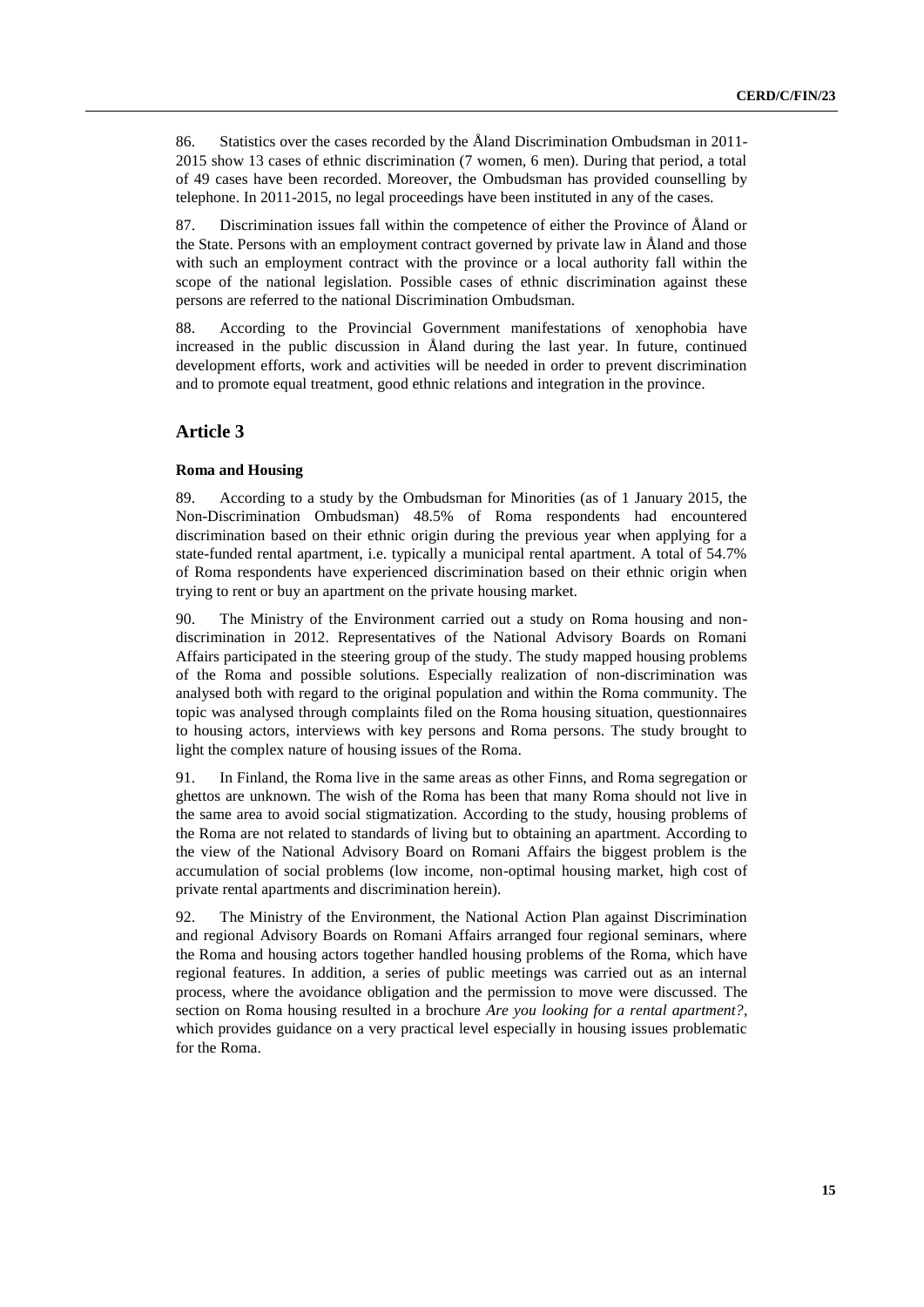#### **Housing of Immigrants**

93. The Government programme to reduce long-term homelessness 2012-2015 (PAAVO II) endeavours to eradicate long-term homelessness by 2015, to intensify utilization of social rentals and prevent homelessness. In 2008-2011, during the first term of the programme, significant results were obtained through the construction of many apartments in a short time and support services. The reasons for homelessness among immigrants have been studied and the reduction programme contains measures for the reduction of homelessness among immigrants.

94. Information on housing-related discrimination-experiences of immigrants and the Roma is also to be found in a study by the Finnish League for Human Rights of 2012. When all channels for housing applications are analysed jointly, a total of 16.4% of Roma and 14.9% of immigrants encountered different treatment when applying for an apartment. The findings are congruent with the study of the Ministry of the Environment on nondiscrimination in housing for the Roma.

95. The position on the housing market of immigrant youth is weaker than that of youth from the original population. This is the conclusion, *inter alia*, of the study *Wishes and Reality – Youth and Housing 2014*, commissioned by the Ministry of the Environment, the national Advisory Council for Youth Affairs (Nuora) and the Finnish Youth Housing Association (NAL). Low-threshold housing services for young persons are needed, and they should also provide guidance to young persons with an immigrant background.

# **Article 4**

## **Racist, Discriminatory and Xenophobic Content on the Internet**

96. The Committee recommended that the State party reinforce its efforts to combat incitement to racial hatred and racial discrimination on the internet (para. 10).

97. Common offences related to hate crimes include ethnic agitation, defamation or illegal threat. Hate crimes or hate speech are not mentioned separately in the criminal legislation. An amendment to the Criminal Code (511/2011) that entered into force in June 2011 further enhanced possibilities to intervene in racist and other hate speech, and other racist offences.

98. The Additional Protocol to the Council of Europe Convention on Cybercrime, concerning the criminalisation of acts of a racist and xenophobic nature committed through computer systems (ETS No. 189), entered into force in September 2011 in Finland.

99. In Finland, efforts have been made to develop internet supervision, e.g. by increasing resources and by increasing cooperation with web-service producers. Online supervision has also been centralised, in order to link it to nationwide crime prevention and intelligence structures. An essential part of a more effective monitoring of the internet is to inform citizens to actively report crimes observed in information networks through a tip system to be developed. Anybody may leave a tip on the Net Tip service (Blue Button) of the Police on websites observed to contain, *inter alia*, racist and misanthropic content. The net tip website is in Finnish, Swedish and English.

100. During the reporting period 2011-2015, a group of prosecutors has specialized in racist and other hate crimes in the Finnish Prosecution Service. The specialization system of the Prosecution Service currently undergoes a total reform. The renewed system shall be taken into use in the beginning of 2017. In 2011 and 2012, the Prosecutor General also organized training for prosecutors on crimes related to freedom of speech and racist crimes.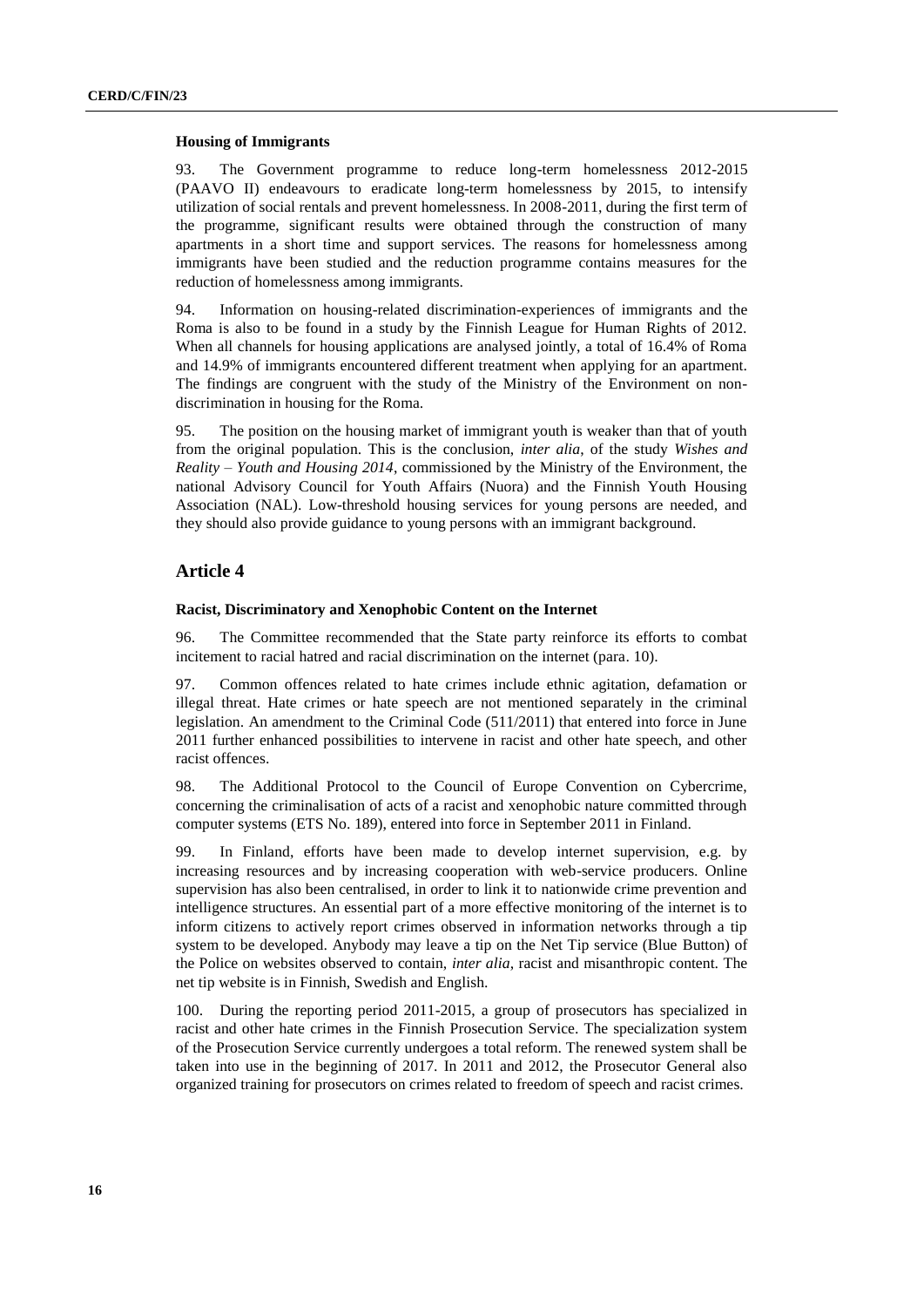101. The annual report of the Police University College *Hate crime in Finland known to the police* also provides information on racist crime on the internet. The share of suspected hate crimes on the internet known to the police is very small. According to a report published in 2013, there were 45 suspected racist crimes on the internet, i.e. approximately 4% of all crime scenes.

102. The Police is also active in the social media, such as in IRC Galleria, Facebook and YouTube. For instance, web-based community-police officers are using their own name on the internet and enable easy access to the police.

103. The police participated in a working group established by the Prosecutor General mandated to assess what constitutes punishable dissemination of hate speech and how different online actors are responsible for it. The working group also mapped other related matters of interpretation. The working group submitted its report "Dissemination of Punishable Hate Speech on the Internet" in December 2012.

104. The *Ei vihapuheelle* (No to hate speech) movement is part of the No Hate Speech Movement. The national coordinator of the campaign launched by the Council of Europe is Plan Finland Foundation. The campaign is funded by the Ministry of Education and Culture. The Finnish campaign was launched in March 2013 and it continued until spring 2015. The objective of this youth movement is to promote freedom of speech and nondiscrimination on the internet and elsewhere.

# **Article 5**

# **(a) The Right to Equal Treatment before the Tribunals and All Other Organs Administering Justice**

#### *Supervision of Foreigners and Prohibition of Ethnic Profiling*

105. The Committee further recommended that ethnic profiling be avoided, also by strengthening relevant internal instructions of the police (para. 16).

106. The National Police Board issued an updated instruction on the supervision of foreigners on 20 December 2013 (2020/2013/5427).

107. The instruction prohibits ethnic profiling. The amendment to the Aliens Act that entered into force in May 2015 carries a strong prohibition on ethnic profiling, since surveillance of aliens may not be based on ethnic profiling. The contents of the instruction of the National Police Board on supervision of foreigners as concerns the prohibition of ethnic profiling correspond to the amendment of the law. The amendment clarifies the principles of the surveillance and the powers of the authorities. Clear legislation on alien supervision increasingly leads to seeing this supervision as normal state activity, where non-discrimination and human rights shall be respected. The police and the Border Guard are given the right to carry out surveillance of foreigners also in public premises. Such places include e.g. restaurants, commercial premises and construction sites. The reforms improve the possibility of the authorities to cooperate, *inter alia*, to combat the black economy. During supervision of foreigners it is also possible to detect human trafficking and other similar offences.

# **(b) Right to Personal Security and Protection against Violence**

## *Immigrants in Finnish Prisons*

108. The number of prisoners in Finland is still among the smallest in Europe. In 2014, the average number of prisoners was 3,097, when it was 3,175 the previous year. The share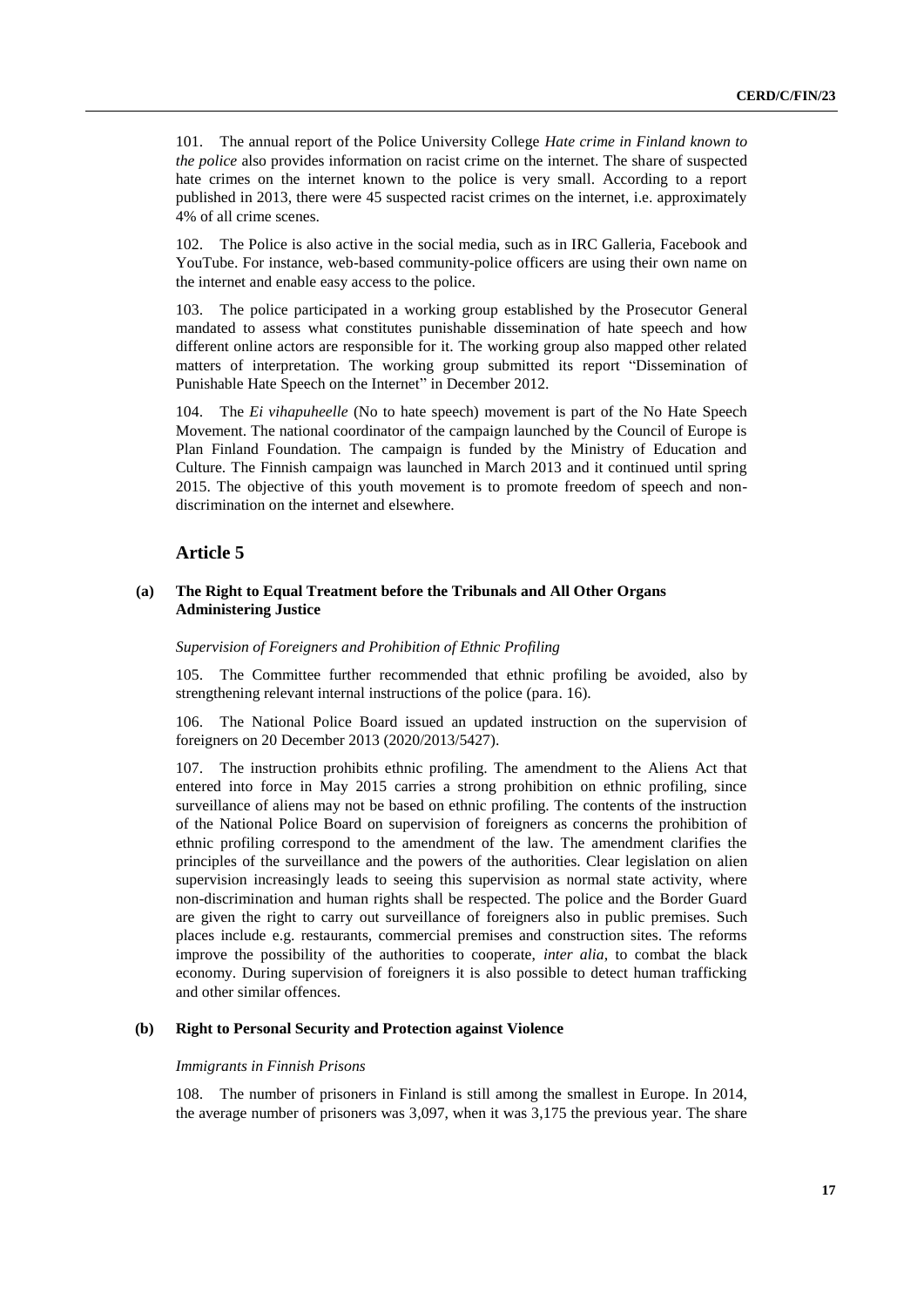of foreign prisoners has increased slightly. In 2014, their share was 16% of prisoners, 483 persons. In 2000 their share was 5.9% (169 persons).

109. In June 2012, the Criminal Sanctions Agency published a study on everyday life in prisons called *Being an Immigrant in a Finnish Prison* (in Finnish). According to the study, both other prisoners and guards were, *inter alia*, name-calling prisoners with a foreign background. For security reasons, immigrant prisoners and especially prisoners with African origin are usually held in closed sections of the prisons with limited possibilities to participate in different prison activities. The prisoners may be in an information vacuum, if the internal information of the prison is provided only in Finnish.

110. In 2015 a study was completed at the Criminal Sanctions Agency on prisoners in isolation and closed conditions in Finland. 25% of the prisoners were foreign citizens. Since the share of foreign prisoners at that time was 16% of the whole prisoner population, the findings indicate that foreigners were overrepresented in closed sections. Because race and ethnic origin are not registered in the prisoner information system, it is impossible to make more precise assessments on the relevance of racial discrimination regarding placement in sections.

111. In 2014, the Criminal Sanctions Agency published "*Everyday life in prison – a guide for prisoners arriving in a closed prison*". The guide covers important rights and duties of prisoners and practicalities of prison life. Prison specific Arrival guides have also been translated by the prisons to the languages most frequently needed. In addition to written information, foreign prisoners are given information on practical issues orally. However, a common language is not found in all cases. Interpreters are used when dealing with official matters.

112. In Finland, equal treatment of prisoners is required by, *inter alia*, the Prison Act and the Non-Discrimination Act. The conditions of the deprivation of liberty should not constitute an additional punishment. Pursuant to the law, the authorities shall promote nondiscrimination systematically and change circumstances preventing realization of nondiscrimination. Special needs of immigrants related to religion, language, living arrangements and reception of civilian visitors are taken into account in prisons.

113. In February 2015, a new non-discrimination and equality plan of the Criminal Sanctions Agency for prisoners and clients serving community sanctions entered into force. The plan promotes the equality of the clients of the Criminal Sanctions Agency and informs how the Agency in its own activities may promote equality and prevent discrimination and take action with regard to it. In addition, the plan aims at increasing awareness about minorities.

# *Inspections by the Parliamentary Ombudsman*

114. When the Optional Protocol to the UN Convention against Torture and Other Cruel, Inhuman or Degrading Treatment or Punishment entered into force, the Parliamentary Ombudsman was nominated the national supervisory body. The amendment to the Act on the Parliamentary Ombudsman entered into force on 7 November 2014.

115. The task as national supervisory body also strengthens the Parliamentary Ombudsman's work to combat discrimination in closed institutions. During inspections to closed institutions, attention is always attached especially to the treatment and possible discrimination of foreigners and persons belonging to minorities. E.g. during the inspection of the Helsinki prison on 20 January 2015, a special theme was the treatment and conditions of Finnish Roma prisoners. During that inspection, several discussions were held with Roma prisoners. Even though no illegal practices were revealed during the inspection, the Parliamentary Ombudsman considered it important that the status of Roma prisoners, their conditions and possibilities to participate in activities are actively improved.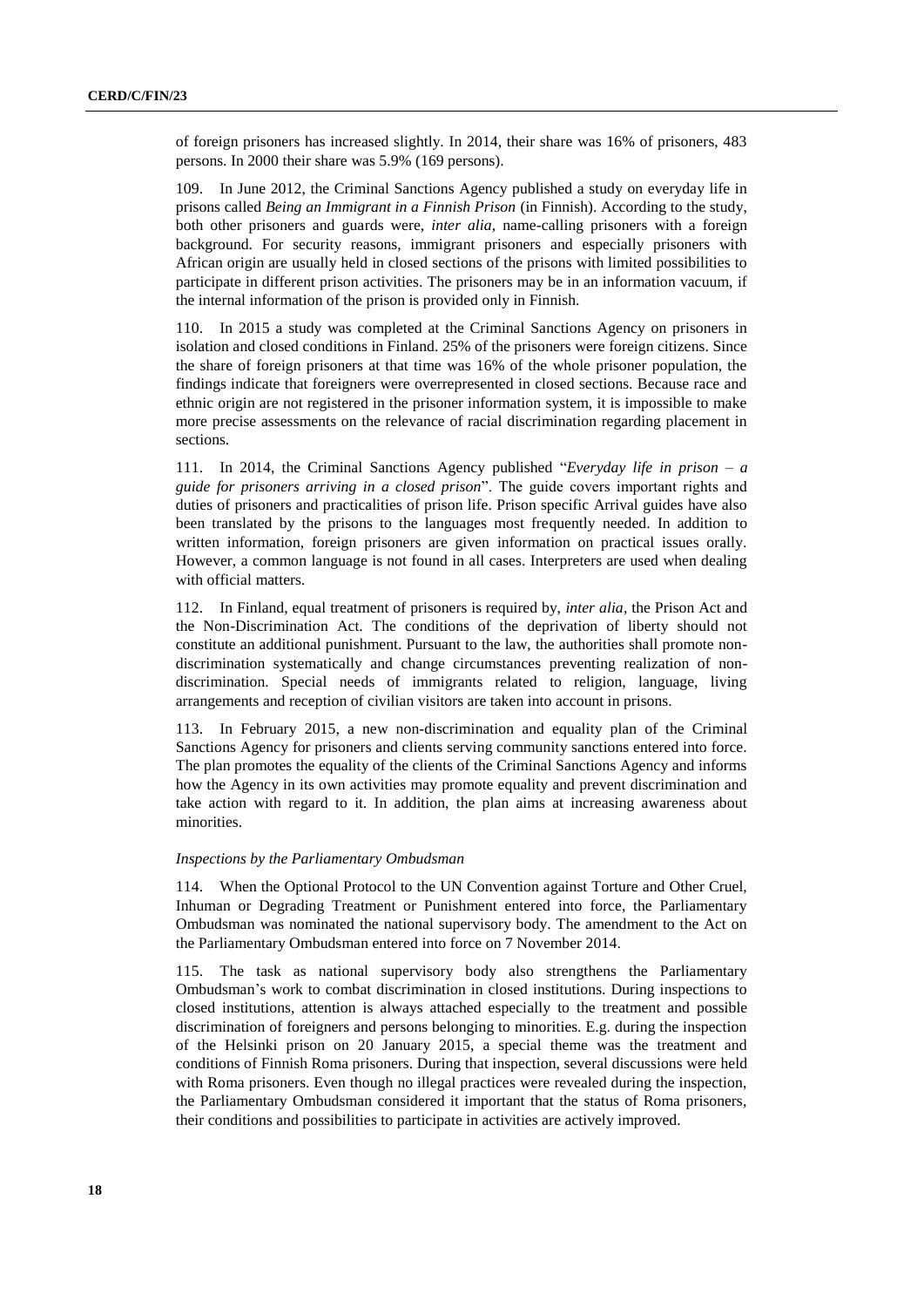# *The Action Plan for Reduction of Violence against Women*

116. In Finland, many different kinds of efforts have been made to prevent and eradicate violence against women. A cross-sectoral working group has been appointed by the Ministry of Social Affairs and Health, consisting of public officials, to coordinate, supervise and monitor progress made in the reduction of violence against women in all age groups, including partner and domestic violence. The working group also acts as the steering group for the National Action Plan to Reduce Violence against Women.

117. The objective of the action plan is to address violence against women preventively by influencing attitudes and behaviour, preventing recurrence of violence, improve the position of victims of sexual violence and crisis support and assistance for them, develop means to identify and intervene in violence experienced by persons in vulnerable situations and to increase knowledge and know-how among authorities and professionals of prevention of violence against women and of helping victims. A comprehensive approach means that the action plan contains extensive measures on prevention of violence, protection of the victim and support measures as well as on bringing perpetrators to justice.

An example of the implementation of the action plan is the MARAK project (multiprofessional risk assessment method) aiming at identification of victims with an increased risk of falling victim of violence, and ensuring their protection from continued violence through multi-professional coordination. The groups that are in the most vulnerable situation are immigrants and persons with disabilities who may not have a language with which to communicate this matter.

119. In 2013, the Ministry of Employment and the Economy realized in cooperation with *Väestöliitto* (Family Federation of Finland) training on the special features of prevention of violence against immigrant women at seven events in different parts of Finland. The training focused on, *inter alia*, multicultural work with couples and families in general, special features of violence against immigrant women and prevention of genital mutilation of women and girls and honour violence.

120. On 8 December 2015, the Government published its action plan on asylum policies. According to the action plan the aim is to enhance communication and support the integration of asylum applicants who have been granted a residence permit by disseminating information on Finnish "ground rules", including rights and responsibilities.

121. Municipalities have a general responsibility to promote gender equality and nondiscrimination. Municipalities work to prevent partner violence and produce services for persons having experienced partner violence or threat thereof in multi-professional cooperation within social and health care services as well as with other authorities and organizations. Municipal services influence attitudes that promote equality and nondiscrimination, value gender equality and accept diversity, *inter alia*, in early childhood education and basic schools as well as in cultural, youth and leisure activities.

122. The Council of Europe Convention on preventing and combating violence against women and domestic violence entered into force in Finland on 1 August 2015.

# *Study on Domestic and Partner Violence Experienced by Roma Women*

123. A study on domestic and partner violence experienced by Roma women was carried out at the initiative of Roma women. The study was based on interviews and questionnaires as well as research literature. According to the results, Roma women encounter the same kind of serious domestic and partner violence as women of the original population. The study also highlighted Roma culture features influencing women's readiness to seek and get help. These are caused by the control exerted on individuals by the community and by actions in conflict situations. When experiencing violence, Roma women have to take into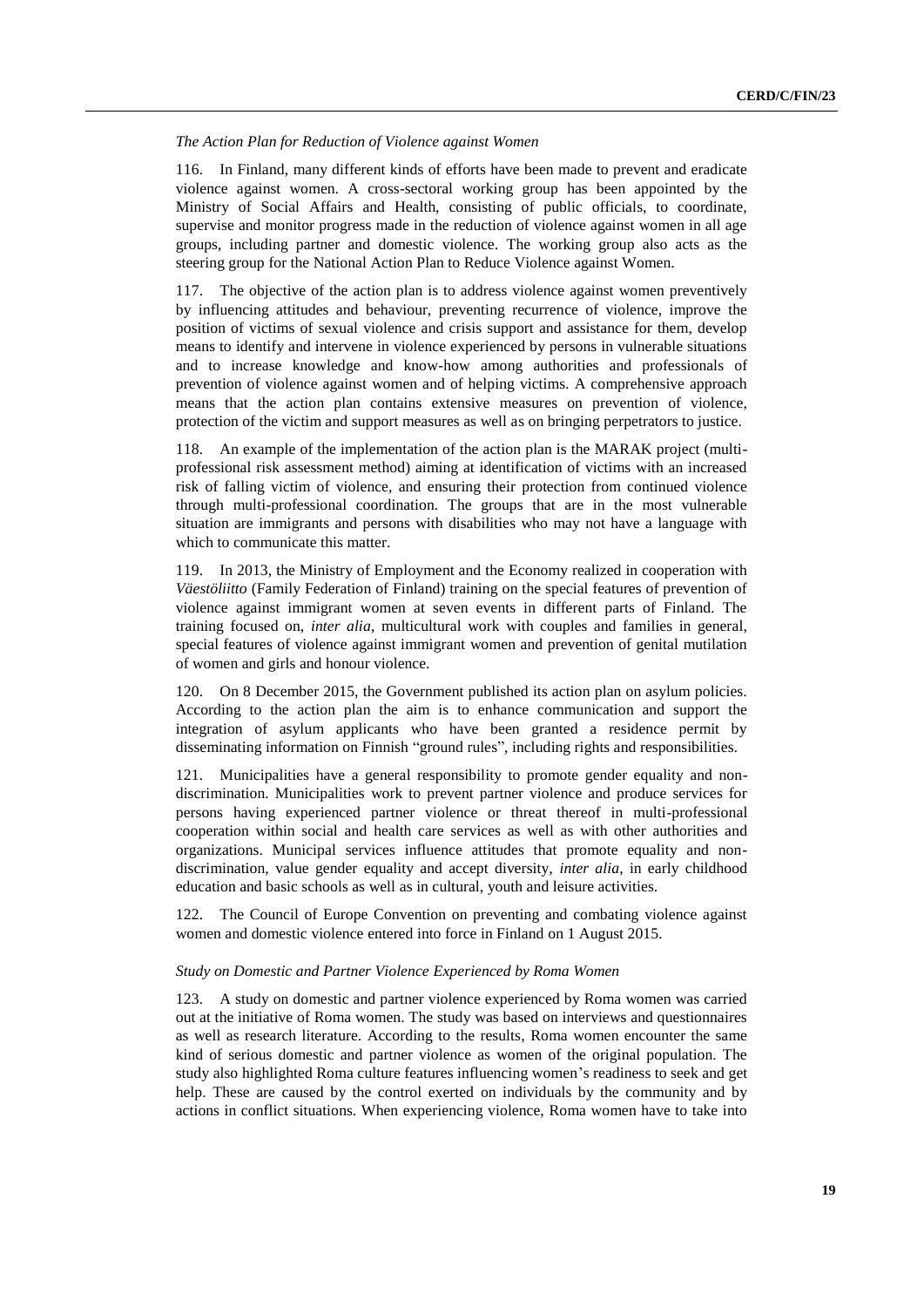account the reactions of the community. Telling about the violence and seeking support from authorities may also lead to escalation of violence and conflict between families. Violence experienced by Roma women stays hidden even more easily than that of women from the original population. Roma women are hierarchically inferior to men, which gives men the possibility to abuse their status as the head of the family. According to Roma cultural traditions, also the children stay with the husband and his family, if the wife wants a divorce and a new relationship. This constitutes an obstacle for women to leave violent relationships.

124. It is very important for Roma women to get help from outside the community, because the possibilities of Roma women to act and seek support from persons close to them are limited in cases involving violence. Shelters and other support services are important for Roma women. The recommendations of the study are mostly related to increased knowledge of Roma culture and the situation of women in connection with violence. The identification of features that support and hide violence is also needed within culture, as well as clearer collective condemnation of violence.

125. According to a study by the Ombudsman for Minorities (now the Non-Discrimination Ombudsman) 37.7% ( $n=86$ ) of Roma respondents ( $n=228$ ) saw that the status of women within Roma communities is linked with special problems. A total of 62.8% of the respondents (n=86) mention equality between women and men and the subordinate role of Roma women in relation to men.

# *Action Plan for the Reduction of Disciplinary Violence against Children*

126. Disciplinary violence is prohibited pursuant to the Act on Child Custody and Right of Access (361/1983). The objective of the *Action Plan for the Reduction of Disciplinary Violence against Children 2010-2015* is to strengthen the dignity of the child and to increase mutual respect between children and parents. Immigrant families constitute a target group for reduction of disciplinary violence. Immigrants often come to Finland from countries where disciplinary violence is not prohibited by law. They need information in their own language on Finnish legislation and the rights of the child as well as support and guidance on how to raise children without violence.

127. The new Social Welfare Act (1301/2014) obligates to take into account the primacy of the interest of the child in all social welfare measures concerning children. The law provides for the obligation of the municipality to offer services for different support needs, such as economic subsistence, housing, prevention of social exclusion, support needs related to domestic and partner violence, sudden crisis situations and to secure balanced development and well-being for the child. The Act stresses early support instead of problem solving.

128. The Ombudsman for Children reminds that the legislation has had a zero tolerance for disciplinary violence already for a long time, and disciplinary violence has decreased clearly, but, nevertheless, one in five ninth graders still report disciplinary violence, and one in ten of sixth graders. The corresponding numbers are 45% and 27% for psychological violence. The data are based on the child victim study of 2013.

## *Victims of Human Trafficking*

129. The system of assistance for victims of human trafficking operates as part of the reception centre in Joutseno. Assistance to victims of human trafficking may include accommodation, health and social services, legal guidance and counselling, security arrangements and other support measures needed by the victim. A victim with a municipality of residence in Finland obtains basic services from that municipality. The assistance system may provide guidance and support also for such persons.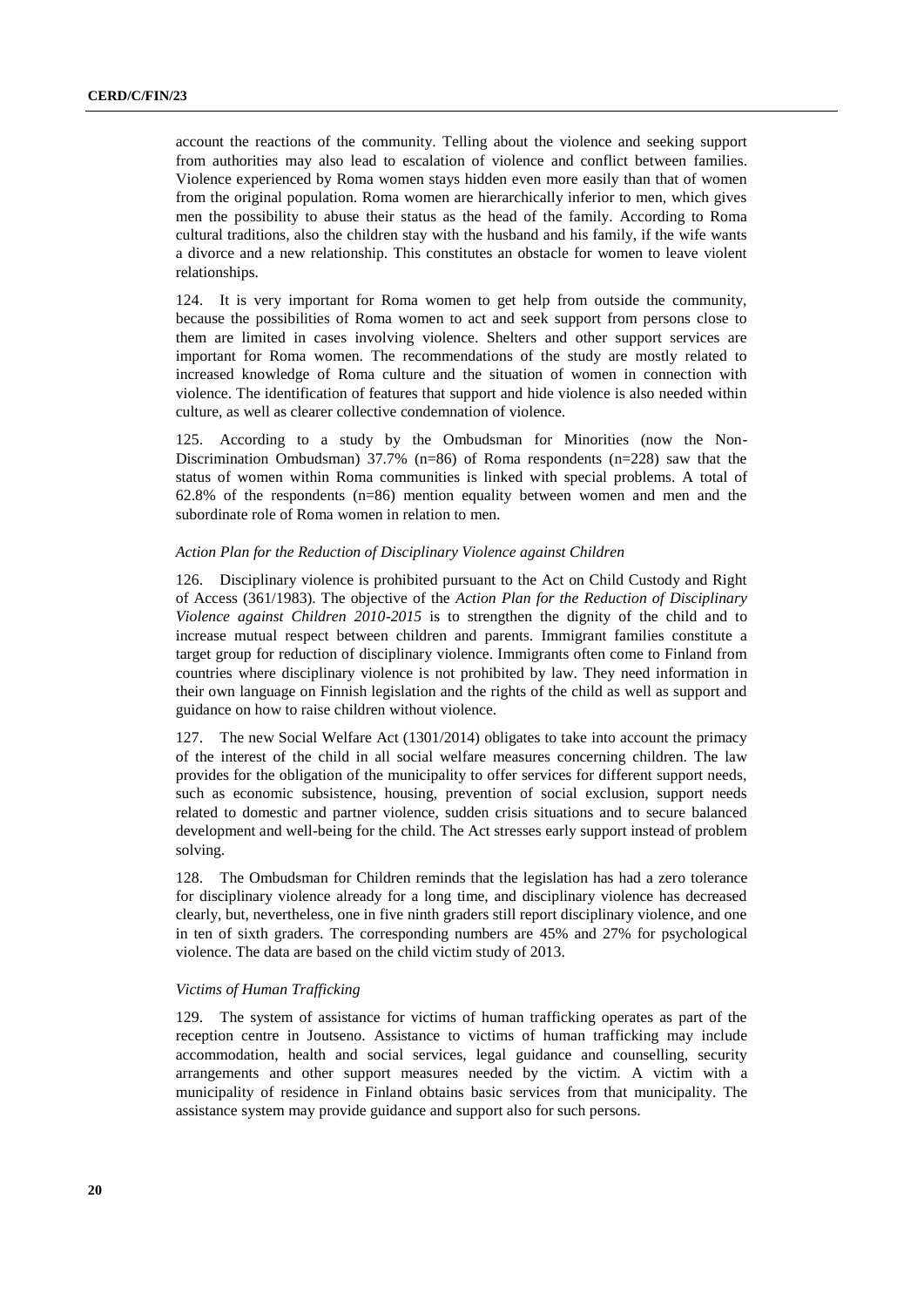130. Suspicion of victimization in human trafficking suffices for admission into the Assistance System. The Assistance System has also admitted victims of crimes similar to human trafficking, such as aggravated pandering, extortionate work discrimination and aggravated arrangement of illegal immigration. The coordinator against human trafficking, who started at the Ministry of the Interior on 1 June 2014, has proposed the establishment of a separate coordination structure within the Government to combat human trafficking.

131. Some of the largest cities in Finland have drawn up specific instructions on the procedure when encountering a victim of human trafficking. Cooperation between different actors is important when assisting victims of human trafficking. The most important partner for municipalities is the system of assistance for victims of human trafficking at the Joutseno reception centre. The Assistance System at Joutseno has arranged training for municipalities in the identification of victims of human trafficking, in encountering them and in organization of assistance to them. Municipalities also cooperate with state authorities. Also parishes have in certain municipalities participated in assistance activities, and many NGOs are important cooperation partners for municipalities.

132. During the period between fall 2010 and winter 2015, approximately ten sexual exploitations related human trafficking cases reached prosecution and courts. Injured parties in these cases are female young adults from Estonia, Romania, Czech Republic and Finland. One case where the injured party was a Finnish citizen has advanced to the Supreme Court (KKO:2014:8).

133. The Office of the Prosecutor General regularly organizes human trafficking training for prosecutors. One of the central themes of the training is to acknowledge the perspective of the victim in criminal investigation and proceedings as well as psychological consequences of victimization. Prosecutors specialised in such cases are also offered training on sensitive interaction with victims in criminal proceedings. In the basic training of the police, *inter alia*, human trafficking offences are covered, aiming at increasing identification preparedness. Further training has been organized annually. Under the National Police Board there is a network of officers and trainers on the prevention of illegal immigration and human trafficking, which consists of representatives of police departments and national police units.

134. As the National Rapporteur on Trafficking in Human Beings, the Non-Discrimination Ombudsman has the right to obtain information, notwithstanding secrecy provisions, from authorities, from producers of services and support for victims of human trafficking, and from any actors receiving state aid for activities to prevent human trafficking. If the Non-Discrimination Ombudsman finds that a case has considerable importance for the rights of a possible victim of human trafficking, the Ombudsman or an official of the Office of the Ombudsman may assist the possible victim to safeguard his/her rights or when needed, procure legal assistance for him/her. As the National Rapporteur on Trafficking in Human Beings, the Non-Discrimination Ombudsman issues annually to the Government and once every four years to the Parliament a report on trafficking and related phenomena.

135. The National Rapporteur on Trafficking in Human Beings issued the latest report to the Parliament in September 2014. According to the Rapporteur, activities to combat human trafficking and the realization of the rights of victims of human trafficking have advanced in Finland during the last four years. The Rapporteur especially points out sexual exploitation related human trafficking, which is much more widespread than the measures taken.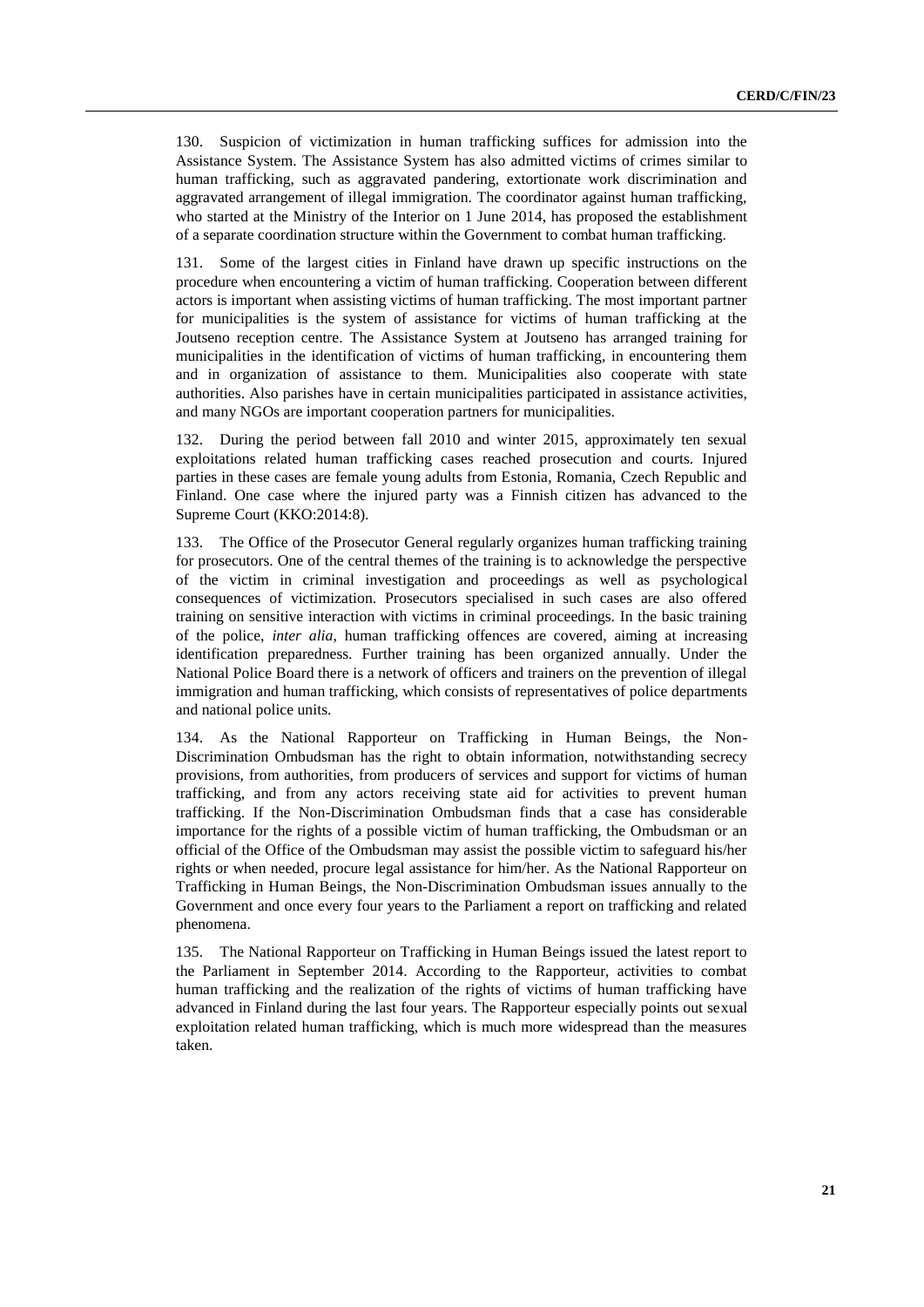# **(c) Political Rights**

# *The Democracy Policy Report 2014*

136. The first Government report on democracy policy was submitted to Parliament in the spring of 2014. Its objective is to strengthen sustained and systematic promotion of democracy and adherence to the implementation of a democracy policy on all levels. The report analyses the objectives of the pursued democracy policy and how these objectives have been realized as well as developments regarding participation possibilities and equal participation during the last ten years. In addition, the report contains guidelines for the objectives of the Governments democracy policy for the 2010s.

#### *Development of Possibilities for Participation and Exercise of Influence among Immigrants*

137. Political participation among persons with an immigrant background is still a challenge in Finland. The work to develop voting activity and means for online participation, attaches attention to the possibilities of special groups, such as young persons and immigrants, to participate and exert influence. The Democracy Ambassador Project, which was realized just before the municipal elections 2012, was a new method of the administration to cooperate with organizations to increase voting turnout. Approximately 300 persons participated in the training organized for immigrants in 2012. Some of the training events had party panels, where local parties introduced themselves, attracting large attendance. The training was organized by the Ministry of Justice and the Advisory Board for Ethnic Relations (ETNO). The nationwide training period of almost two months for the Democracy Ambassadors was realized in six municipalities. The Ministry of Justice and the Ministry of the Interior have also trained 41 democracy ambassadors in the capital area through the iCount project, funded by the EU.

## *Reform of the Act on the Sámi Parliament*

138. The Committee recommended that the State party enhance the decision-making powers of the Sámi Parliament (para. 11) and that, in defining who is eligible to vote for Members of the Sámi Parliament, the State party accord due weight to the rights of the Sámi people to self-determination (para. 12).

139. The Act on the Sámi Parliament (974/1995) was enacted in 1995 and it governs the cultural autonomy of the Sámi people. Since then, the Act has been amended several times to better correspond to practical needs. In 2012, the Ministry of Justice established a working group to prepare a proposal for the revision of the Act on the Sámi Parliament. The memorandum of the working group (OM 55/2013) states that the overall objective of the revision is to improve the operational preconditions of Sámi cultural autonomy and of the Sámi Parliament.

140. Based on the proposal of the working group, a Bill on the revision of the Act on the Sámi Parliament (Bill 167/2014) was introduced to the Parliament on 25 September 2014. The Bill contained, *inter alia*, provisions for the revision of the current definition of Sámi. The most important significance of the definition is that a Sámi person must be included in the electoral roll of persons entitled to vote in Sámi Parliament elections. After the committee reading of the Bill, it was clear that the Parliament would not approve the definition suggested in the Bill. Since the revision of the definition in the way proposed by the Government and by the Sámi Parliament was the most important part of the Bill, the preconditions for approval of the Bill were lost. The Government cancelled the Bill on 12 March 2015.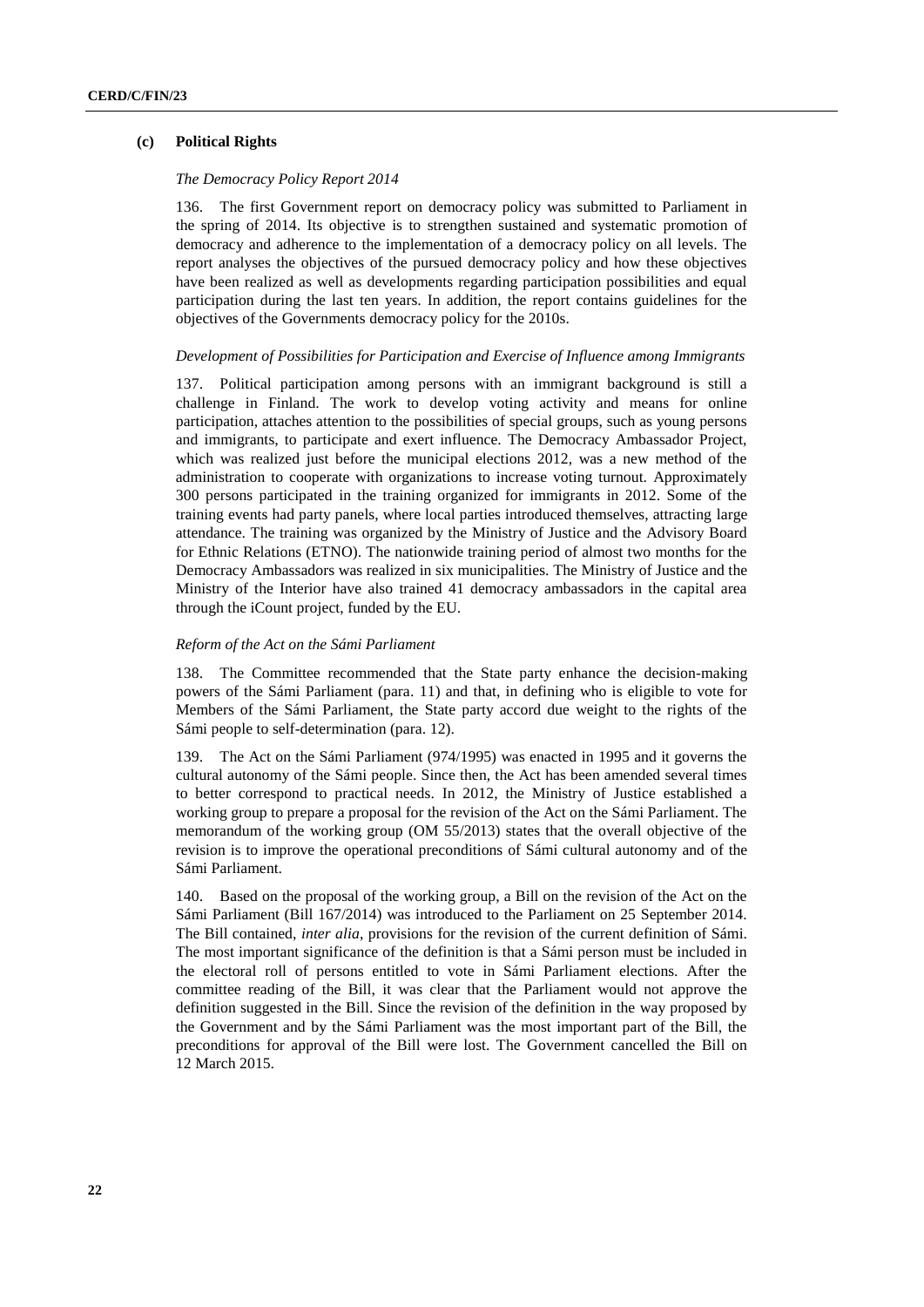# **(d) Other civil rights**

# *Rapid growth in the number of asylum seekers*

141. During 2015 the number of asylum seekers has experienced a rapid growth. 30,000- 35,000 asylum seekers are estimated to arrive in Finland this year. As of November 22, Finland had received 29,793 asylum seekers, 2,525 of which are under the age of 18 and travelling without guardians. The majority of the applicants (17,894) arrived during September and October. 26,545 applications are pending.

142. The number of asylum seekers in Finland has varied between 1,500 and 6,000 in the 2000's. In 2014, the number of asylum seekers was 3,651. The country of origin of the majority of asylum seekers to arrive in Finland during 2015 is Iraq (65%). The second and third largest groups are from Afghanistan (14%) and Somalia (6%). The fourth most common country of origin is Albania (2%) and the fifth Syria (2%). 11% are from other nationalities.

143. From the beginning of November, the police and the Finnish Immigration Service will adopt a common operating model in which a single authority will conduct both the initial hearing and the asylum interview at the same time. The Ministry of the Interior has set up a project to review the requirements for issuing residence permits on the basis of international protection. The aim is to bring the Finnish legislation in line with the general requirements laid down in EU legislation. The aim is to submit the government proposal to Parliament in January 2016. In September, the Ministry of the Interior also established a legislative project to review the family reunification criteria to comply with the EU Family Reunification Directive. The government proposal will be submitted to Parliament in spring 2016.

144. There are 121 reception units across the country, in which approximately 26,000 asylum seekers live. More than half of the reception units are now upheld by the Finnish Red Cross. In October, the Government accepted the Ministry of the Interior's proposal for emergency funding from the EU's Asylum, Migration and Integration Fund (AMIF). As estimated by the Ministry of the Interior, the need for emergency funding in Finland will be 120 million euros in the 12 month period September 2015-August 2016.

# *Study on Alternatives to Detention*

145. The Committee recommended that the State party employ alternatives to the detention of asylum seekers whenever possible and that asylum seekers not be detained in police facilities (para. 18).

146. Detention is already at present a last resort interim measure. The threshold for detention is high, especially when children are concerned. Amendments to the Aliens Act and to the Act on the Treatment of Aliens Placed in Detention and on Detention Units entered into force on 1 July 2015. Through the reform, detention of unaccompanied minor asylum seeking children under the age of 15 is prohibited. Unaccompanied children under the age of 15 may not be held in detention on any grounds. In addition, detention of unaccompanied children over 15 years has been limited to 72 hours, which may be extended with another 72 hours in exceptional circumstances. An unaccompanied asylum seeking child under the age of 15 may be held in detention only when the application for international protection has been denied and the decision on removal from the country has become enforceable after appeals.

# *Accelerated Asylum Procedure*

147. The Committee recommended that the State party carefully examine its use of accelerated procedures in asylum cases (para. 18).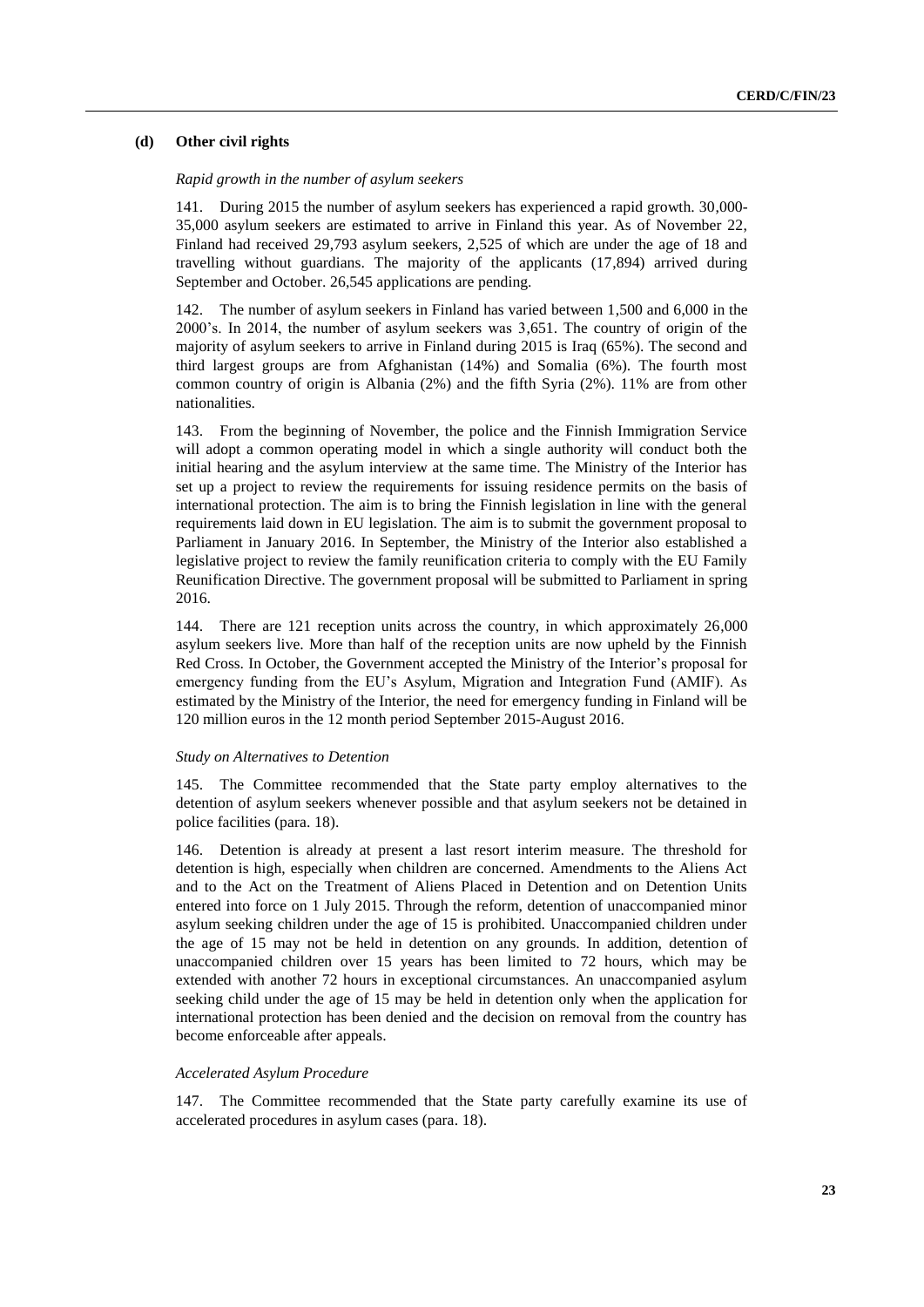148. An amendment to the Aliens Act, entered into force on 1 July 2015, clarifies bans on enforcement of removals from the country. Henceforth, the applicant must file the request to ban the enforcement of the decision on removal from the country with the Administrative Court within a week from obtaining the decision, if it has been made pursuant to sections 95 b, 103 or 104 of the Aliens Act (cancellation of application for international protection, dismissing applications and applying an accelerated procedure). The Administrative Court shall decide in the matter within a week from receiving the request. The obligation of the police to wait for the decision of the Administrative Court before enforcing a removal from the country is laid down in the Act. This Amendment both clarifies current praxis and strengthens legal security. Short deadlines ensure effective proceedings.

### *Non-Discrimination Ombudsman as the Supervisor of Aliens Rights*

149. The Non-Discrimination Ombudsman is competent to supervise enforcements of removals from the country of foreigners in all their stages. The supervisory task was added to the Aliens Act and to the Act on the Non-Discrimination Ombudsman and the National Discrimination and Equality Tribunal on 30 December 2013 and the amendment entered into force on 1 January 2014. The task is based on the EU Return Directive, according to which Member States shall provide for an effective forced-return monitoring system. At request, the Non-Discrimination Ombudsman shall be given information necessary for the supervision of removals from the country.

### *Legal Protection of Religious Freedom*

150. The exercise of freedom of religion is guaranteed by the Freedom of Religion Act (453/2003). The Freedom of Religion Act contains provisions on, *inter alia*, registered religious communities, membership in such communities, membership and resignation procedures, and practices related to oaths and affirmations. A religious community means the Evangelical-Lutheran Church (75% of population are members), Orthodox Church (1% of population) and registered religious communities (1.5% of population).

151. Religion may also be exercised without belonging to a religious community. The number of persons not affiliated with religious communities was more than a million in 2010 and in 2013 1.2 million. Thus, one out of five Finns is not a member of any religious community registered in Finland. At the moment, there are approximately 90 registered religious communities. The spectrum of religious communities is relatively broad in Finland.

152. The Basic Education Act (628/1998) realizes the principle of freedom of religion guaranteed by the Constitution of Finland, and stresses that instruction of religion is first and foremost a right of the pupil and student, not for securing the interests of religious communities. Pupils in basic education have rather extensive rights to obtain education in their own religion and in ethics. Instruction of the pupils' own religion must be organized at schools with a minimum of three pupils belonging to the Evangelical-Lutheran Church or the Orthodox Church. Three or more pupils belonging to a religious community other than those referred to in subsection 2 shall be provided religious education in accordance with their own religion, if their parents/carers so request. A core curriculum has been drawn up for the following religions: Evangelical-Lutheran, Orthodox, Islam, Catholic, Jewish, Buddhist, Adventist, Hare Krishna, Christ Community, Baha'i, Lord's People (Herran Kansa), Mormon, Evangelical Free Church of Finland and Pentecostal Church of Finland.

153. The General Upper Secondary Schools Act (629/1998, amended 455/2003) contains similar provisions.

154. According to the value base of the national core curriculum for basic education determined by the National Board of Education (22 December 2014), basic education is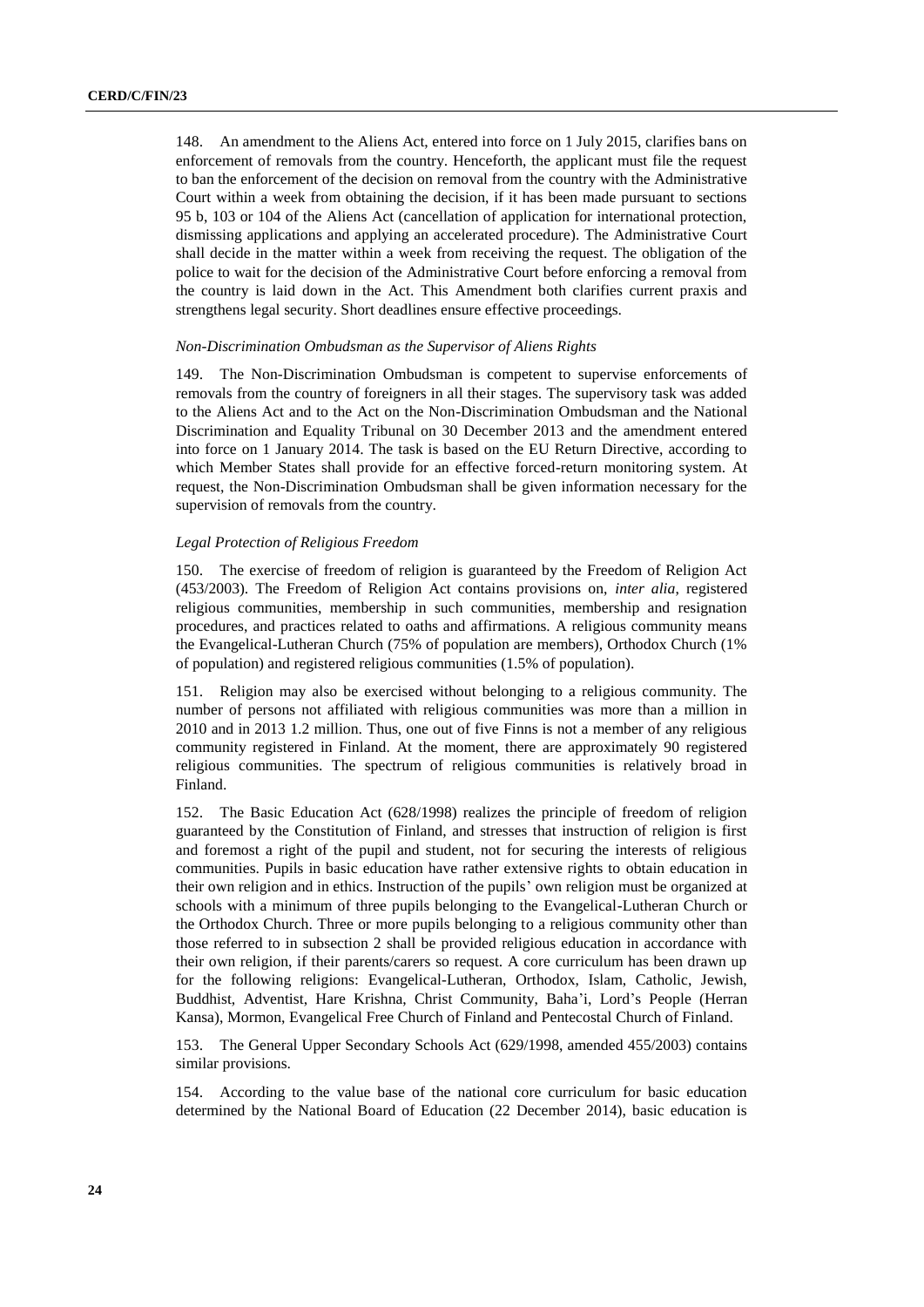independent from religions, views or political parties. In addition to the construction of the pupil's own world view and knowledge of his or her own religion, the objectives for teaching of religion and ethics focus more on knowledge of other religions and nonreligious views, agnosticism and acceptance of diversity. The use of religious symbols or clothing is not limited in schools.

155. Practice of religion in the Metsälä detention unit has been raised in the legality supervision of the Parliamentary Ombudsman. In the decision (3101/4/13) the Deputy-Ombudsman welcomed the special arrangements of 2013 at Metsälä detention unit making it possible for Muslims to observe Ramadan, if they so wish.

### **(e) Economic, Social and Cultural Rights**

## *Study on the Realization of the Linguistic Rights of the Roma*

156. The Committee encouraged to reinforce measures for inclusion of Roma children in education and to promote the teaching of the Romani language (para. 15).

157. The education policy of Finland is inclusive, and pupils needing special support will get that support in their own class, not in special classes or special schools.

158. The Ministry of Justice published in 2014 a study on the realization of the linguistic rights, protected by the Constitution of Finland, of the Roma. The study was based on the Finnish Roma Policy Programme, the national Action Plan on fundamental and human rights 2012-2013 as well as the Government's Programme.

159. The number of students receiving instruction in the Romani language has increased. Also Romani language-nest activities have increased in recent years. Introduction of university level education of Romani language and culture has been an important step, since it enables graduation of qualified teachers of Romani in the future. Current arrangements make it possible to study to become a Romani language teacher. However, it is challenging to recruit Roma to study at a university, which compounds access to Romani teachers with a Roma background. The lack of competent teachers of Romani language is one of the most important reasons that Roma children are not receiving instruction of Romani language.

160. According to the study, the linguistic rights of the Roma have been taken into account in the legislation as provided in the Constitution of Finland. However, implementation of the current provisions on the Romani language is partly ineffective, and the rights set down in the legislation are not realized in practice. A state grant system is in place for the teaching of the Romani language. Municipalities should be encouraged to use this possibility. In addition, also awareness among Roma parents should be increased on the right to obtain instruction of the Romani language.

161. There has been very little information on the education situation of Roma adults. The Finnish National Board of Education is currently working on a study on this topic.

#### *Programme for the Revival of the Sámi languages*

162. The Committee recommended an accelerated realization of the programme for the revival of the Sámi languages (para. 14).

163. In recent years, several measures have been taken to revive the Sámi languages, but the measures do not yet guarantee their survival. The situation of all three Sámi languages spoken in Finland is still endangered. Skolt Sámi and Inari Sámi are critically endangered languages. Challenges for the revival of the Sámi languages include securing adequate daycare provided in Sámi languages and teaching of and in Sámi languages, emigration of the Sámi from the homeland, leading to a decrease in natural environments for using these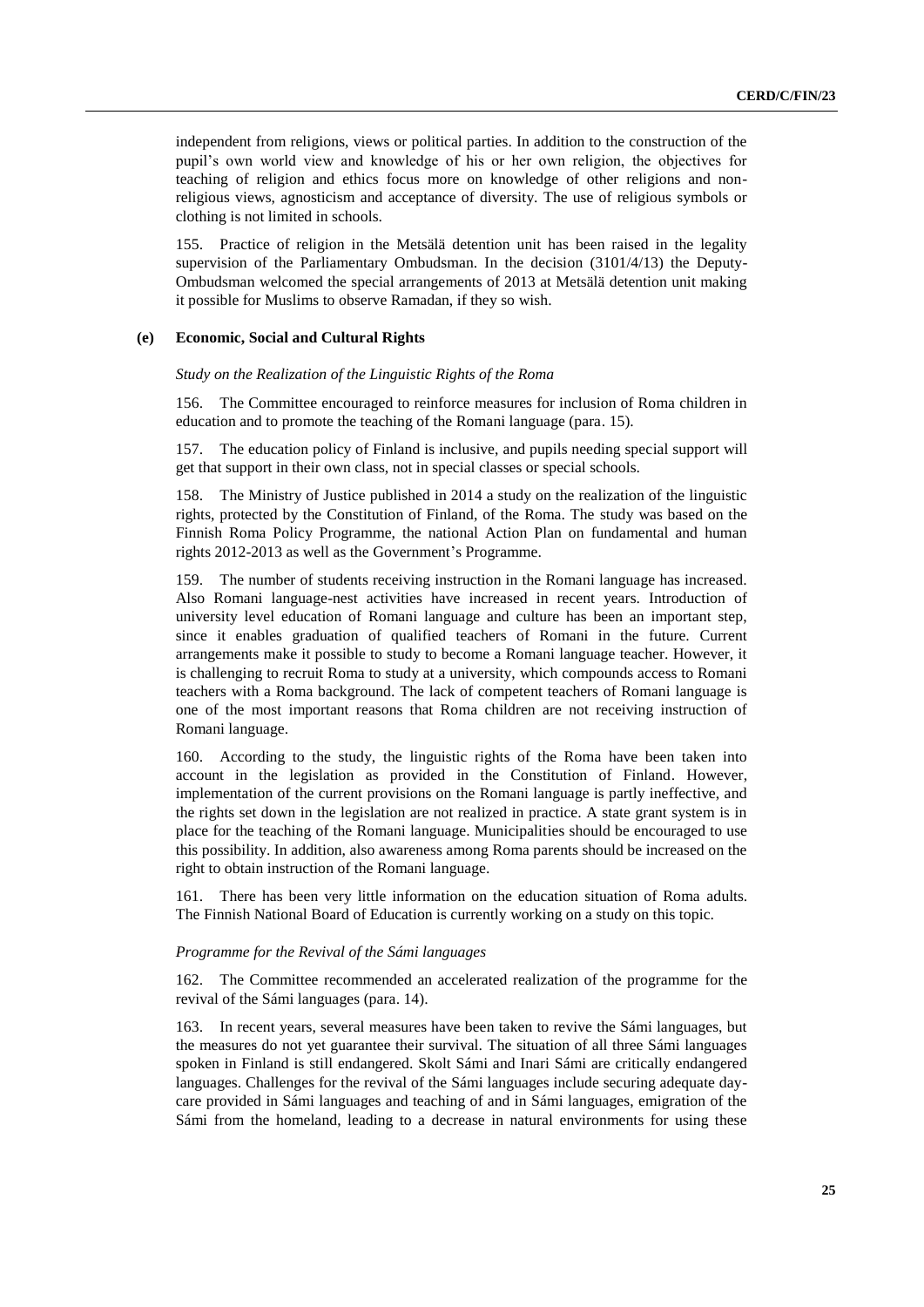languages, and lack of qualified professionals from different fields with adequate skills in the Sámi languages.

164. By a decision in principle, the Government decided in July 2014 on an action plan for the revival of the Sámi languages. The Action Plan contains a vision on the revival of the Sámi languages by 2025 as well as measures to improve the situation. The Sámi Parliament was represented both in the working group preparing the draft and in its secretariat. The Action Plan concerns all three Sámi languages spoken in Finland: Northern, Inari and Skolt Sámi. Besides general sections, the decision in principle contains 21 specific measures for the revival of the Sámi language. The Ministry of Culture and Education is responsible for the monitoring of the realization of the Action Plan. The implementation of some of the measures has started well. Others have not started yet.

165. Language nests are childcare units where everything takes place only in Sámi. The activities are realized by organizing day-care or open early education activities in Sámi for children under school age and afternoon activities for school children using language immersion methods. At the moment, there are seven language nests in the Sámi homeland, run with the support of a special allocation. There are also language nests outside the Sámi homeland in Helsinki, Oulu and Rovaniemi. In 2015, the Ministry of Education and Culture supports these language nests through the Sámi Parliament by an allocation of  $\epsilon$ 550,000.

#### *Education in Sámi Languages*

166. The Committee recommended appropriate measures to ensure that all Sámi children effectively receive education in their own languages, including by training more teachers in Sámi languages (para. 14).

167. Students with knowledge of Sámi who live in the Sámi homeland have the right to basic education in their own language. Upper secondary schools and vocational schools may use Sámi languages as the teaching language. Sámi languages may also be studied as optional languages. State aid is granted from the state budget for costs of instruction of Sámi languages in the Sámi homeland. The subsidy fully covers the costs of the instruction.

168. The linguistic rights of the Sámi in basic education are best realized in instruction given in the Sámi homeland. A proof of successful efforts to revive the language is the increased number students of Inari Sámi: the number of students has grown steadily since the 1990s, when there were no students of Inari Sámi. During the school year 2014-2015, 54 pupils received instruction in Inari Sámi. However, the situation of the education is still endangered, and there is a constant lack of qualified teachers and study materials. There are 22 pupils receiving instruction in Skolt Sámi and they have two language lessons a week. Twelve of the students also study orthodox religion, music and art in the Skolt Sámi language.

169. The number of pupils in Sámi language instruction has been almost the same in the 2000s. During the academic year 2014-2015 there were 175 pupils in Sámi instruction, out of which 14 Inari Sámi and 12 Skolt Sámi and the rest Northern Sámi. Sámi is studied as an optional language (2 lessons a week) by 344 students. There are a total of 540 students of the Sámi language. In addition, 30 persons study Sámi outside the homeland.

170. Challenges of Sámi language studies are lack of qualified teachers and of study materials of good quality based on their own culture. The scarcity of teachers has increased in recent years. The situation is especially alarming regarding Inari and Skolt Sámi.

171. Municipalities of the homeland provided 33,000 lessons of instruction of Sámi languages in 2014. The amount of instruction has increased each year. Instruction of all Sámi languages diminishes as students advance to higher grades. Only the Sámi upper secondary school in Utsjoki teaches subjects in Northern Sámi.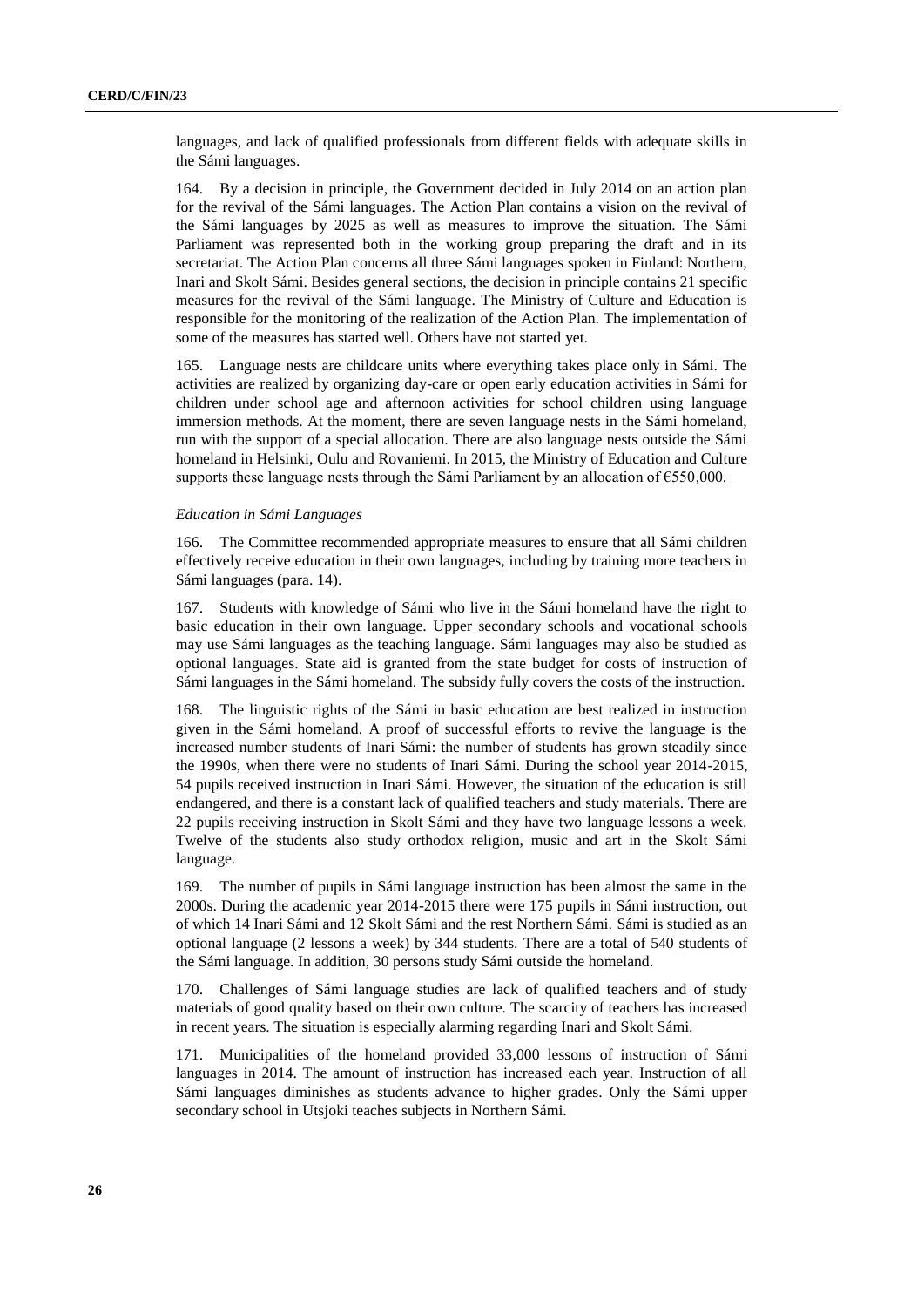172. A Decree of the Ministry of Education and Culture (1777/2009) provides for teaching of Sámi languages outside the homeland. In 2010, the Ministry lowered the minimum required number of students in a class as a prerequisite to obtain state subsidies from four to two students. Providers of education outside the homeland do not have a legal obligation to organize instruction of Sámi languages.

173. All Sámi languages may be taken as the mother-tongue exam in the Finnish Matriculation Examination. Northern Sámi, Inari Sámi and Skolt Sámi may be taken as a foreign language. The possibility to take the Matriculation Examination in a Sámi language would be very important for Sámi language education as a whole. In 2010, the Ombudsman for Minorities and in April 2014, the Sámi Parliament made an initiative to this effect to the Ministry of Education and Culture. The Matriculation Examination Board is analysing the matter.

174. In vocational training a student may take a Sámi language as mother tongue. The Sámi Education Institute — *Sámi oahpahusguovddáš* — is the only vocational institute in Finland where also Sámi is used as the language of instruction. It has developed online pedagogics in Sámi languages and technical solutions for virtual instruction since 2004 and can be seen as a pioneer in this field, even nationally.

175. It is possible to study Sámi languages and culture at three Finnish universities: the Universities of Oulu, Helsinki and Lapland. The *Giellagas* Institute of the University of Oulu has a nationwide special task to provide tertiary education of and research in Sámi languages and culture. The Sámi University in Kautokeino, Norway, *Sámi allaskuvla*, is the only University in the Nordic Countries where the main language of instruction, research and administration is Sámi.

176. An allocation is reserved in the state budget for support of study materials in Sámi languages. The support has increased considerably in recent years. In 2013, the allocation was €290,000 and in 2015, €500,000.

177. Pursuant to the Act on Day-care for Children the municipality must ensure that daycare for children can be provided in the mother-tongue of the child in Finnish, Swedish and Sámi. An allocation of 120,000 euro is granted from the state budget for early childhood education provided in the Sámi languages in the Sámi homeland.

#### *Health and Social Care Services in Sámi Languages*

178. The Committee recommended that the State party ensure social and health services in Sámi languages to Sámi people in their homeland (para. 14).

179. In September 2013, the Ministry of Social Affairs and Health and the Sámi Parliament organized a seminar in Inari on health and social care services provided in the Sámi languages. The seminar presented a study on the well-being and health of the Sámi, carried out by the University of Lapland and financed by the Ministry. The findings indicate that the Sámi are considerably less happy with the health and social care services than the original population. According to the study  $(n=118)$  only 28% were happy with social services and 55% were happy with health care services.

180. During the project to develop the structures of health and social care for the Sámi (SaKaste), the knowledge of Sámi languages and culture was strengthened health and social care personnel. Procedures and tools for the use of the personnel have been developed especially in early education and geriatric services. The toolkit for geriatric services is an electronic guide and instruction "*How will I act when the client is a Sámi elderly person?*". Each municipality will add chapters to the guidebook on special cultural features of their own.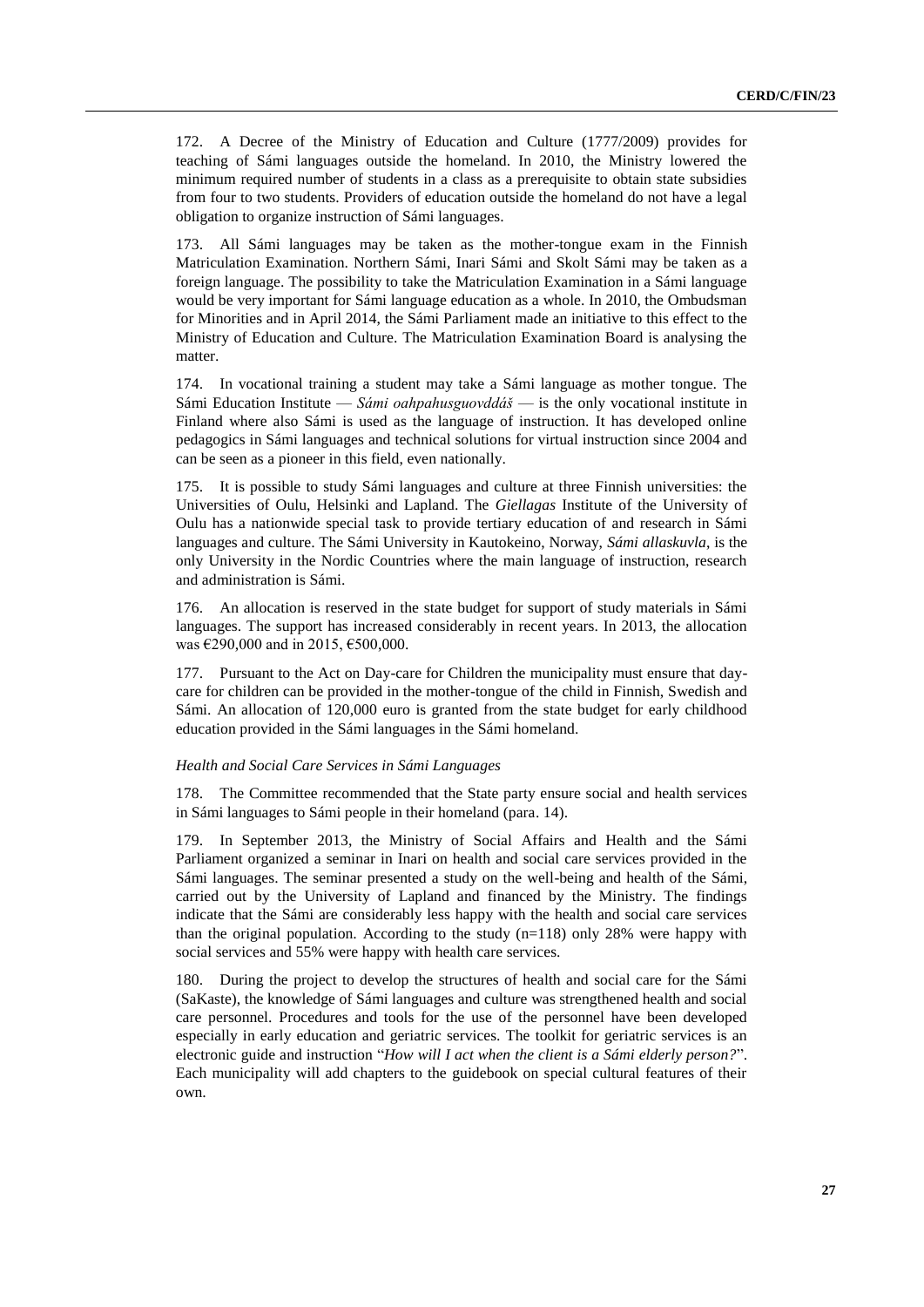181. Since 2002, a separate annual State subsidy has been allocated from the state budget to secure availability of health and social care services in Sámi languages in the Sámi homeland. In 2015, the allocation is  $6480,000$ . The subsidy is allocated for costs of health and social care services produced in all Sámi languages.

182. It is primarily the municipalities that are responsible for service production in Sámi languages. Some services are also produced by organizations through outsourcing. However, there are still not enough health and social care services in Sámi languages, and bilingual professionals are not always available or their knowledge of Sámi languages is inadequate. There is a lack of materials in Inari and Skolt Sámi. The most important challenge of the future is to produce services for the elderly in the Sámi languages. Also Sámi families with children need support to cope with challenges related to parenthood and everyday life. There are also shortcomings with regard to services for persons with mental health and substance abuse issues.

183. In February 2015 a border cooperation seminar on Sámi issues was held in Inari organized by the Regional State Administrative Agency for Northern Finland, the Sámi Parliament and the Ministry of Social Affairs and Health. Issues related to the quality and availability of services in Sámi languages and cooperation between Norway and Finland were discussed.

# *Study on Discrimination Experienced in Health and Social Care Services by Elderly Persons Belonging to Minorities*

184. The Study on discrimination experienced in health and social care services by elderly persons belonging to minorities was published in 2014 as part of the implementation of the discrimination monitoring system. The study analyses discrimination from two perspectives: the extent to which discrimination becomes known to the authorities and the kind of discrimination and discrimination experiences that elderly persons have.

185. The study revealed that it is very difficult to investigate multiple discrimination on the basis of official data. Complaints on discrimination in health and social services could be filed only on ethnic grounds to the Ombudsman for Minorities (as of 1 January the Non-Discrimination Ombudsman and on all discrimination grounds) and the Discrimination Tribunal (now the Discrimination and Equality Tribunal). Otherwise, the complaint channel was to file an administrative complaint to the Regional State Administrative Agency. Discrimination is not an issue that manifests itself in administrative complaints. The age of the complainant is not registered systematically by any authority such that it would be possible to extract age-based information. Belonging to a minority group is only revealed if it essentially pertains to the service that the complaint concerns, e.g. service for persons with disabilities.

186. According to the study, elderly persons belonging to minorities, such as the elderly in general, seldom complain about discrimination that they have encountered. However, the findings revealed numerous discrimination experiences. Most often the discrimination was indirect or structural. The lack of attention paid to cultural issues was mentioned by many groups. These experiences of discrimination among the elderly did not fulfil the legal definition of discrimination.

# *Health Care Services for Paperless Persons*

187. The Finnish legislation guarantees emergency care for all. Pursuant to the Health Care Act, paperless persons have the right to emergency care within the public health care system. Emergency care also comprises emergency dental care, mental health care, and care for substance abusers and psycho-social support. Paperless persons should pay for the real costs of the care they receive. The State pays the costs of the care through Kela to the health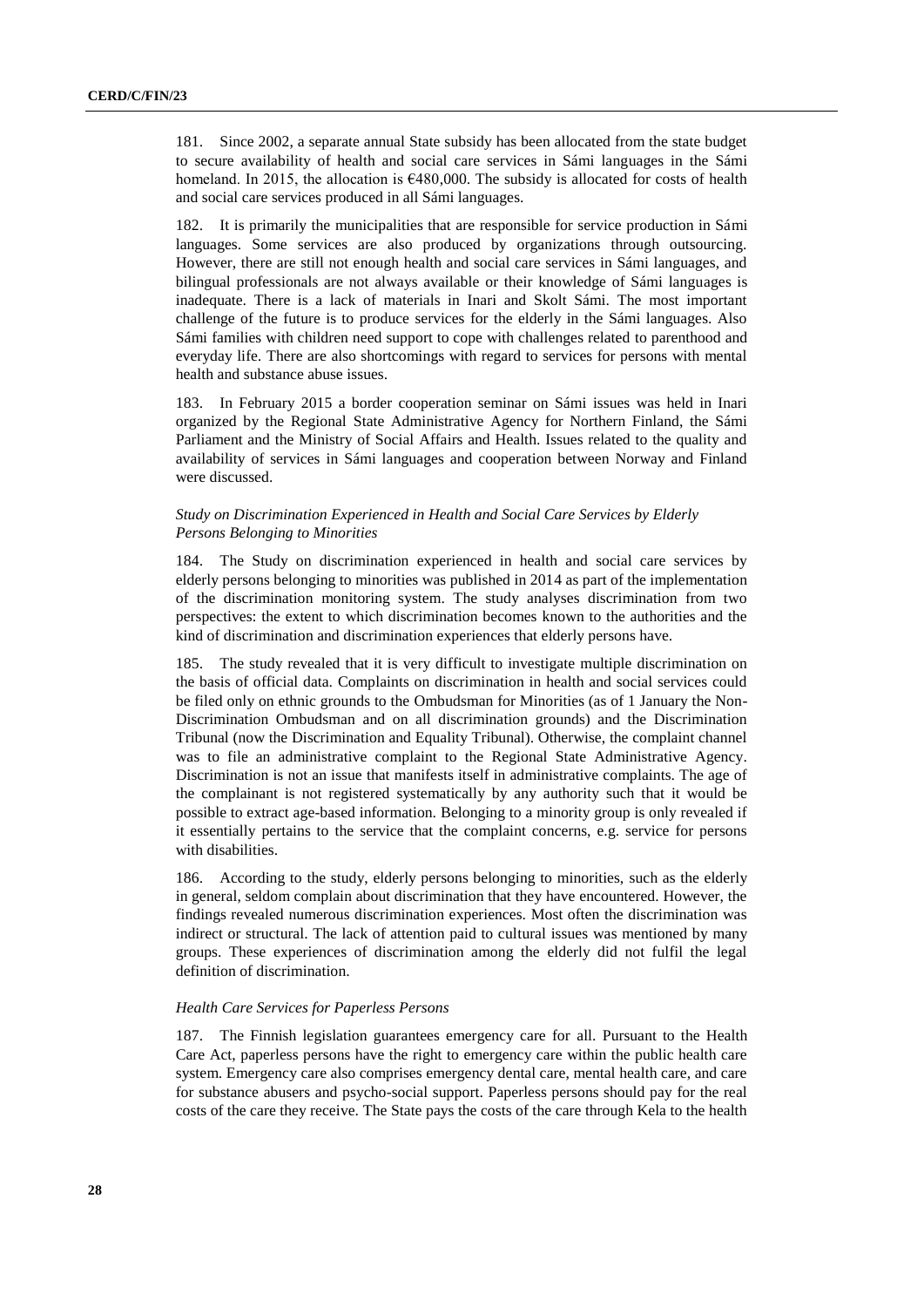care unit, if the costs cannot be collected from the person him/herself. In addition to public services, paperless persons have access to health care services provided as charity.

188. At the request of the Ministry of Social Affairs and Health, the National Institute for Health and Welfare carried out a study on health care services for paperless persons in Finland. According to the study, approximately 1,000-1,500 persons stay in Finland who from the point of view of health care have the status of paperless persons. Persons staying in Finland from outside the EU, EEA and Switzerland without permits are paperless. Also EU citizens belong to this group when they do not have a health insurance in their home country. In general, paperless persons are under the age of 50.

189. According to the study, health care services for paperless persons are not realized in an appropriate manner currently in Finland, and could be improved by securing 1) possibilities to use health care services to the same extent as persons with a municipality of residence in Finland or 2) the same level of services as for asylum seekers or 3) emergency care in accordance with the current legislation complemented with health care for children under 18, pregnant and postpartum women.

190. The Government Bill on the obligation of municipalities to organise certain health care services for certain foreigners, and on the amendment of the Act on Cross-Border Health Care (Bill 343/2014) was introduced to the Parliament on 18 December 2014. The Bill expired because of the end of the parliamentary season.

191. Since 2012, the Refugee Advice Centre runs a pioneer project supported by RAY to organize information dissemination, data collection and legal advice for paperless persons.

# *Study on the Health and Well-Being of Persons with a Russian, Somali or Kurdish Background*

192. In 2012, the National Institute for Health and Welfare published a comprehensive study on the health and well-being of 1,000 persons aged 18-64 from six cities with a Russian, Somali or Kurdish background. A third of persons with a Russian or Kurdish background have experienced that they are treated less politely than others. Persons with a Somali background experienced impoliteness more seldom (21%). Persons with a Russian or Somali background experienced approximately as often that they are treated less respectfully than others (approximately 23-24%). Approximately 7% of persons with a Russian or Somali background were subject to constant discrimination.

193. The study revealed that experiences of discrimination and unfair treatment are more common on the street (23-32%) and in stores (11%). Discrimination is also experienced in interactions with the police, especially those with a Somali background experience such discrimination (15%). The housing application process is also seen as discriminatory (8- 13%). Experiences of discrimination within health and social care are less frequent (4-10%).

194. The National Institute for Health and Welfare has developed a monitoring system, which may be used to monitor the health and well-being of immigrants in the future.

### *Action Plan for the Prevention of Female Genital Mutilation of Girls and Women*

195. In August 2012, an Action Plan for the period 2012-2016 on the Prevention of Circumcision (FGM) of Girls and Women was published. All forms of FGM of girls may be deemed to fulfil the criteria for assault, why FGM is a punishable act according to the Criminal Code. In addition to the perpetrator also other participants, such as the instigator, are criminally responsible. There is no separate Act on the prohibition of FGM in Finland. All professionals working with children are obliged to file a child welfare report to the social welfare authorities, if suspicions of FGM arise. Municipalities with a large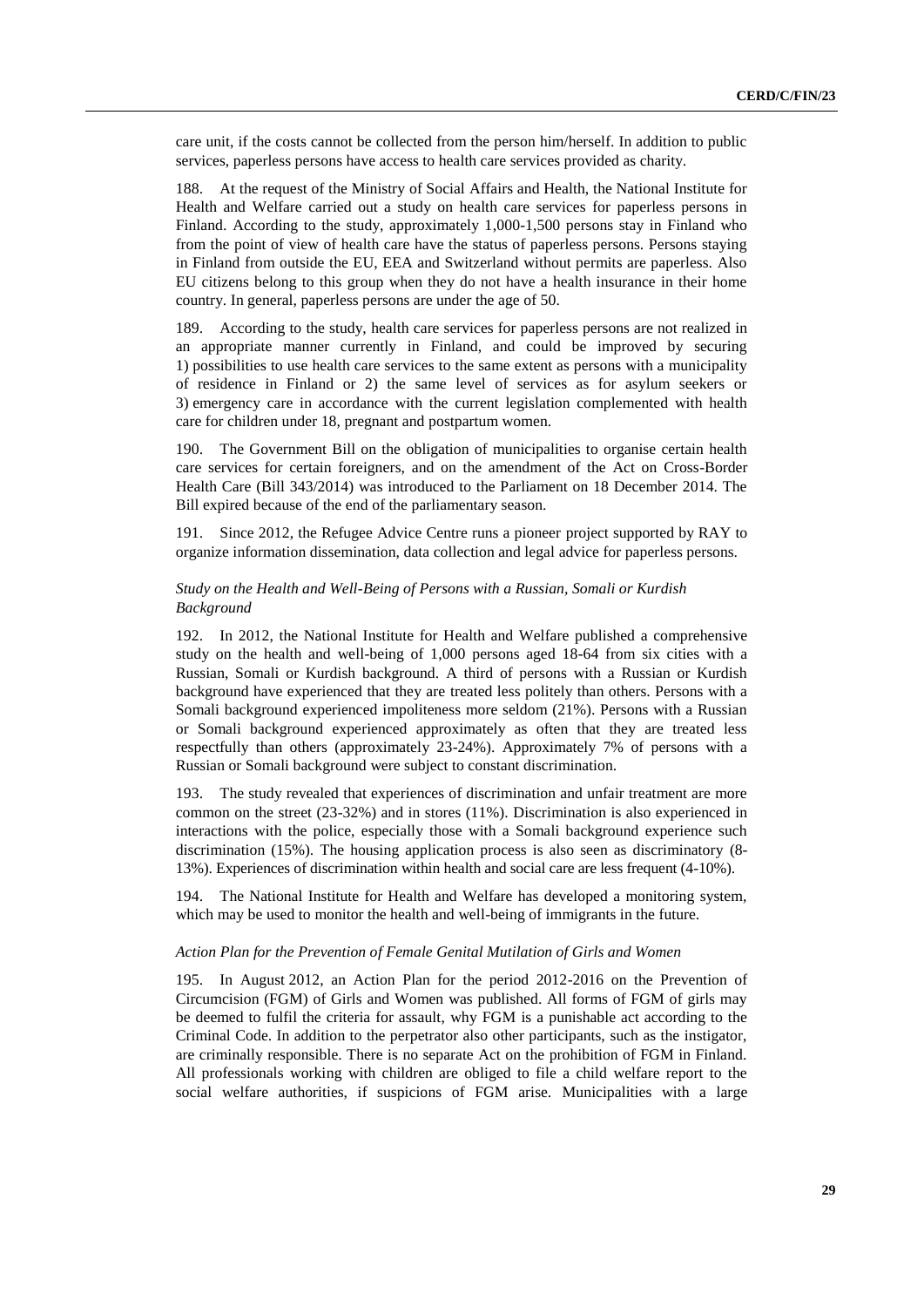immigrant population are recommended to elaborate detailed plans for preventive work locally.

196. The National Institute for Health and Welfare has published an information package on its website for the prevention of FGM. The National Institute for Health and Welfare has also issued instruction on prevention of FGM for health care professionals and organized training in different parts of Finland.

## *Non-Medical Circumcision of Boys*

197. There is no legislation in Finland permitting or prohibiting non-medical circumcision of boys. In 2008, the Supreme Court ruled that religious circumcision is not a crime if it is performed properly. The Ministry of Social Affairs and Health has found out that approximately 400 religious circumcisions of boys are performed every year in Finland. However, charges have been pressed for assault, and cases have been taken to court when complications have arisen.

198. In the beginning of 2015, the Ministry of Social Affairs and Health issued a new instruction on non-medical circumcision of boys. According to the instruction, non-medical circumcisions may be performed on boys under 18 years under certain conditions. The objective of the instruction is to ensure that the measure is performed under secure circumstances. Only a certificated doctor may perform circumcisions.

### *Report of a Study on Discrimination on the Finnish Labour Market*

199. In 2012, a report of the University of Helsinki was published analysing manifestations of discrimination in Finnish working life, based on existing research data. The report presents the first field experiment in Finland where situational test methods were used. The test applicants who were women and men with Finnish and Russian names, applied for a total of 1,200 vacant jobs at the end of 2011. The findings indicate that applicants with a Russian name had to send twice as many applications compared to applicants with a Finnish name in order to be invited to an interview.

200. After the publication of the study report, the Ministry of Employment and the Economy, Ministry of Social Affairs and Health and the Ministry of the Interior commissioned a study for the creation of a model for long-term monitoring of discrimination in work-life in Finland as well as a first study realized according to the model in 2014.

### *Improvement of the Labour Market Situation of Immigrant Women*

201. The Government integration programme stresses that all immigrant women shall have access to integration promotion services, even though these women would not immediately enter work-life, but instead take care of their children at home during several years. This requires that the service system is developed and that services are offered actively. The Integration Act (1386/2010) provides that all immigrants have, *inter alia*, the right to information on the Finnish society and to guidance and tutoring. The municipality may also elaborate an integration plan for families, which can include education, peer support or activities in organisations suitable for stay-at-home mothers who take care of their children.

202. The development programme Valtava of the Ministry of Employment and the Economy used a tutoring model for immigrant women *Women's School*. It was intended for immigrant women who are difficult to integrate in work-life and who risk social exclusion. In Women's Schools immigrant women obtain knowledge and skills that a full participation in the Finnish society require. Through work activities immigrant women created contacts with Finnish persons and created new networks. On the other hand, workplace tutors in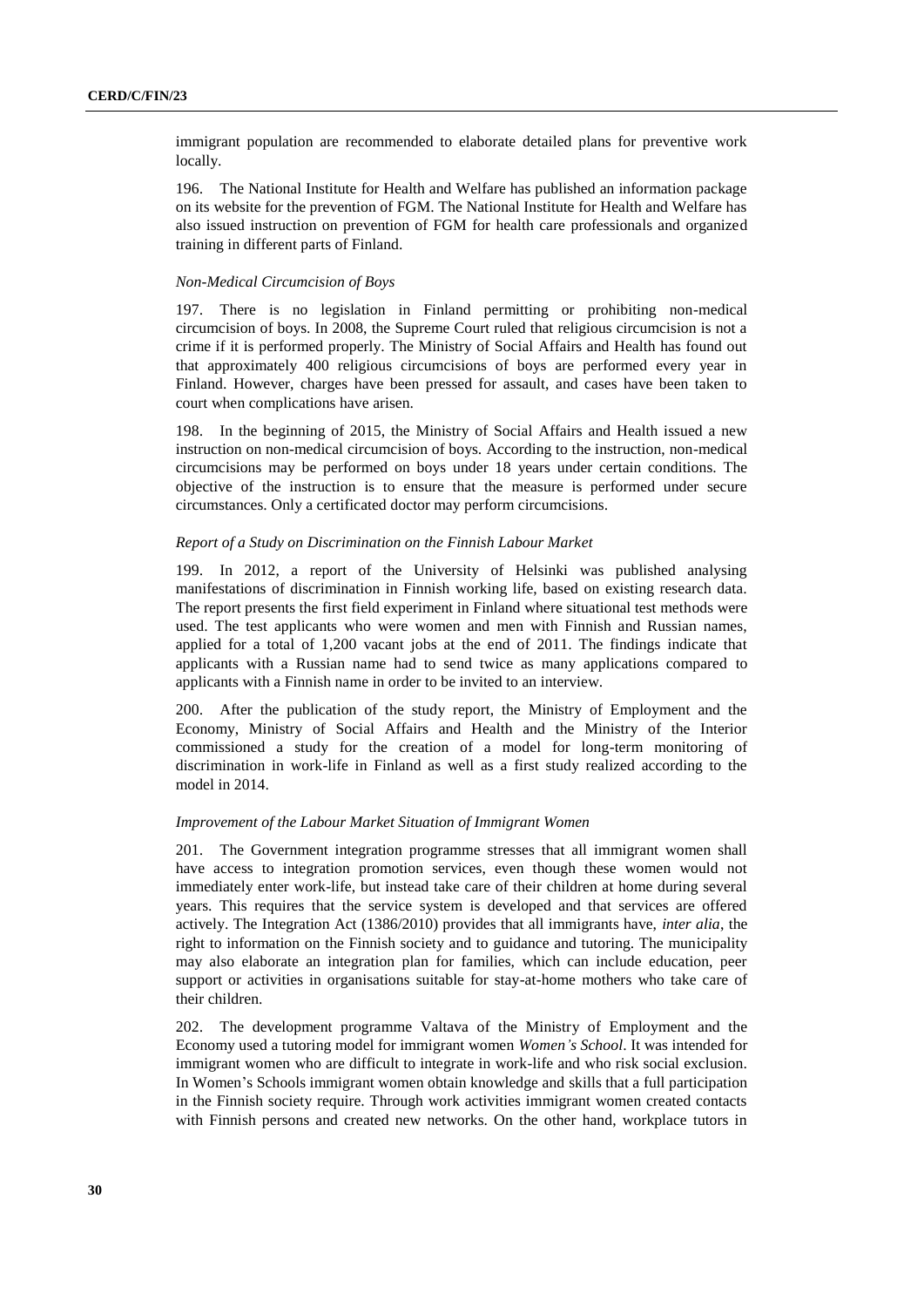companies learn to encounter employees with an immigrant background and get information on other cultures.

203. The project *Pätkät Pitkiksi* (literally "from short to long") of the Valtava Gender Mainstreaming Development Programme was a service where a personal employment coach was used to take active steps away from unemployment. The employment coach introduced the client to entrepreneurs through a letter. Thus the client's knowledge and skills were stressed, not gender, age or other background factors. This model considerably lowered the threshold to employ an employee.

# *Housing of Successful Asylum Applicants*

204. The Committee also recommended that the national Government provide adequate funding to municipalities for the provision of housing to successful asylum applicants (para. 18).

205. Cf. the reply on immigrant housing in paragraphs 93-95.

# **Article 6**

# **Legal Remedies in Discrimination Matters**

206. Two special authorities have been established to monitor ethnic discrimination, the Non-Discrimination Ombudsman and the Discrimination and Equality Tribunal. The Equality Ombudsman supervises the prohibition on gender-based discrimination in all fields of life. The occupational safety and health units of the Regional State Administrative Agencies monitor discrimination in working life on all discrimination grounds pursuant to the Employment Contracts Act and the Non-Discrimination Act. However, the discrimination grounds enumerated in the Employment Contracts Act were moved to the Non-Discrimination Act as of 1 January 2015 (1325/2014). The Employment Contracts Act now only has a provision on the obligation of employers to treat employees equally.

207. The Parliamentary Ombudsman and the Chancellor of Justice supervise that authorities apply the law and promote the realization of fundamental and human rights. Data collection and reporting on discrimination vary between the different occupational safety and health unit of the Regional State Administrative Agencies.

208. The table below contains discrimination cases reported to the occupational safety and health unit of the Regional State Administrative Agency for Southern Finland during 2011-2013, according to experienced discrimination grounds. The information is based on the report dated 4 April 2014 of the occupational safety and health unit of the Regional State Administrative Agency for Southern Finland "*Client-initiated oversight of work discrimination in 2013*".

|                                      | 2011     | 2012 | 2013     |
|--------------------------------------|----------|------|----------|
| Medical condition                    | 69       | 80   | 96       |
| Gender related                       | 15       | 36   | 27       |
| Union or other professional activity | 13       | 15   | 17       |
| Age                                  | 6        | 11   | 10       |
| Nationality / ethnic origin          | 21       | 18   | 36       |
| Religion                             |          | 0    | 2        |
| Sexual orientation                   | $\theta$ | 0    |          |
| Family relations                     | 6        |      | $\theta$ |
| Disability                           | $\theta$ | 3    |          |
| Conviction, opinion                  |          |      |          |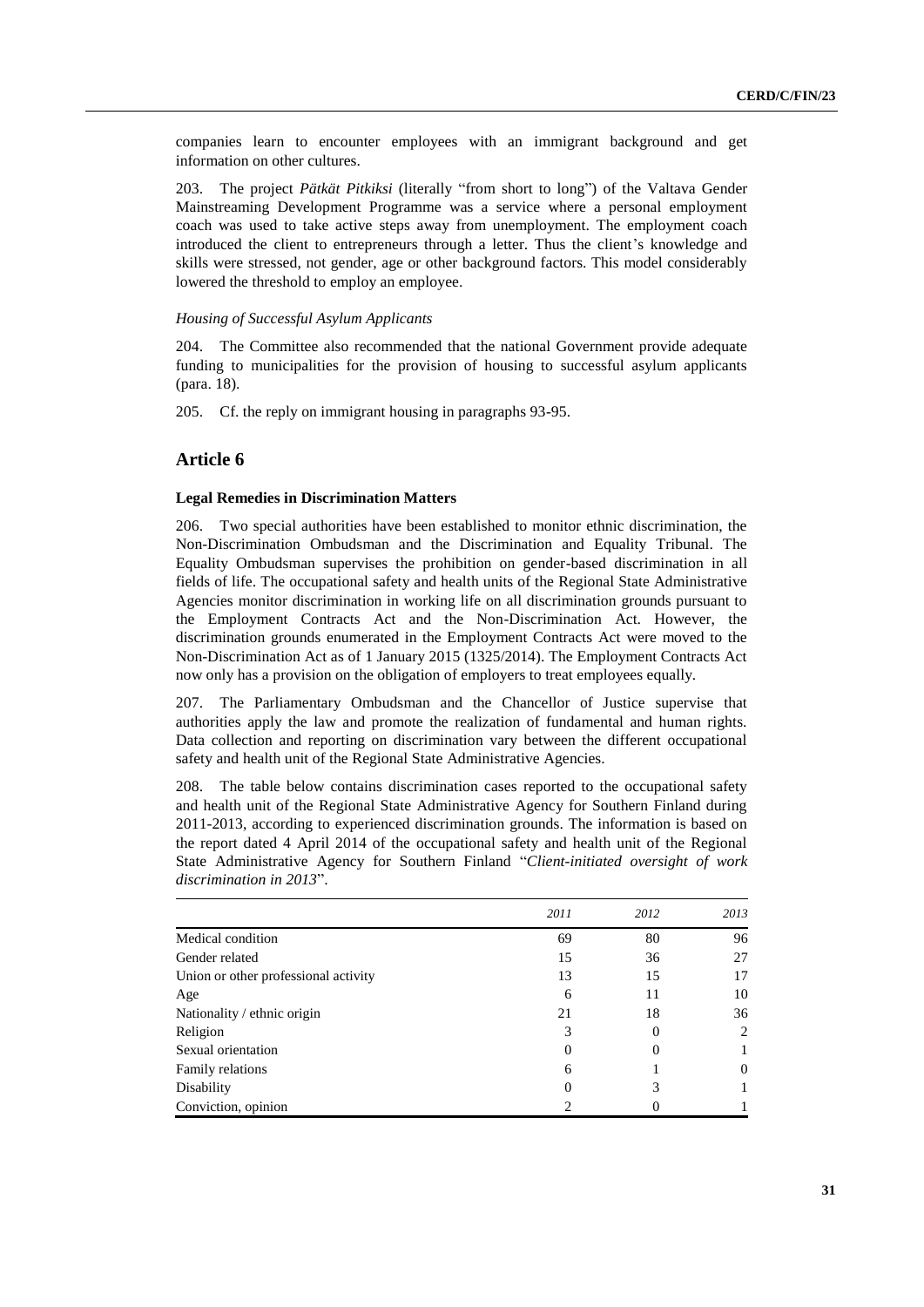209. The occupational safety and health unit of the Regional State Administrative Agency for Western and Inland Finland has reported that there were 54 instances of client-initiated discrimination cases from November 2011 to March 2015. Five of them were discrimination on the basis of ethnic origin, and the rest on other discrimination grounds. There were e.g. 20 initiatives on health based discrimination, six on age and nine initiatives on opinion or union activities. Simultaneously, 19 cases were heard in district courts in the region of the unit. In 12 of these cases the offence was extortionate work discrimination (and/or human trafficking) based on ethnic origin/nationality. The offence was regular work discrimination in seven of the cases, three of them based on ethnic origin/nationality.

210. The occupational safety and health unit of the Regional State Administrative Agency for Southwestern Finland reported having handled 26 discrimination cases from November 2011 to March 2015. Simultaneously, six cases were heard in district courts. More detailed information is unavailable.

211. The occupational safety and health unit of the Regional State Administrative Agency for Northern Finland reported having handled 45 discrimination cases from November 2011 to March 2015. Simultaneously, four cases were heard in district courts in the region. More detailed information is unavailable.

212. The occupational safety and health unit of the Regional State Administrative Agency for Eastern Finland reported having handled 46 discrimination cases during 2012-2014. In eight cases the discrimination grounds were race and/or nationality. In district courts of the region 18 discrimination cases were heard from 2012 to March 2015.

213. The research report *Riiteleminen on pienelle ihmiselle raskasta* (literally "it is hard to fight when you are little") analysed discrimination cases in different levels of court.

214. A total of 643 client cases became pending at the Office of the Ombudsman for Minorities in 2012, 219 of them concerned discrimination. Correspondingly in 2013, 723 cases became pending, 285 discrimination cases and in 2014 there were 782 pending cases, 289 discrimination cases.

# **Article 7**

# **(a) Education and Training**

#### *Human Rights in School Curricula*

215. The National Board of Education approved core curricula for preschool and basic education in December 2014. Local curricula based on this core curriculum will be adopted in preschool and grades 1-6 during 2016 and in grades 7-9 gradually during 2017-2019.

216. Basic education promotes well-being, democracy and active participation in civic society. Basic education provides information on gender diversity, challenges stereotypes and encourages school and career choices based on interest, not gender-based notions. According to the value basis of basic education, cultural diversity is seen as an asset. Equality and a non-discrimination are guiding principles of the development of basic education. Education on its part promotes economic, social, regional and gender equality. The education does not tie pupils to any religion, world view or political party. Schools and education may not be used as a channel for commercial influencing.

217. The current core curriculum for upper secondary education (youth) was determined in 2003, and adopted at latest in 2005. The core curriculum for upper secondary education (adults) is from 2004. The National Board of Education monitors the launching and functioning of new curricula. *Inter alia*, the core curriculum for upper secondary education was complemented with regard to human rights and the holocaust in 2010. New general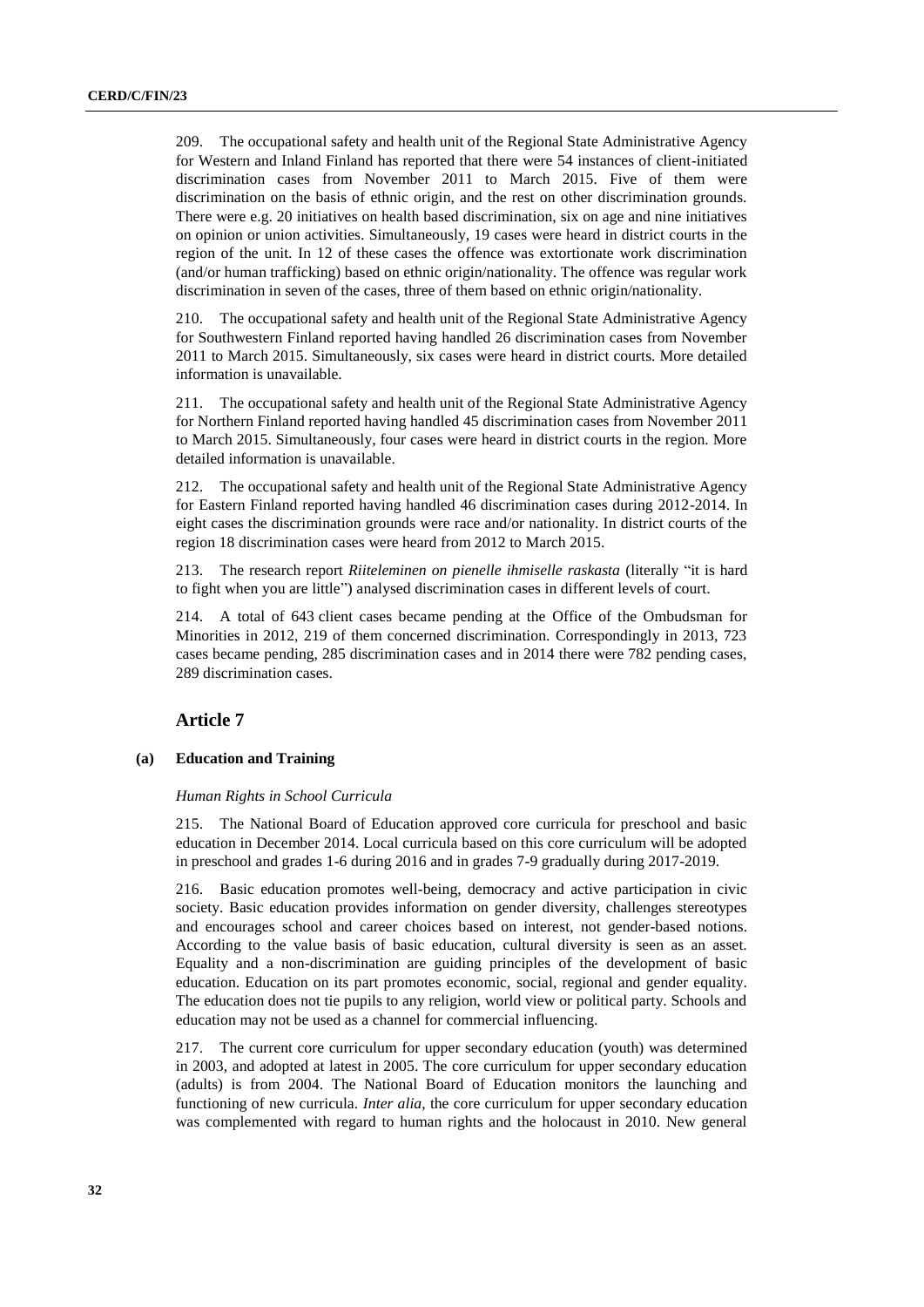nationwide objectives for upper secondary education and distribution of lessons as well as a new core curriculum for upper secondary education to be renewed will be taken into use on 1 August 2016.

# *Study on the Realization of Human Rights Education and Training*

218. The Human Rights Centre realized in 2013 a study on the realization of human rights education and training in the Finnish education system. The study was published in February 2014. It is the first actual study in Finland on the quality, quantity and reach of human rights training. Recommendations approved by the Human Rights Delegation for the development of human rights education and training were also published in together with the study. The Human Rights Delegation recommended, *inter alia*, that an Action Plan be drafted on human rights education and training, and that human rights knowledge among teachers and educators be strengthened.

# *Study on the Realization of the Human Rights Objectives of Teacher Training*

219. In 2013, the Ministry of Education and Culture commissioned a study to analyse the realization of objectives related to democracy and human rights and how these topics are covered in teacher training at universities and schools of vocational teacher education. The objective of the study was, *inter alia*, to produce recommendations for the development of teaching of and studies in democracy and human rights issues within teacher training and in practical training.

220. Based on hearings with different parties of teacher training and on an analysis of curricula it is evident that democracy and human rights are seen as important value principles for the education in all units. They are also part of the operative culture. Different study modules contain very little studies that directly deal with democracy and human rights. However, in most of the units, these topics are covered in many contexts, e.g. through philosophical/sociological modules of pedagogics and in multicultural studies. Universities and professional teacher training institutes develop their curricula autonomously. In particular, human rights actors view this as an obstacle to making human rights issues a visible part of teacher training.

221. The authors of the study recommended, *inter alia*, that human rights issues, democracy and participation should be made a more visible and comprehensive part of the training. Teacher students not only need knowledge but also practical skills and experiences that enable respect for human rights and participation in teaching. This requires support for professional development of teacher trainers as well as networking and cooperation. Allocation of resources for research in democracy and human rights education is especially important.

#### *Study Materials*

222. The Ministry of the Interior has coordinated the drafting of study materials and a teacher's guide on the Roma for distribution to and utilization of the upper stage of basic education. The materials are found on the Roma portal and cover the history and cultural traditions of the Roma, modern life, especially from the point of view of youth, as well as beliefs and prejudice towards the Roma.

223. The Ministry of the Interior has together with the Sámi Parliament prepared materials for the upper stage of basic education on Sámi history, culture and rights as an indigenous people. Groups representing Sámi youth have participated in the work. The materials named *Oktavuohta* is in the form of a web magazine.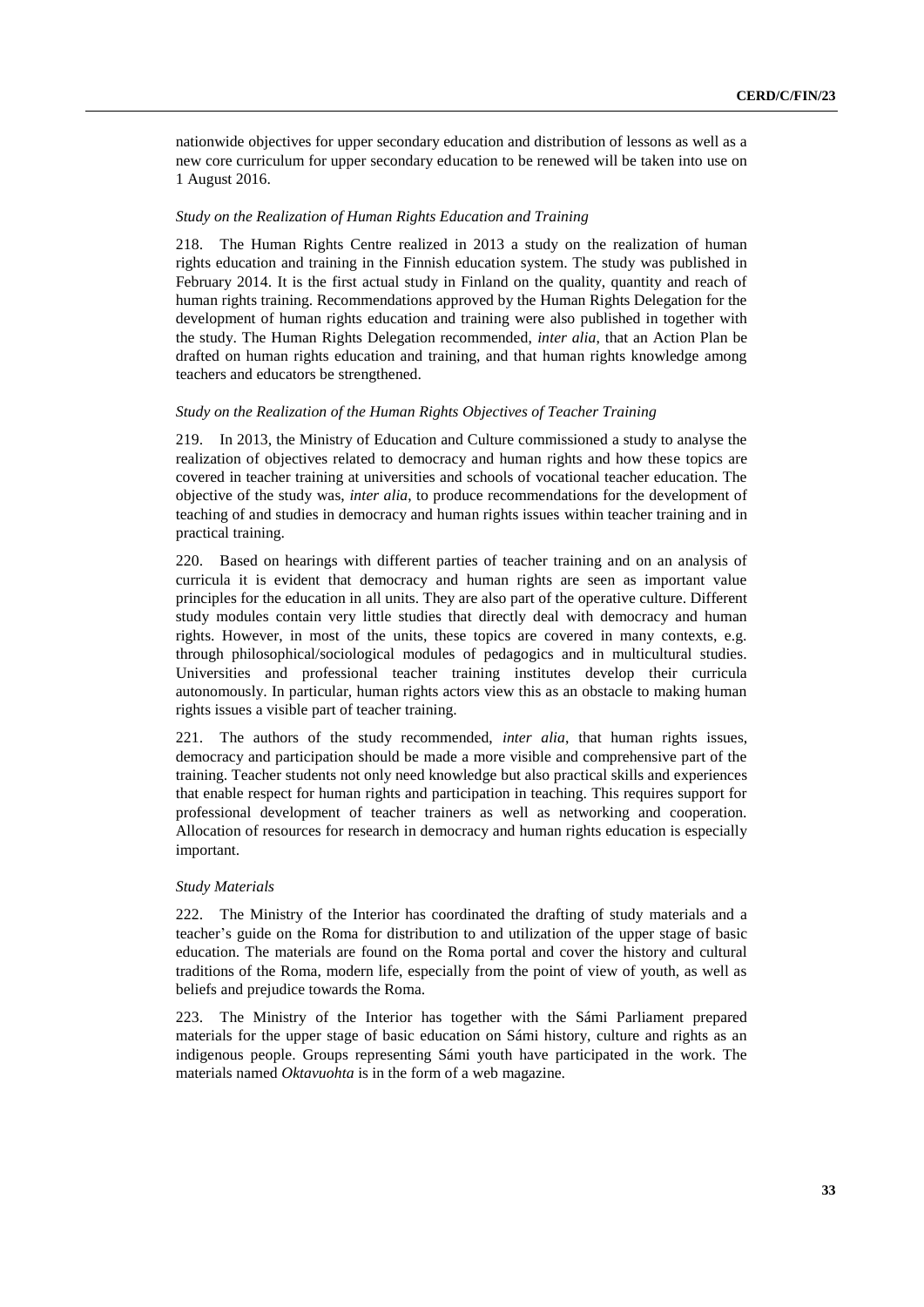*Bullying of Minority Children in Schools*

224. The Committee recommended that the State party continue to strengthen its efforts to protect Roma children and immigrant children from bullying in schools (para. 17).

225. The programme KiVa Koulu® is an ensemble of measures for the prevention and reduction of bullying in schools developed at the University of Turku and funded by the Ministry of Education. The programme leans strongly on research and is a Finnish social innovation. KiVa Koulu® is meant to be used in basic education schools. KiVa Koulu® has been regularized nationwide in schools since autumn 2009. School personnel is given information on bullying and how to intervene. The whole school community commits itself to the work to combat bullying. According to research, 5-10% of pupils at Finnish schools face continuous bullying. The numbers have not been reduced during the last ten years. Approximately 2,500 schools in Finland are registered users of KiVa Koulu®. Quality recommendations have been developed for schools implementing the programme, facilitating monitoring of the realization of the programme.

226. The National study commissioned by the Ministry of the Interior *Who does not belong? Discrimination experienced by children and youth in Finland* (Publication of the Ministry of the Interior 36/2010, in Finnish) establishes that discrimination experienced by children and youth in everyday life are quite common. Experiences of Roma children have been gleaned, *inter alia*, in the publication of the Ombudsman for Children *More the same than different*.

227. According to the study, discrimination is most frequent in schools. Immigrant respondents stood out in the study regarding prevalence of experiences of prejudice: almost a third of these youth told of experienced prejudice. According to the study, 65% of immigrant children and youth had experienced name-calling at school. The study also concluded that most of the bullying experiences of children and youth belonging to minority groups probably constitute harassment pursuant to the Non-discrimination Act.

228. According to the newest School Health Survey, immigrant youth are bullied more often than others, and they also experience violence or threats thereof more often. On the basis of the replies in the youth barometer, youth belonging to different ethnic groups have been analysed. Children of mixed marriages (53%) and Finnish speaking youth of the original population (44%) most often report experiences of discrimination at school. 38% of immigrant youth report experiences of discrimination at school and Swedish speaking youth of the original population only 16%. Experiences of discrimination stand out among girls/women from multinational marriages and in the case of girls/women of the Finnishspeaking original population.

229. Restorative mediation Verso provides an alternative way to solve conflicts among students and between students and teachers in everyday life at schools. The mediation has a clear operative model, by which members of the personnel of the school and pupils that have obtained training for the task, help parties to find a solution to their conflict.

## *Fundamental and Human Rights Training of the Police*

230. The police is given training on how hate motives are recorded and taken into account in criminal investigation, *inter alia*, through internal instructions. Hate motive means in addition to a racist motive also sexual orientation, disability, religion or conviction as motive for an offence. An instruction of the National Police Board "*Classification of suspected hate crimes or offences with features thereof in the information system of police affairs*" entered into force in 2012. The objective of the instruction is to enable filtering from the information system for closer analysis such offences that a party or the police consider being a possible hate crime.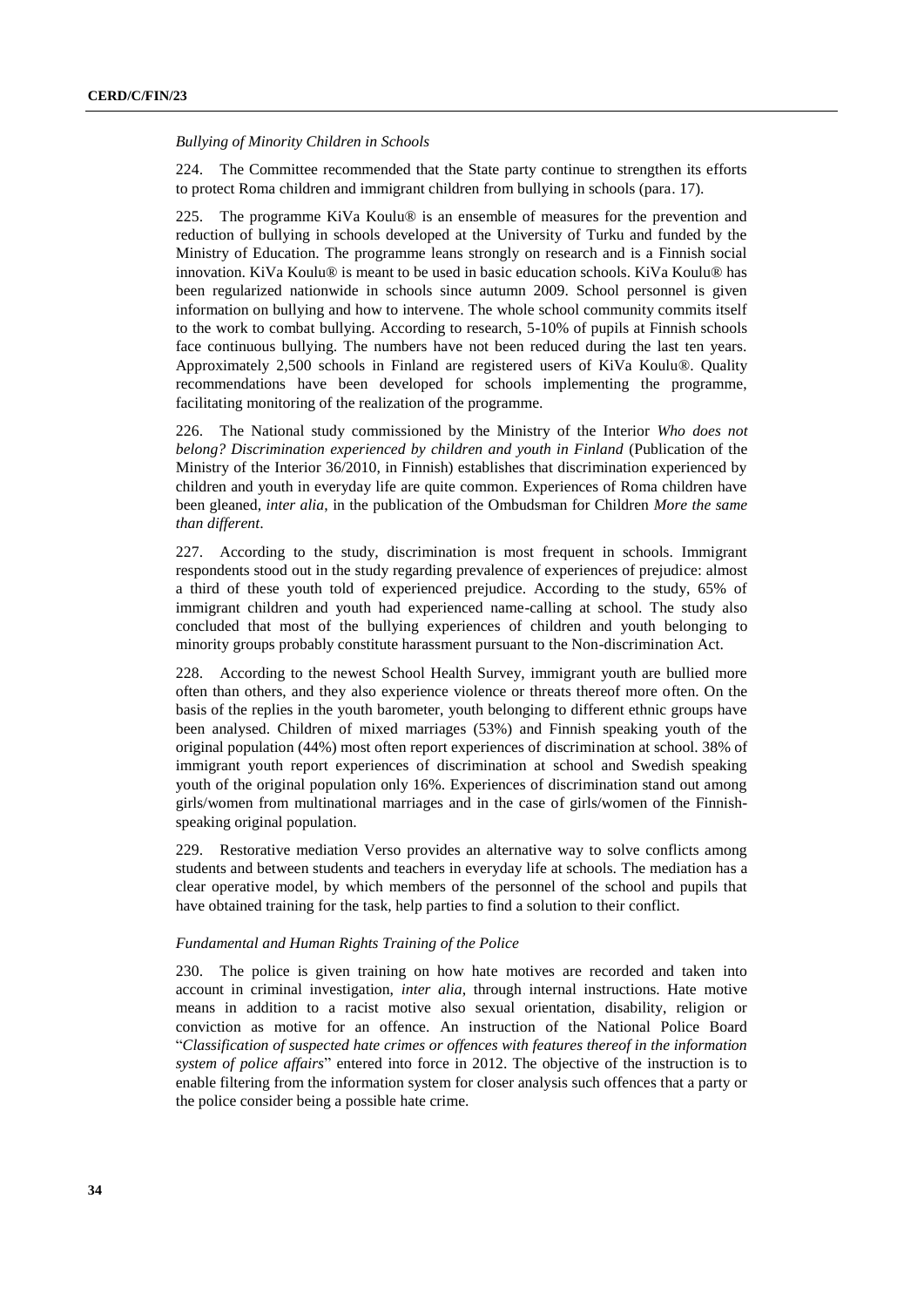231. In the professional basic, continuation and in-service training of the police attention is given to increasing tolerance within the police. Fundamental and human rights are covered both in the basic education of the police (Bachelor of Policing) and in advanced studies (Master of Policing). The training has been realized both through specific classes and through mainstreaming, where promotion of non-discrimination, tolerance, cultural sensitivity and an ethical working method are covered in all possible educational situations. General competencies of the police degrees include ethical and internationality skills aiming at supporting the capacity of the police to take into account the perspectives of the individual and society as well as differences between cultures.

232. The Bachelors Degree of the police also includes instruction on encountering foreigners and foreign cultures, identification of hate crime and on professional ethics of the police in several subjects. Issues related to hate crimes are integrated in a functional way in the subject matter of different study modules. In order to promote tolerance and increase knowledge of multiculturalism, trainers who represent minority groups are used when possible. After taking the Bachelor Degree all police officers (in office) give the police ethical oath. In the oath, a pledge is given to respect the dignity and rights of all persons.

233. Also the Master of Policing Studies programme covers issues related to hate crimes and human rights in an integrated manner in the contents different study modules. Also within further and in-service training of the police, several training events are organized each year covering, *inter alia*, issues related to fundamental and human rights and ethical policing. Training that strengthens the knowledge of different cultures and religions has been organized so that the police may take into account special needs of especially vulnerable groups. The themes of the two-day annual seminar "The Police and Human Rights" include, *inter alia*, prevention of racism and fundamental and human rights, ethical policing and hate crimes and discrimination. In addition to nationwide training, training to increase tolerance among the police is also organized locally. The police participates e.g. in the *Good Practice Plus* Project, aiming at, *inter alia*, increase skills of the police to identify hate crimes and to promote creation and maintenance of good relations especially with Muslim communities.

234. The annual study on hate crimes and dissemination of information of its findings increase awareness among different actors of society on the legislation on racism and xenophobia. The police has since 1997 compiled a study on offences known to the police with a racist motive. Since 2008, the study has also covered sexual orientation, gender identity and expression, disability, religion and world view as motives for hate crimes. The police interferes with a low threshold in hate crimes and investigates them without delay when possible. The cooperation with different authorities and organizations has continued. The National Police Board as established a "Cooperation Forum of the Police and Ethnic Communities", with representatives of ethnic communities, NGOs and authorities. The objective of the Forum is to increase dialogue between the police and ethnic communities. Community police activities also increase cooperation with minority groups and make the police more approachable. The police also monitor the activities of persons belonging to extremist groups.

# *Fundamental and Human Rights Training within the Justice Administration*

235. The training unit of the Judicial Administration Department of the Ministry of Justice annually produces approximately 230-33 training days for the development of expertise of the judicial administration personnel. In 2014, a total of 2,827 persons participated in the training events produced by the training unit. The number of events produced was approximately 130, amounting to 245 training days. The training is intended for the personnel of general and administrative courts, legal aid and trusteeship personnel,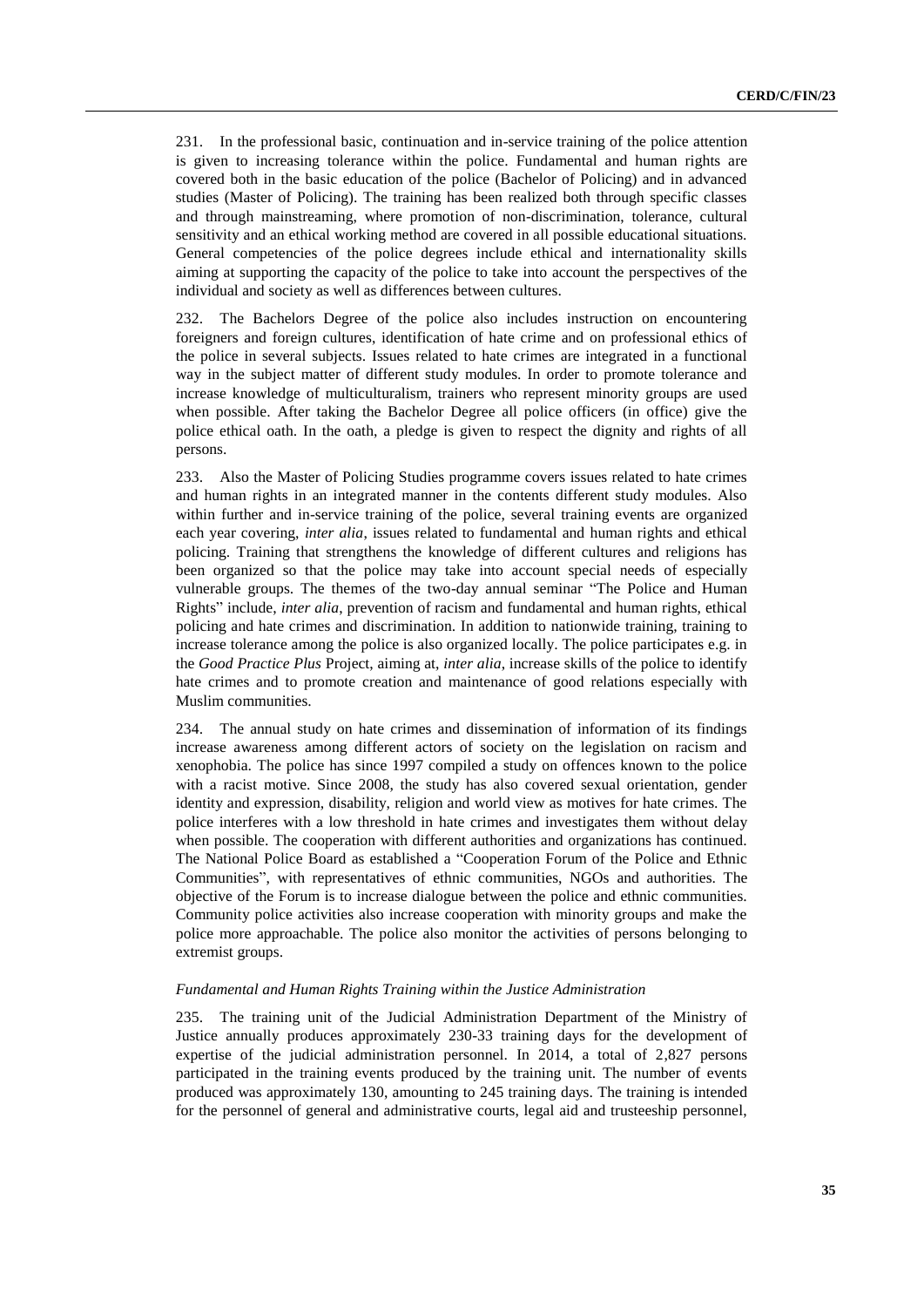personnel of special tribunals as well as for the Consumer Disputes Board. Depending on the topic, also representatives of interest groups may participate in the training. The training for judges is divided according to topics for judges of general courts and for judges of administrative and special courts/tribunals. Part of the training is also realized as joint trainings for both general and administrative courts.

236. Joint training covers, *inter alia*, EU-law and fundamental and human rights law. Training events covering fundamental and human rights, delay judgements of the European Court of Human Rights and principles of fair trial are annually attended by approximately 400-500 judges. In 2014, approximately 510 judges from general and administrative courts participated in training events with aforementioned topics.

# **(b) Culture**

## *Access to Art and Culture*

237. A working group appointed by the Ministry of Education and Culture discussed promotion of access to art and culture. The four-year term of the working group ended in January 2013. Access to art and culture services has advanced and the measures taken have been seen as useful, but obstacles are still encountered in all areas of access. The working group proposes several measures in its final report to uphold and develop mother-tongue and culture as well as to promote accessibility and diversity of art and culture. Representation of special and minority groups in decision-making processes concerning these groups and in decision-making organs in the area of art and culture should be promoted. Grant systems should be developed to better support artists from special and minority groups.

## *Study on Roma Participation in Cultural Activities*

238. The Finnish League for Human Rights published in 2012 a study financed by the Ministry of Education and Culture on Roma participation in cultural activities in Finland. A comprehensive survey was made for the study, mapping utilization of cultural services among Roma over the age of 15 years living in Finland. The study indicates that the Roma culture is at a turning point. The changes are scary to most respondents, because the generations seem to be growing more distant to one another, the community is disappearing and the traditions have changed and become more difficult to adhere to. The Romani language was seen as having a key role for Roma culture, but the respondents wanted to reserve its teaching as an internal issue of the Roma. The respondents hoped that Roma culture would be made more known in cultural institutions of the original population and that cultural centres be established to maintain Roma culture. Very few of the respondents thought that the use of traditional Roma clothing or a Roma appearance constituted an obstacle for using cultural services.

## *Study on the Participation of Russian Speakers in Cultural Activities*

239. The study of the Institute for Russia and Eastern Europe on Russian speakers of Finland as users and producers of cultural services was published in 2012. According to the study, obstacles to participation in art and culture for Russian speakers living in Finland are the result of attitudes on both sides — the Russian speakers and the service producers. Russian speakers tend to isolate themselves inside their own cultural group and only use art and culture provided in their own language. The reason for this may be that the own culture is seen as having more traditions and higher standard or because the own cultural group is experienced to alleviate possible discrimination experiences. Finnish art and culture services are not always willing enough to tailor their services for Russian speakers. According to the Finnish Association of Russian-Speaking Organizations, Russian speakers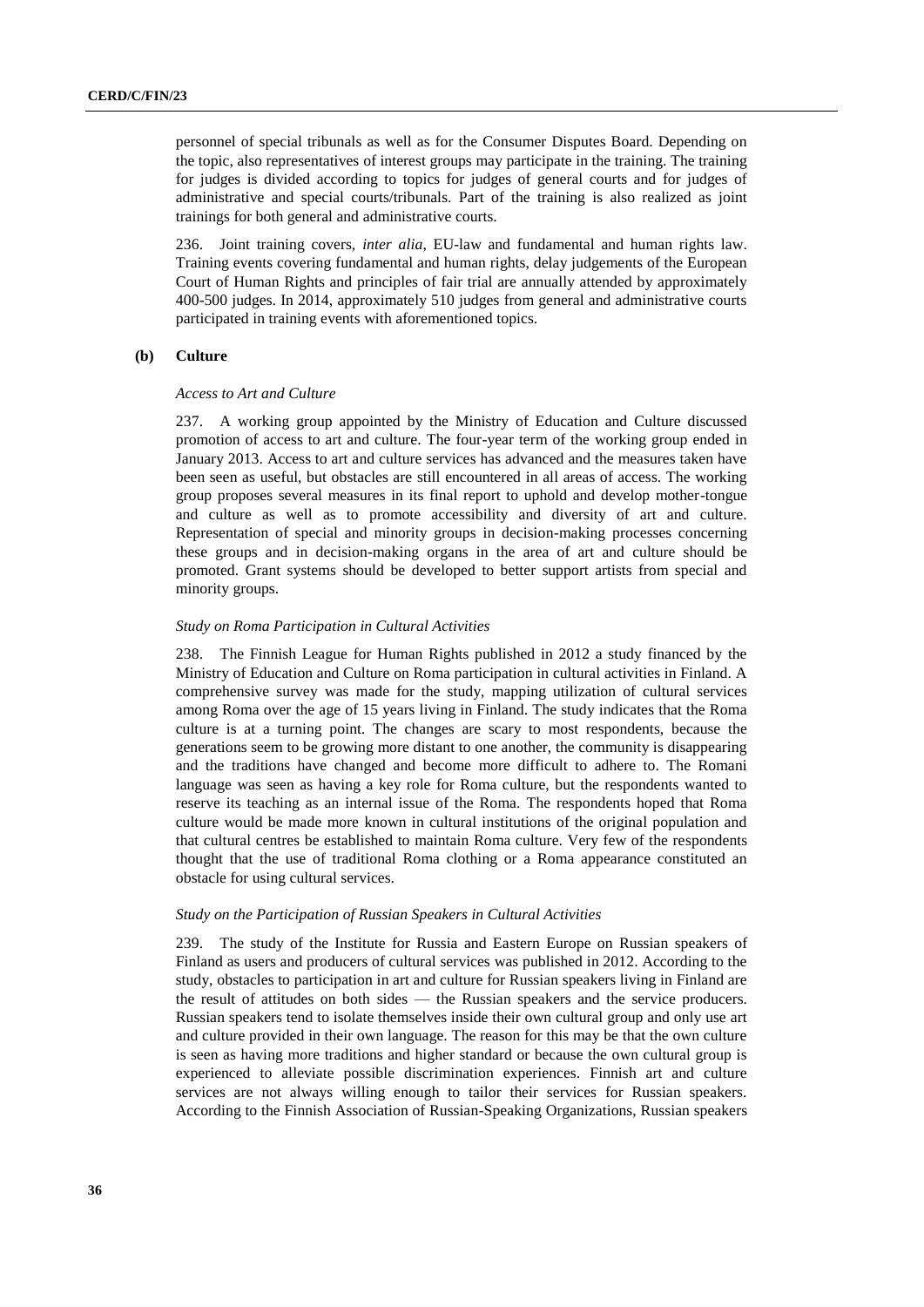would like to participate more closely in cultural activities provided by Finns, even though language constitutes an obstacle for some groups. As for literature, the supply of literature in Russian is on a quite good level. There is demand for more theatre in Russian, especially for children.

240. The Ministry of Education and Culture is financing the *Cultura Foundation*, established in 2013, which according to its rules shall develop and strengthen the linguistic identity of the Russian speaking population in Finland and promote development of culture in Russian and otherwise develop two-way and multi-sectoral integration.

# *State Subsidies for Support of Multiculturalism*

241. The Ministry of Education and Culture annually grants state aid for the support of multiculturalism and the work to combat racism, for promotion of integration of immigrants through art and culture as well as for non-discrimination work within sports. Grants to support multiculturalism are meant for support of national minorities own cultural activities. A separate allocation is reserved for support of Sámi culture and for activities of Sámi NGOs, which is distributed through the Sámi Parliament.

242. Subsidies for work to combat racism are granted for activities and projects of organizations to combat racism and xenophobia and to promote dialogue among cultures. In 2014, support was granted to a total of  $\text{\textsterling}612,000$ .

243. The Art Promotion Centre Finland started its activities in 2013 and it distributes each year grants for multicultural projects and international activities. The objective of grants for projects promoting and supporting multiculturalism is to strengthen possibilities for artists with an immigrant background or belonging to national minorities to pursue artistic activities and to participate in Finnish art life without discrimination.

244. The Ministry of Education and Culture supports non-discrimination projects within sports. The support is linked to the development programme of the Ministry on integration of immigrants through sports. The measures will be implemented during the period 2011- 2015. The evaluation of the programme for integrating immigrants through sports was finalized in 2014. A study on immigrants' own sports activities was finalized in 2013. In 2012 a study was published with support from the Ministry as part of the YES 4 project on discrimination experiences of youth and on obstacles for participation in civic activities within sports.

245. The objective of the new Act on the Promotion of Sports and Physical Activity, which entered into force in May 2015, is to further strengthen equality and nondiscrimination in sports and to promote possibilities for different demographic groups to engage in physical activity. Gender equality, non-discrimination and multiculturalism are mentioned as the starting points of the Act. Sports organizations obtaining state aid are required to draw up an equality and non-discrimination plan as of 2016. The Ministry of Education and Culture has together with the Ministry of the Interior and the Ministry of Justice supported the creation of a non-discrimination databank of sports organizations on the website of the organisation Valo within the framework of the YES 7 project. The cooperation between the Ministry of Education and Culture and NGOs continues, *inter alia*, in the areas of non-discrimination training and information.

246. The Ministry of Education and Culture has prepared a development strategy for the Government's cultural policy until 2020. It aims at steering the own activities of the Ministry of Education and Culture in the area of cultural politics. One of the objectives of the strategy is to strengthen the status of the Sámi culture as an indigenous culture by supporting the Sámi Cultural Centre and new creative production emanating from the Sámi tradition.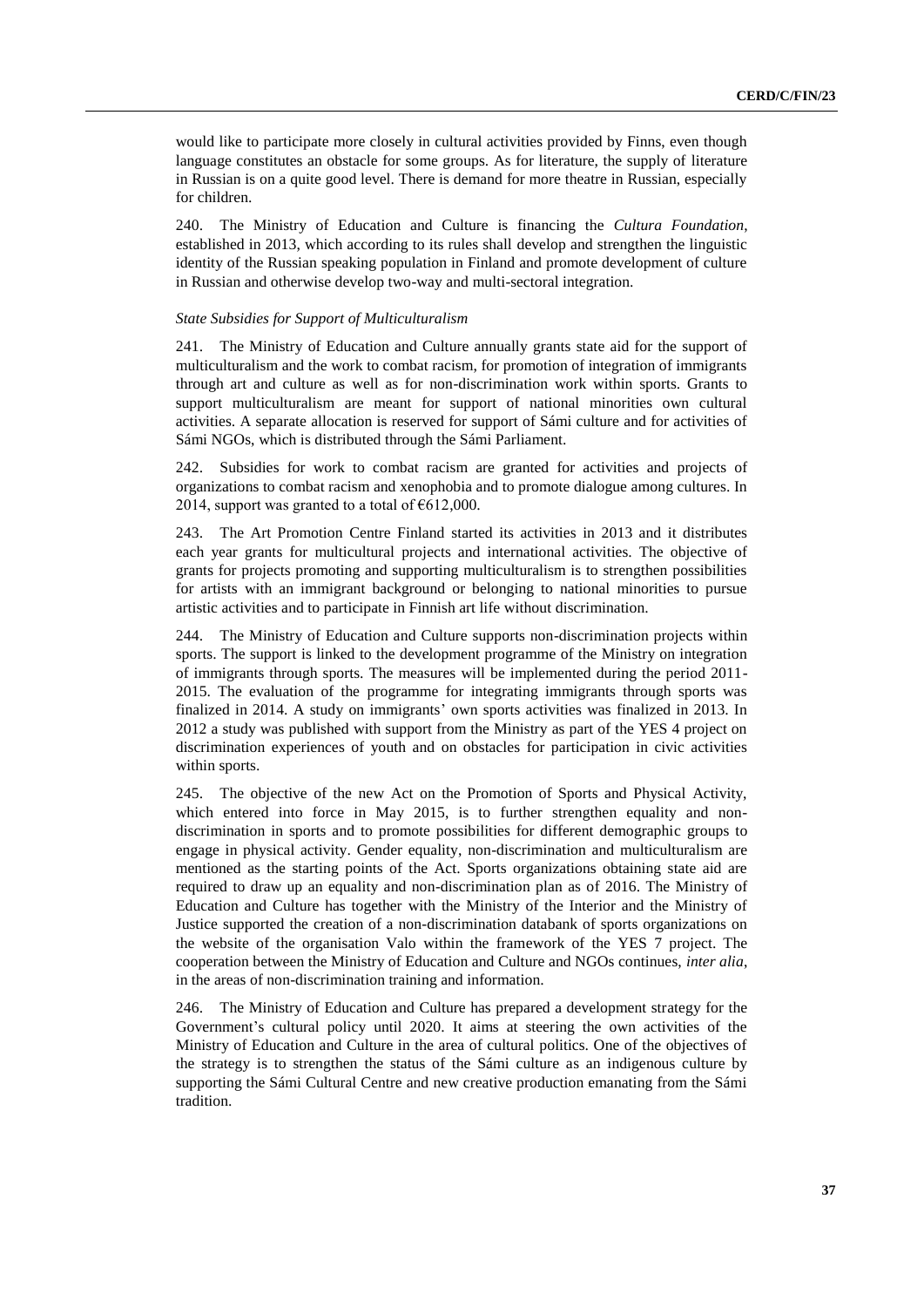247. The Ministry of Education and Culture has continued to support Roma organizations and civic activity projects related to the Roma by means of art/culture and youth allocations aiming at strengthening active citizenship and non-discrimination of the Roma. The survival and development of the Romani language is supported by granting aid for Roma language nests and for instruction of Roma as mother tongue in basic education and upper secondary education.

248. In January 2013, the municipal library of Espoo opened a Russian library, serving Russian speakers and others interested in the Russian language. The objective of the library is to support the language and culture of the Russian speaking population resident in Finland, as well as to disseminate information on the Russian culture and society to the interested public.

249. The Karelian Language Society has launched a cultural centre for children and youth, which at first focuses on the production of books and records and establishing clubs. In the next phases there will be production of, *inter alia*, club materials, miniature plays, short films, role games, board games and computer games. Joint camps and cultural events will be organised with Russian Karelians.

# **(c) Information**

250. A prerequisite for a well-functioning democracy is independent and free media. In accordance with the policies laid down in the Government's Democracy Policy Report, the Government endeavours to promote public debate on democracy and active dialogue among different actors, including the media. In the annual freedom of press index 2015 issued by Reporters without Borders, Finland ranked first.

#### *Media and Publishing in Minority Languages*

251. The mission of Yleisradio (Finnish Broadcasting Company, Yle), is to make varied and comprehensive public television and radio programmes with supplementary services available for everybody on equal terms. Yle's activities are governed by the Act on Yleisradio Oy, which contains policy guidelines and special tasks for Yle's public service programming. The public service shall in its programming, *inter alia*, treat the Finnish and Swedish speaking population equally, produce services in Sámi, Romani and sign language and, as applicable, also in languages of other linguistic groups of the country, support tolerance and multiculturalism, see to programmes for minority and special groups as well as promote interaction between cultures and maintain a supply of programmes meant for international use. The activities of Yle are financed by a Yle tax.

252. Svenska Yle is responsible for services in Swedish. Yle Sápmi, as the only channel in Finland, produces news, magazine programmes, children's programmes and devotional programmes for the Sámi in all three Sámi languages: Northern, Skolt and Inari Sámi. Yle also broadcasts news in sign language, Romani, Russian and English and as the only public broadcast company in the world, in Latin.

253. The Government Decree on Press Support (389/2008) provides for support for promotion of publishing of newspapers and online newspapers in Swedish, Sámi, Karelian, Romani and sign language. Aid may also be granted for production of news services in Swedish, for production and publication of material in Sámi languages in connection with the publication of a newspaper in Finnish or Swedish. The objective was thus to promote freedom of speech and diversity of communications.

254. The Decree on Support for Newspapers, amended by the Government (538/2011), entered into force on 1 January 2013. After the reform, press support may also be granted to online publications in Karelian, or for supplements in Karelian published with a newspaper in Finnish or Swedish. In 2015, the Government decided to grant €500,000 to support the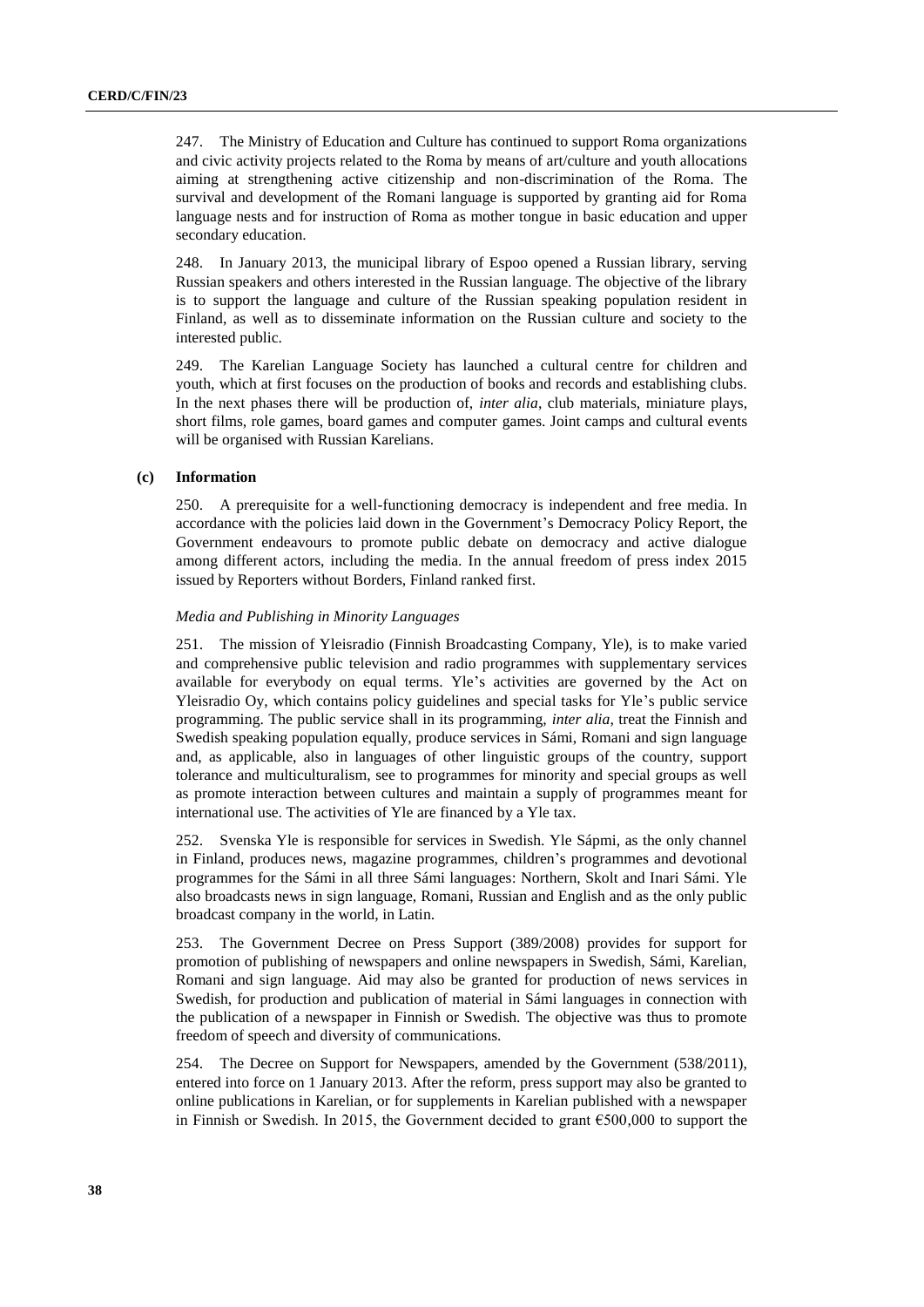publishing newspapers and online newspaper in minority languages. Support was granted to *Nyhetsbyrån FNB Ab* (Swedish), *Lapin Kansa* (Sámi) ja *Karjalan kielen seura ry* (Karelian).

# **III. Other recommendations of the Committee**

# **A. International convention on the protection of the rights of all migrant workers and members of their families**

255. In 1992, 2004 and 2011, the Government analysed prerequisites for ratification of the International Convention on the Protection of the Rights of All Migrant Workers and Members of Their Families. Based on the consultations, it was concluded that the ratification of the Convention was not expedient. The Finnish legislation does not differentiate between migrant workers and other immigrants. They are protected by the same constitutional rights and human rights conventions ratified by Finland as all other immigrants.

# **B. ILO Convention No. 169 on Indigenous and Tribal Peoples**

256. The Committee recommended that the State party find an adequate negotiated solution to the dispute regarding the rights of Sámi people in their traditional lands, and in doing so, take into account ILO Convention No. 169, and take appropriate measures to protect the Sámi traditional livelihood of reindeer husbandry (para. 13).

257. The Government Bill (264/2014) on the approval of ILO Convention No. 169 on the rights of indigenous peoples was introduced into Parliament on 27 November 2014. The reading of the matter was transferred to the post-electoral new parliament.

258. The national solution contained in the Bill is based on status quo with regard to ownership, tenure and utilization rights of the land and water areas in the Sámi homeland. Instead, the rights of the Sámi to participate in the planning and decision-making regarding the State owned land and water areas in the Sámi homeland as well as the right of the Sámi to utilize these areas to practice, maintain and promote the Sámi culture are developed. The population of the Sámi homeland has for social and geographical reasons during centuries become such that the Sámi and the rest of the population have inhabited partly the same areas and practised partly the same livelihoods.

259. In addition, a Government Bill (132/2015) for the amendment of the Act on Metsähallitus (Finnish Forest and Park Service) has been submitted to Parliament.

# **C. Follow-up of the Durban Declaration and Plan of Action**

260. The numerous legislative, administrative, educational and cultural reforms and projects detailed in the present periodic report are partly based on the implementation and monitoring of the Durban declaration and Action Plan in Finland.

# **D. NGO Hearings**

261. The 23rd periodic report was drafted at the Ministry for Foreign Affairs (MFA) in close cooperation with sectoral ministries and other relevant authorities. For the drafting of the report, written statements were requested from the supreme guardians of the law, the